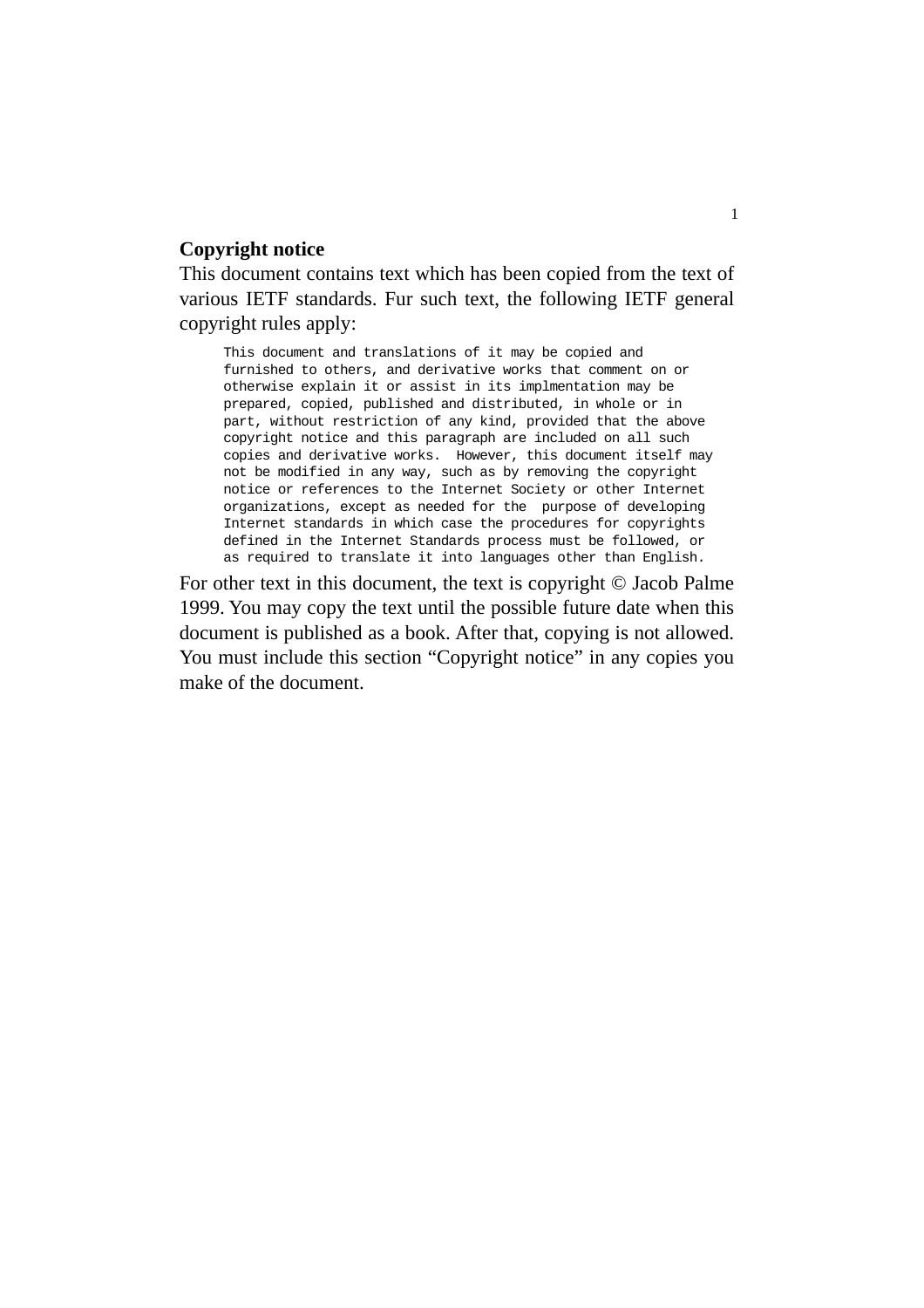Excerpt from:

# Internet application layer protocols

By Jacob Palme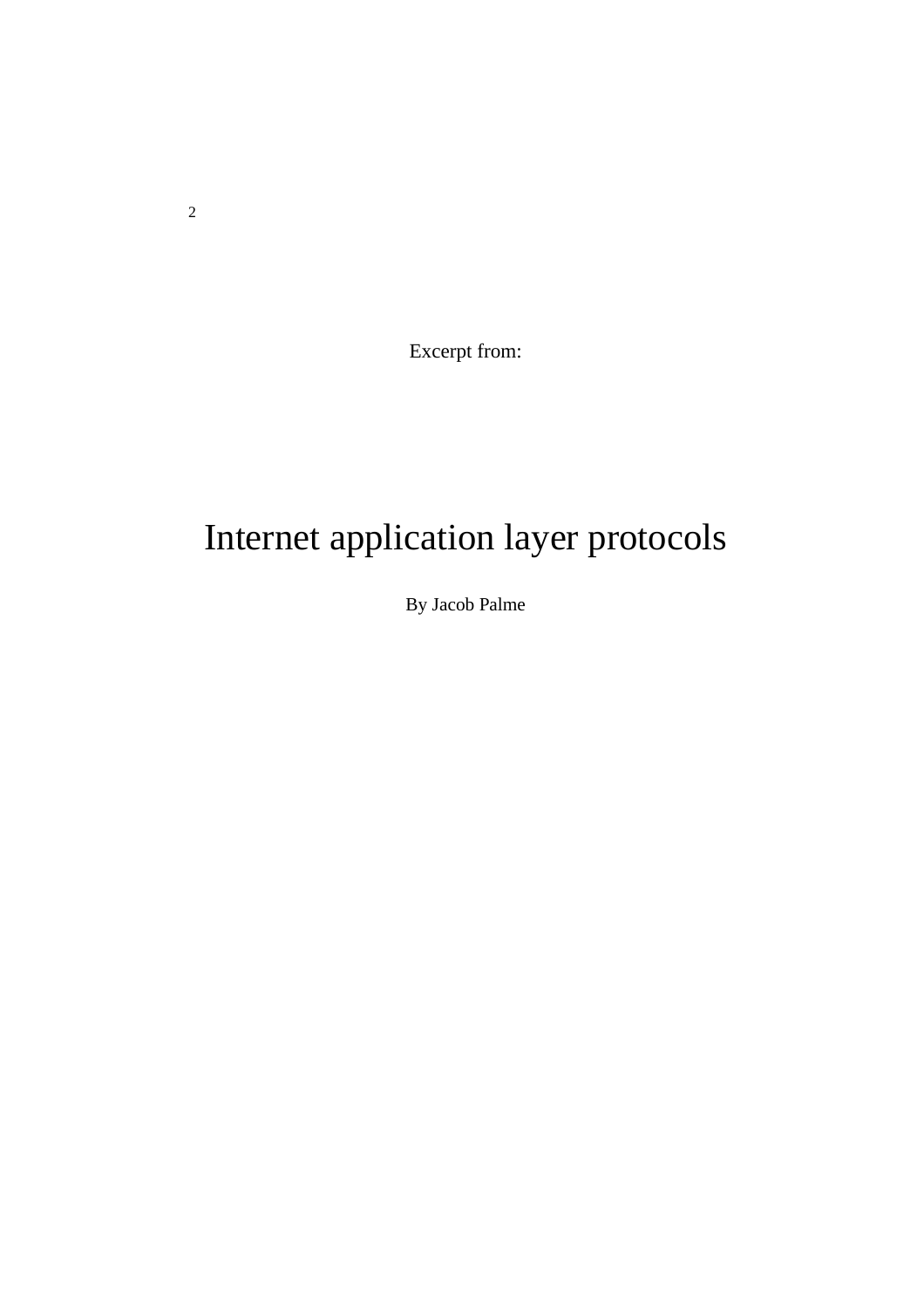# Table of contents

1 Introduction and Basic Concepts2

1.1 A Simple Example2

1.2 Process, Client, Host, Server4

1.3 Protocols5

1.4 Layering Model6

1.4.1 Layers below the application layer9

1.4.2 Layering within the application layer10

1.5 Ports and Applications10

1.6 Telnet: A Simple Application14

1.6.1 Manual test of e-mail protocols14

1.7 Architectures16

1.8 Chaining, Referral or Multicasting18

1.9 Symmetric and Asymmetric Protocols20

1.10 Transfer of Responsibility21

1.11 Identification22

1.12 Transactions and Sessions23

1.13 Turn-around Time, Pipelining and Windowing25

1.14 Terminating a Connection26

1.15 Intermediaries28

1.16 Names and Addresses29

1.16.1 Domain method of allocating globally unique names29

1.16.2 Hash Code Method of Creating Globally Unique Names32

1.16.3 User-friendly Names33

1.17 The Domain Name System33

1.17.1 MX records35

1.18 Top-level domains36

1.19 The old versus new problem38

1.19.1 Version number39

1.19.2 Feature Selection Method40

1.19.3 Feature naming41

1.19.4 Built-in Extension Points43

1.20 Standards Terminology45

1.21 OSI versus the Internet45

7.1 References47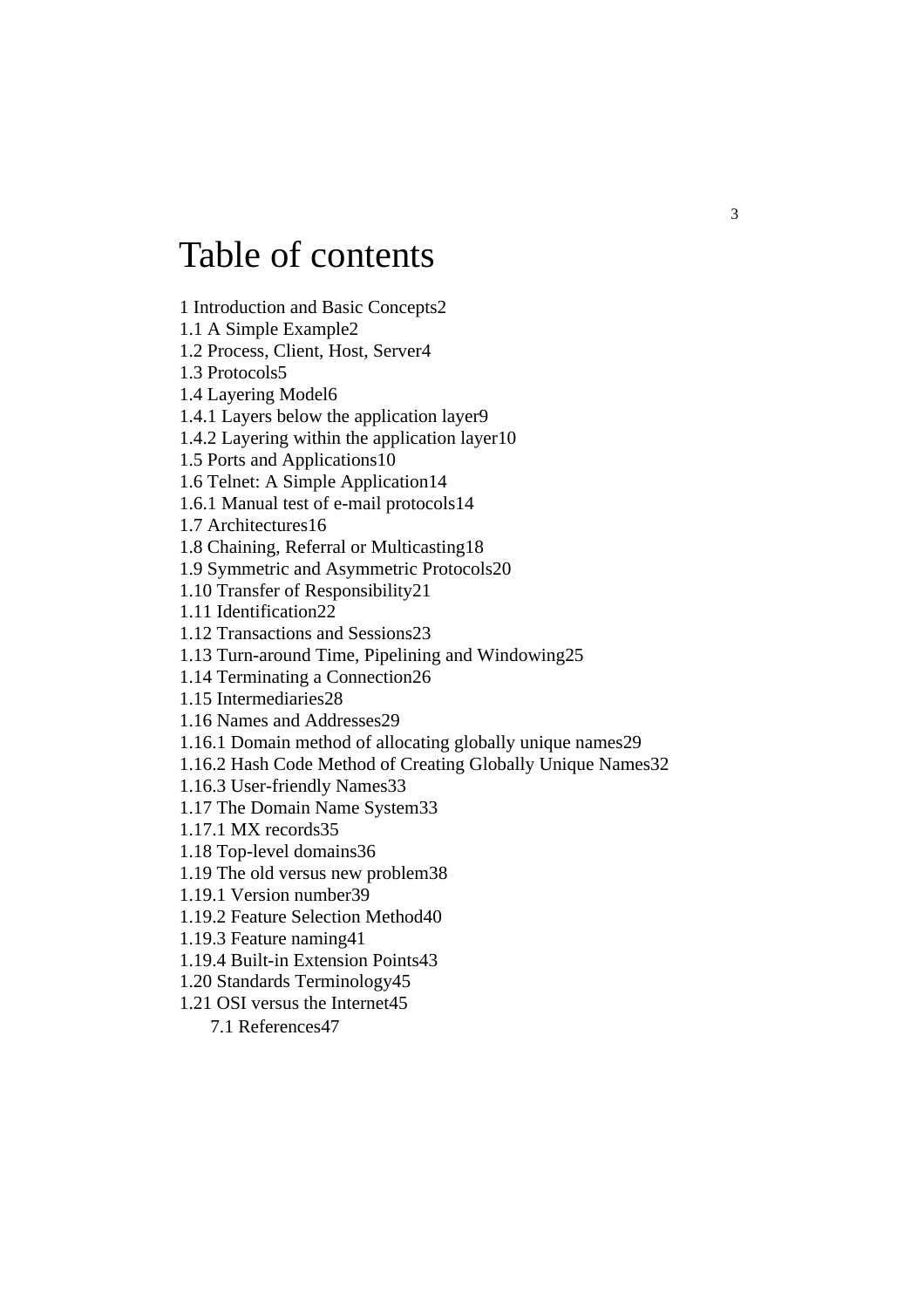4

1

# Introduction and Basic Concepts

# 1.1 A Simple Example

Internet application layer protocols were from the beginning very simple. A computer program on one computer could connect to a program running on another computer, and send simple textual commands. Figure 1 shows the interactions needed in a simple case to send an e-mail message.

The following is all that is necessary to send e-mail from one host to another ("C:" is text sent by the client, "S:" is text returned by the server):

```
C: <connects to server>
S: <accepts connection>
C: HELO mail.duckland.com
S: 250 mail.northpole.com
C: MAIL FROM: donald-duck@duckland.com
S: 250 donald-duck@duckland.com... Sender ok
C: RCPT TO: father-christmas@northpole.com
S: 250 father-christmas@northpole.com... Recipient ok
C: DATA
S: 354 Enter mail, end with "." on a line by itself
C: From: Donald Duck <donald-duck@duckland.com>
C: To: Father Christmas <father-christmas@northpole.com>
C: Date: 24 Dec 1999
C:
```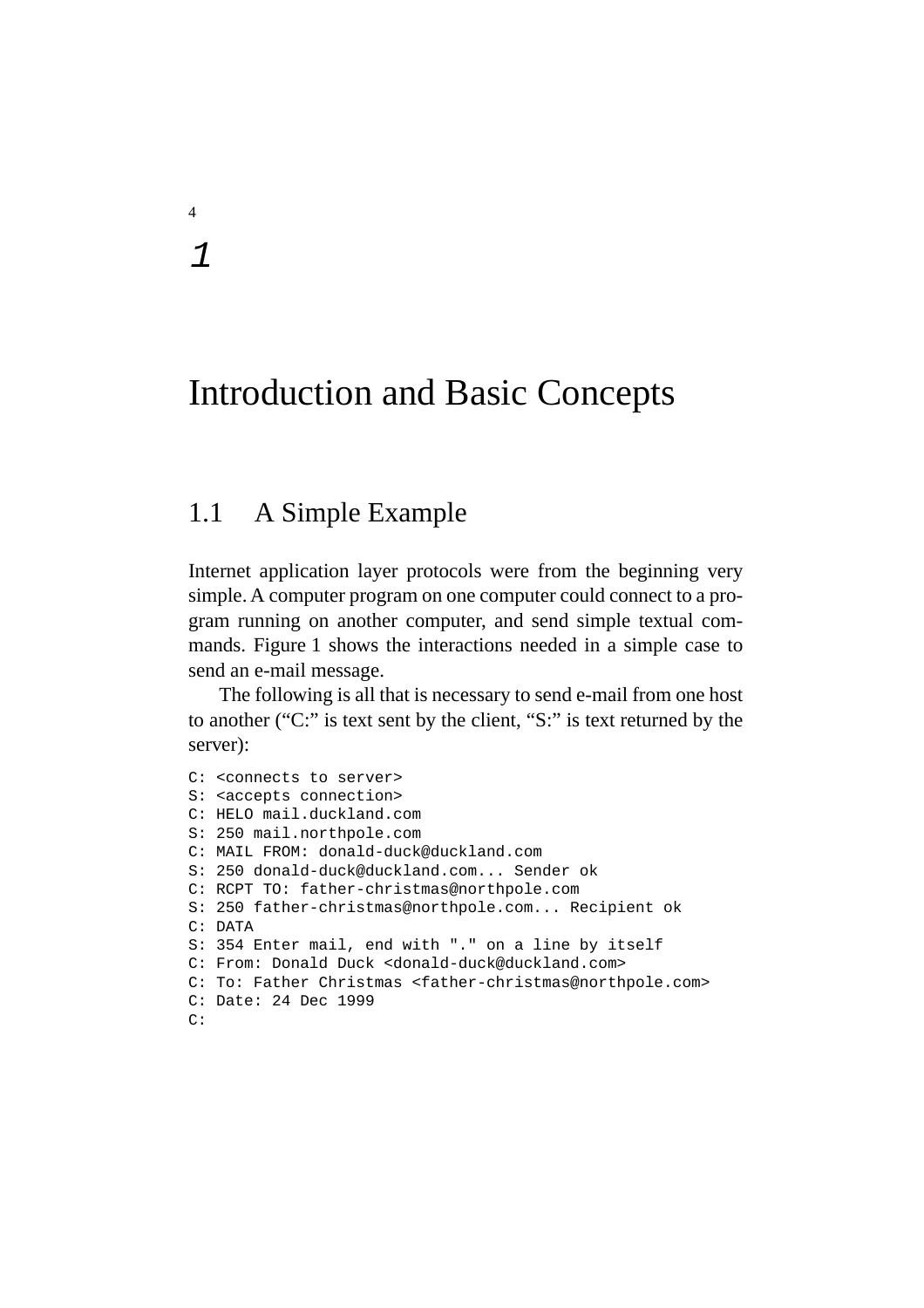

**Figure 1:** Interactions for sending an e-mail message

```
C: Peace be with you.
\mathbb{C}\colon .
S: 250 PAA00329 Message accepted for delivery
C: QUIT
S: 221 mail.northpole.com closing connection
S: <closes connection>
```
So, just by sending a few lines of text back and forwards between two computers, an e-mail message is transmitted.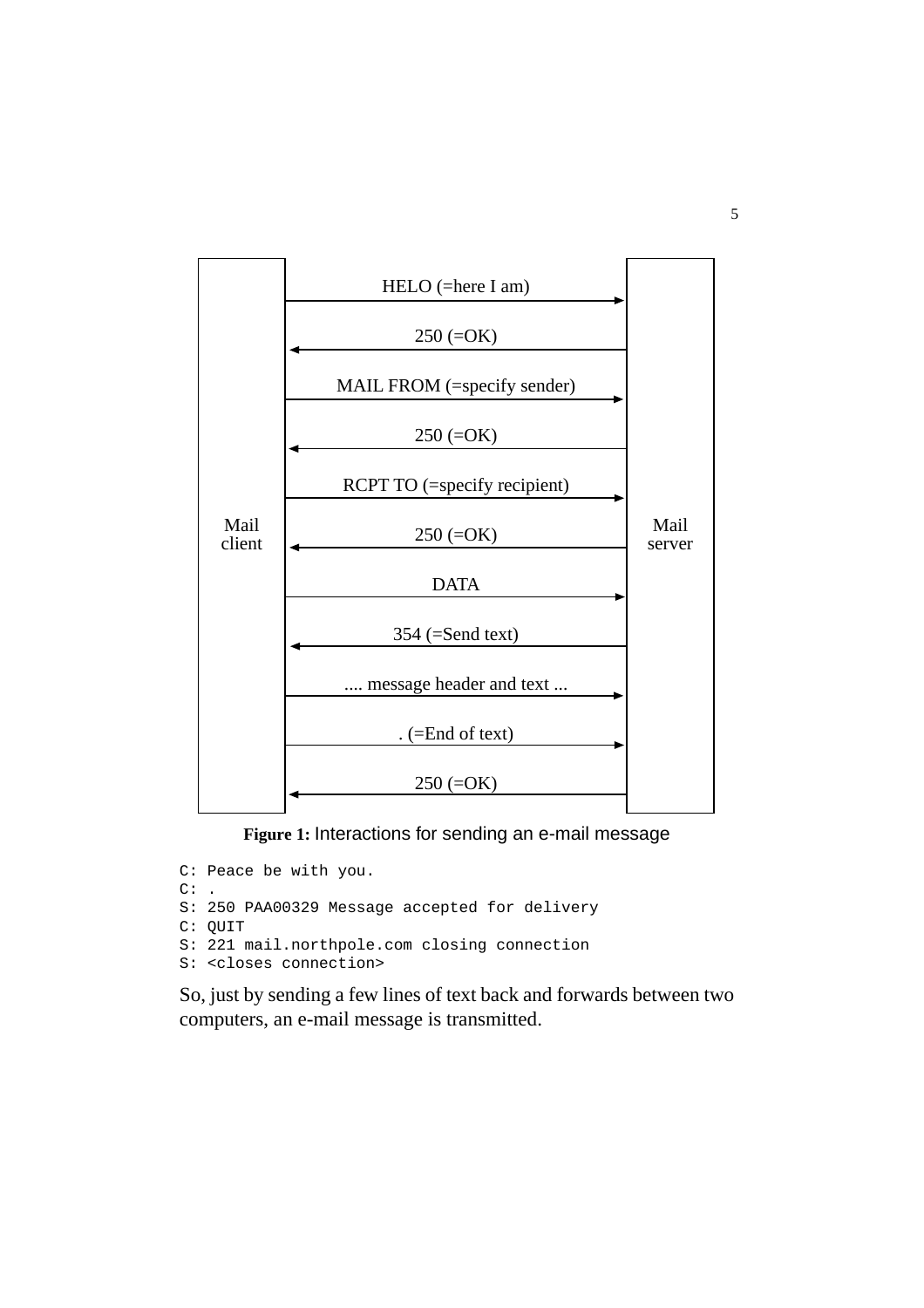# 1.2 Process, Client, Host, Server



**Figure 2:** Process, Client, Host, Server, User Agent

Here are some important kinds of objects in network protocols (see also Figure 2):

**Process:** A program running on a computer. Most computers allow several processes to run at the same time.

**Agent:** A process connected to the network. The term "agent" is also sometimes used for a process which acts without immediate user control, and which may represent itself as a user to the network.

**Client:** A process which can establish connections to servers and send requests to them.

**User agent:** A client which represents a user. User agents often have a user interface, so that human users can directly control them.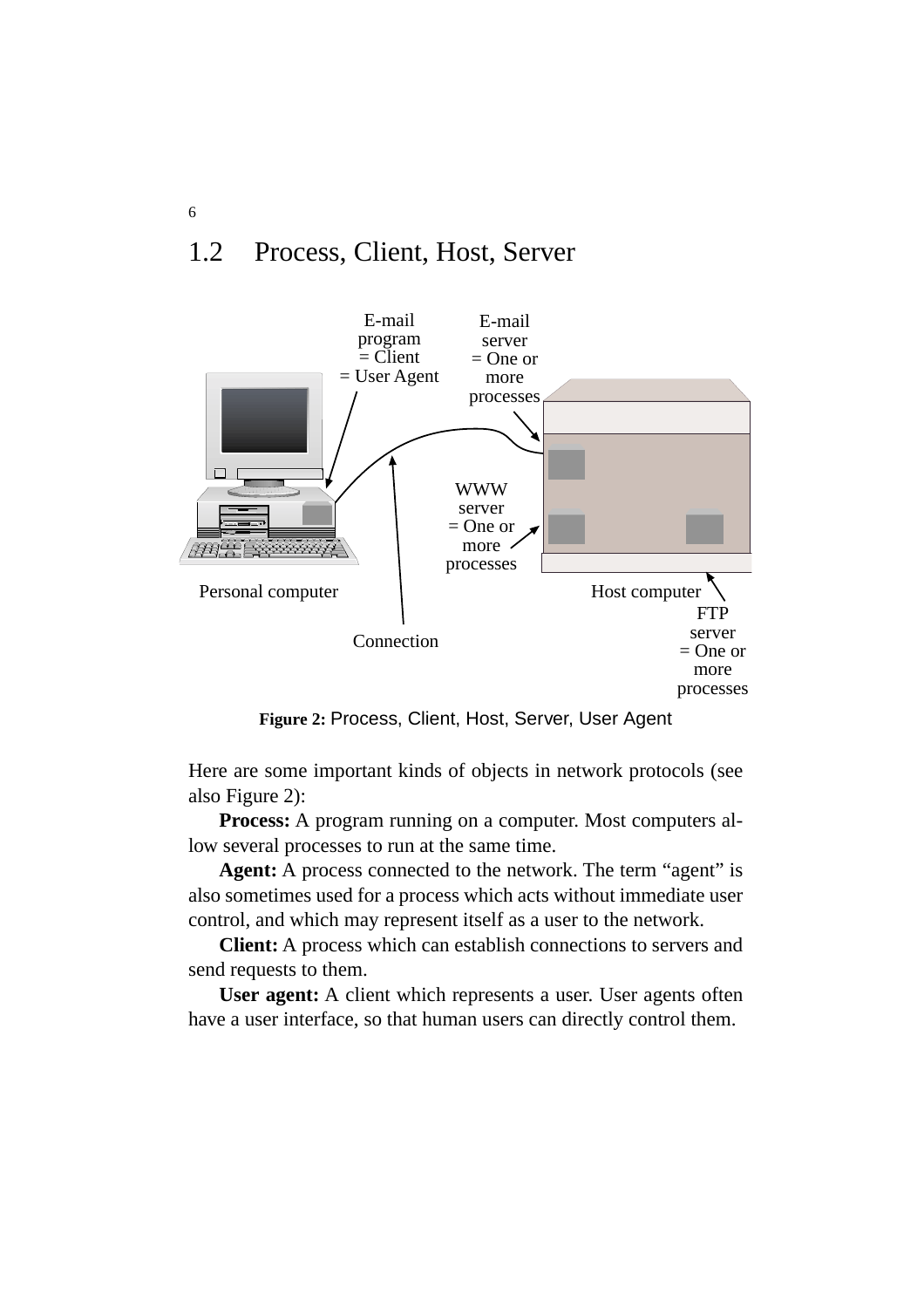**Server:** A process which accepts connections from clients and performs services for them. A server can often handle several simultaneous connections from different clients. Technically, this can be done by running a single process, or by running a separate process for each client.

**Host:** A computer connected to the network and providing services. Many different services can be provided by different servers on the same host.

Note that the same process can be a server for one agent, and a client for another agent. Figure 3 shows three agents, one user agent and



**Figure 3:** The middle agent in this figure acts as a server to a user agent and as a client to another service agent.

two service agents. The middle service agent acts as a server to the user agent, and as a client to the other user agent.

# 1.3 Protocols

The word *protocol* comes from the language of diplomacy. By protocol is meant the rules for the language used in communication between countries. Such rules are intended to ensure that countries correctly understand each other, to reduce the risk of misunderstanding. And the intention with network protocols is the same. The protocols specify clearly what can be said, and how it is to be said. Like programming languages, the words and phrases in some network protocols can have some similarity to natural language. But like pro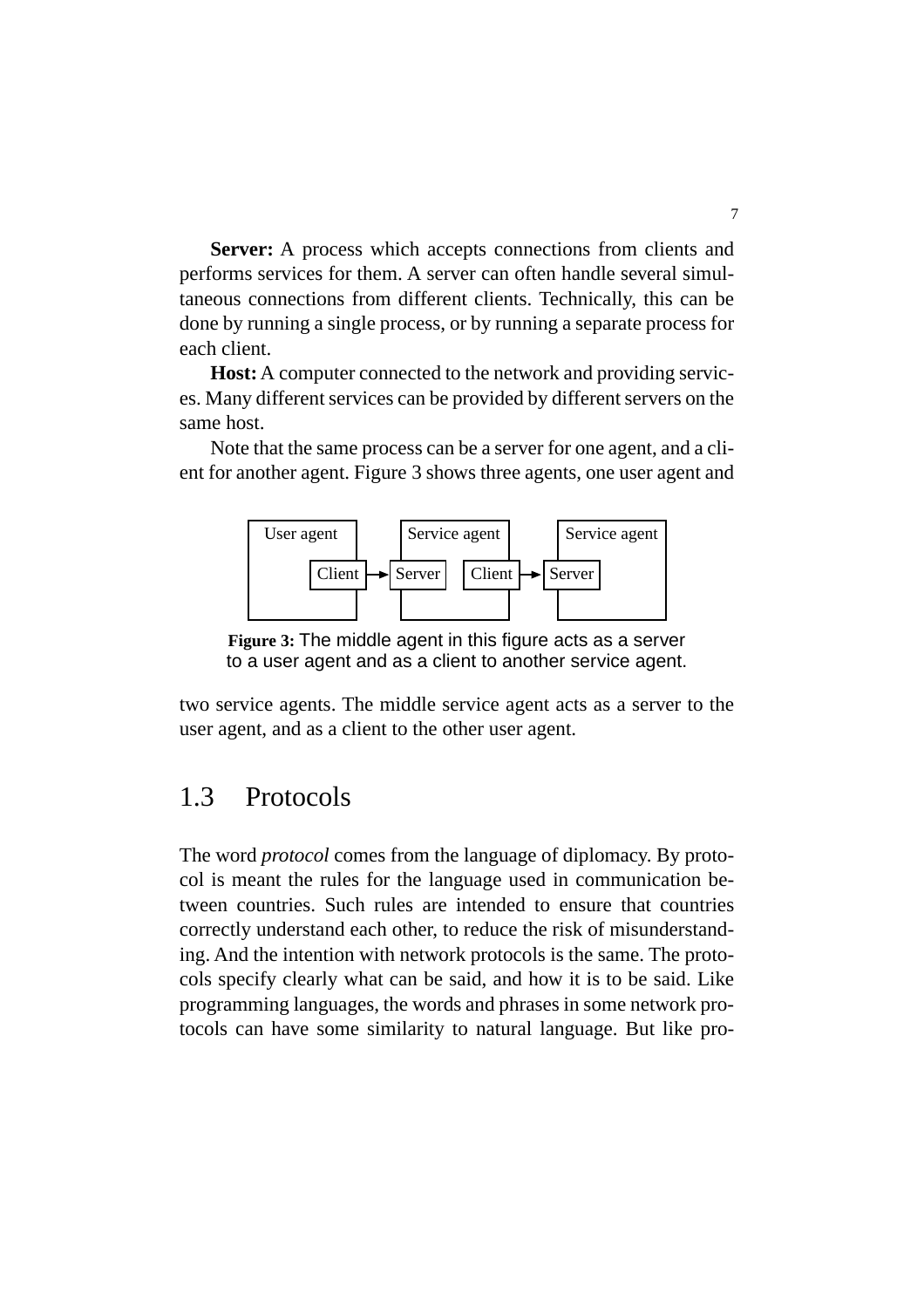gramming language, the artificial languages are simpler, more restricted, more exact, and do not allow ambiguities. The similarity to natural languages is a way of making the protocols easier to understand for humans.

# 1.4 Layering Model

Layering is easiest to understand if you start with the case where only one computer and no network is involved. Even in that case, most programs are structured into layers. Suppose you are designing a program for designing flowcharts. Such a program may have the structure shown in Figure 4:



**Figure 4:** Structured programming: Routines in higher layers use features of lower layers.

Figure 4 shows an example of the structure of a program running on a single computer. The higher layers use features of the lower layers. Note that it is only the lowest layer which actually writes information on the screen or on the hard disk. The higher layers influence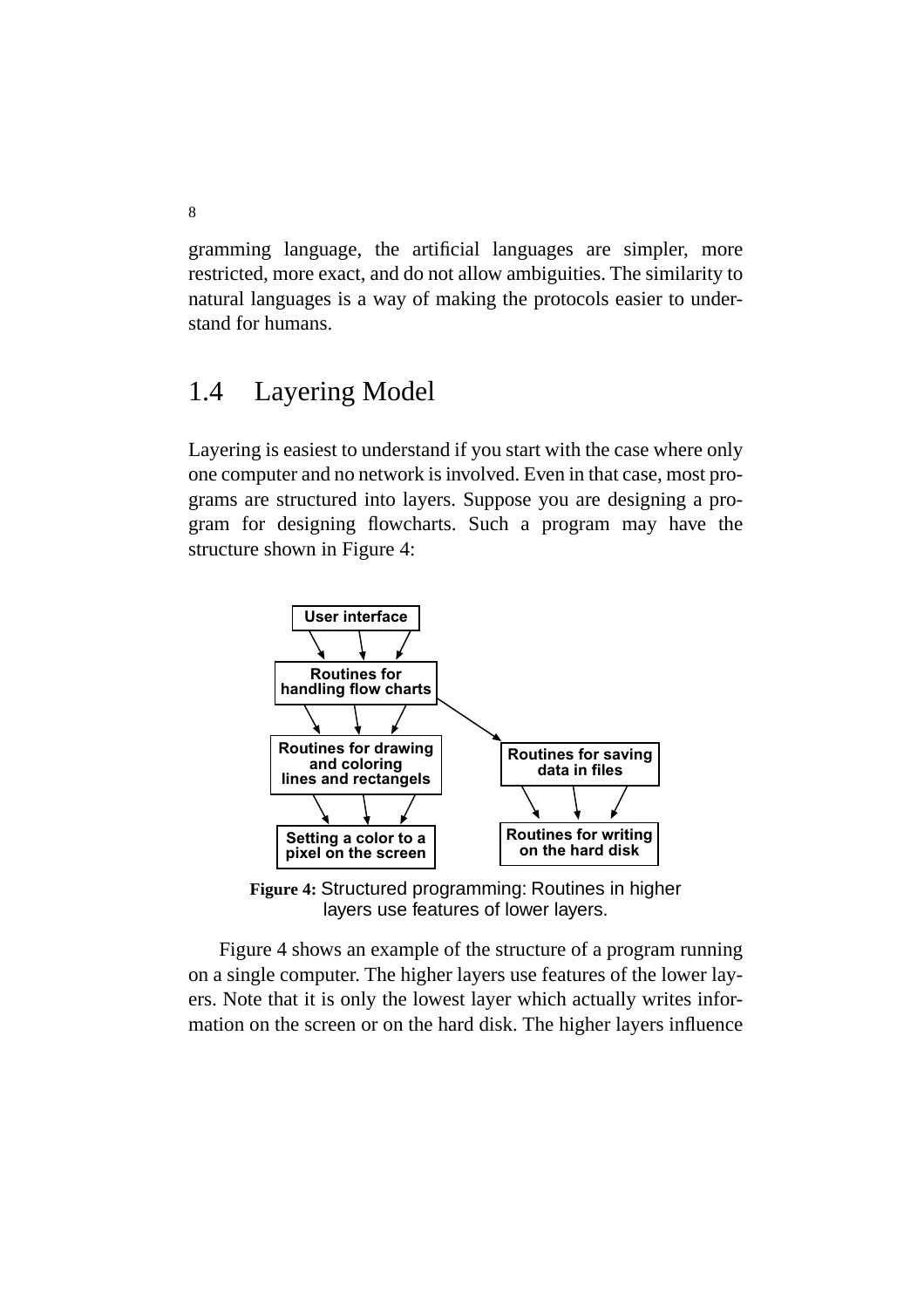the contents of the screen and the hard disk only indirectly by using routines in layers below them. The layers piled on top of each other are often referred to as a "stack".

Network layering works in the same way. But in networks, there are more than one program on more than one host computer. So there is a need for a separate "stack" of layers on each computer. In the simple case where only two processes running on two computers are involved, this can be depicted as in Figure 5.



**Figure 5:** Two stacks of layers, one on each host, communicating with each other.

Why are the horizontal lines dashed between all the boxes except in the lowest layer? Think of the example in Figure 5. There, only the lowest layer physically writes on the screen or the hard disk. All the higher layers will indirectly write on the screen or the hard disk through the lowers below them. The principle for networked protocols are the same. The layer "Send bits" does not physically send bits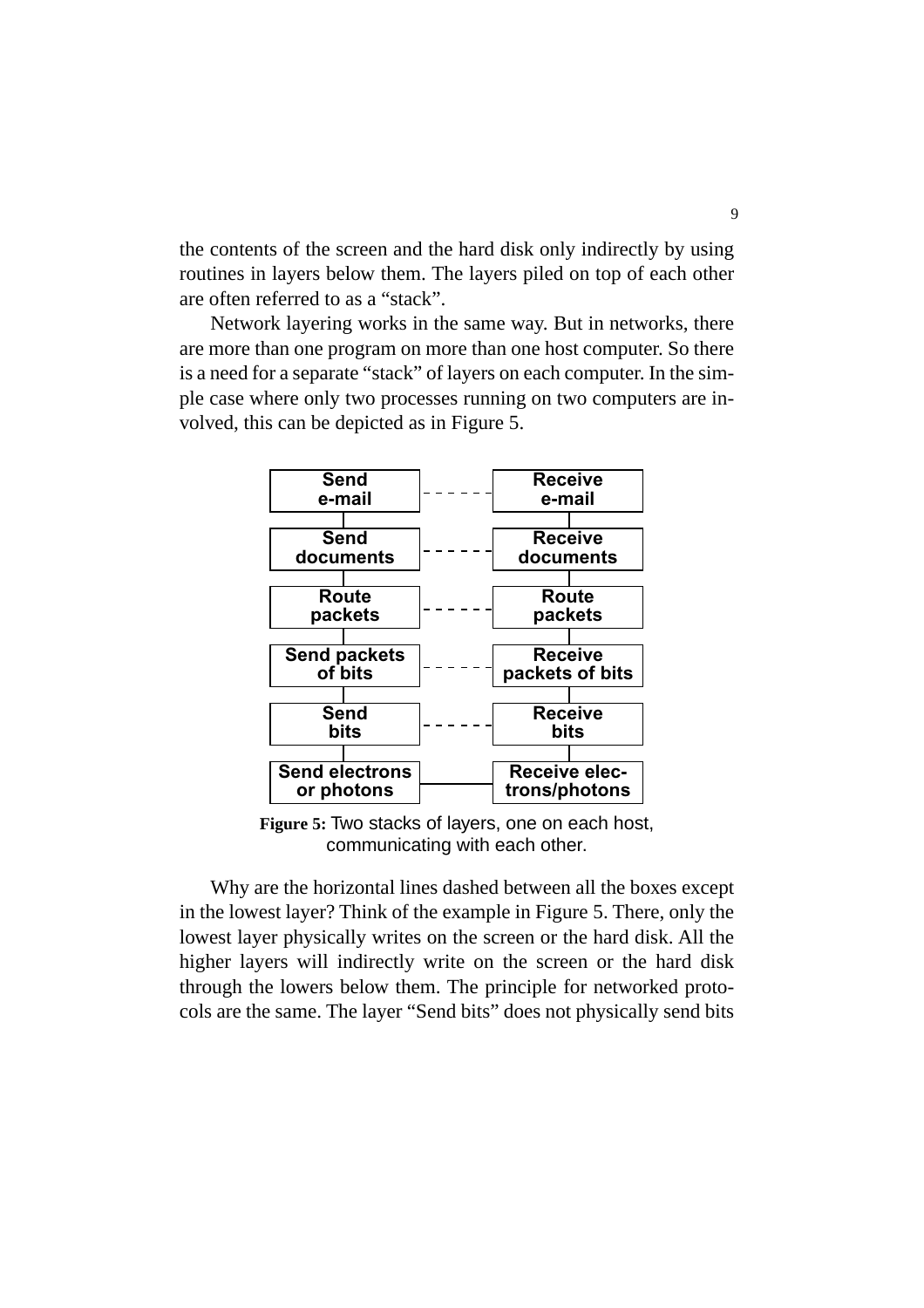to the layer "Receive bits". The layer "Send bits" asks the lower layer "Send electrons or photons" to send the bits, which are then forwarded up to the box "Receive bits". Since the communication between "Send bits" and "Receive bits" is indirect and not direct, it is shown as a dashed line.

There is another way to view layeriing, shown in Figure 6.



**Figure 6:** Layering seen as envelopes inside envelopes inside envelopes.

The important understandings of this view are two:

- 1. Each lower layer usually adds information. The amount of information transported increases with each added lower layer.
- 2. The code at each layer only looks at the information added at this layer. The information in higher layers is just regarded as a set of bits by the lower layer, it does not understant its inner content or structure.

For example, the e-mail transport system (SMTP) will transport an e-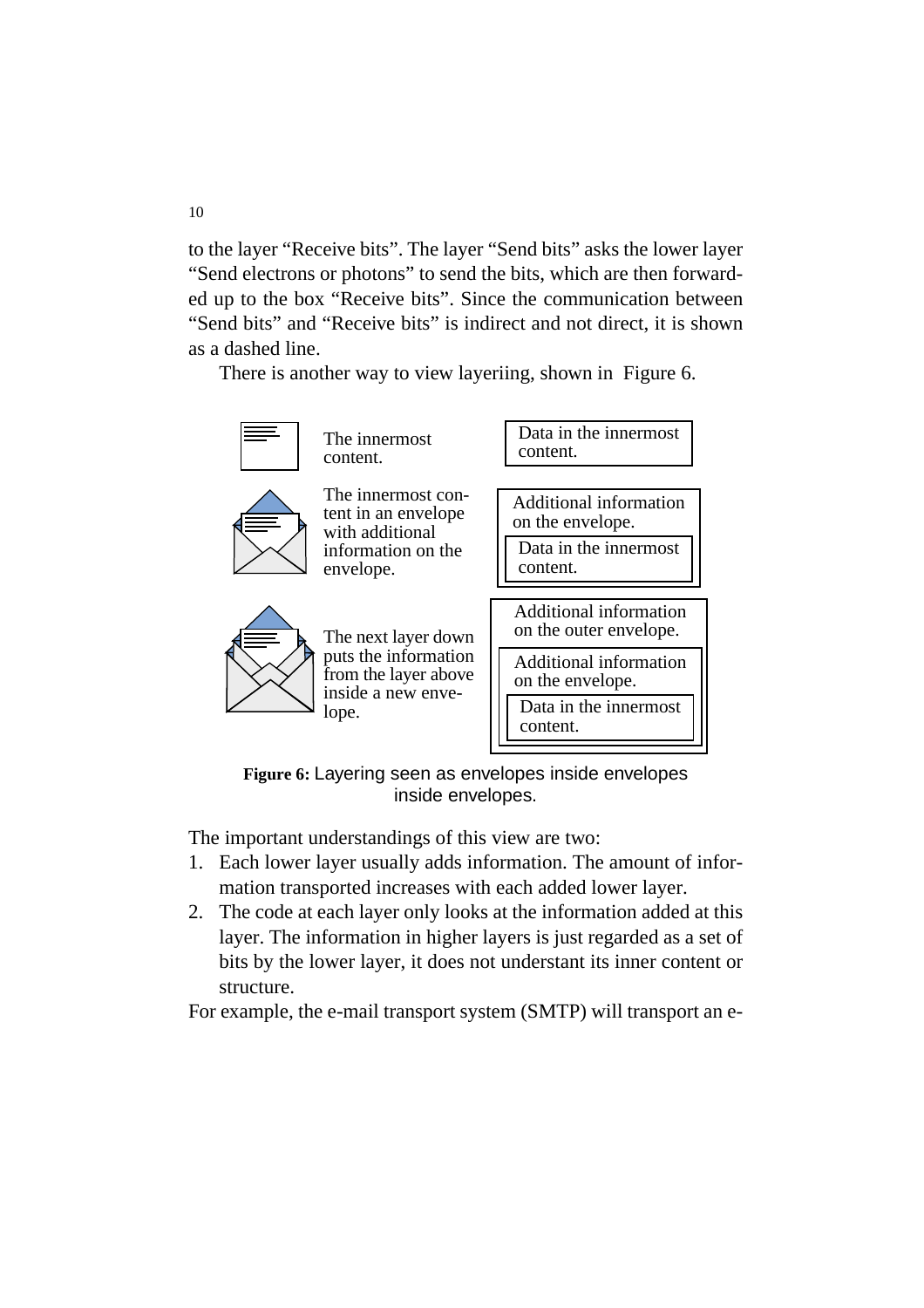mail message from its sender to its recipient. This is done using the information on the e-mail envelope. The contents inside the envelope are just moved along, but not touched. And the e-mail transport system uses another layer below it (TCP), which moves a document from one host to another host. TCP has its own envelope, and the contents (the e-mail envelope and content) is just moved along, not touched.

This is not always quite true. For example, e-mail transport systems will sometimes convert the content of the message from one encoding to another encoding. This is regarded as a "layering violation" and is not regarded as quite neat, but is sometimes necessary.

| Application layer      | The actual application, such as e-mail or the<br>WWW.                                                    |
|------------------------|----------------------------------------------------------------------------------------------------------|
| Session layer          | Keep an exchange of information going through<br>interactions back and forward between the two<br>hosts. |
| <b>Transport layer</b> | Transport a whole document from sender to<br>recipient.                                                  |
| IP layer               | Transport small packets of bits through the net-<br>work.                                                |
| Physical layer         | A current or light transports a stream of bits.                                                          |

The major layers in computer networking are listed in Table 1.

**Table 1:** The major layers in computer networking.

#### 1.4.1 Layers below the application layer

This book is only about the application layer. The layers below it are described in other books. They will only be mentioned as tools used by the application layer. On the Internet, most communication uses a standard called TCP/IP for the lower layers. TCP/IP provides a reliable way of moving a document from one port on one host to another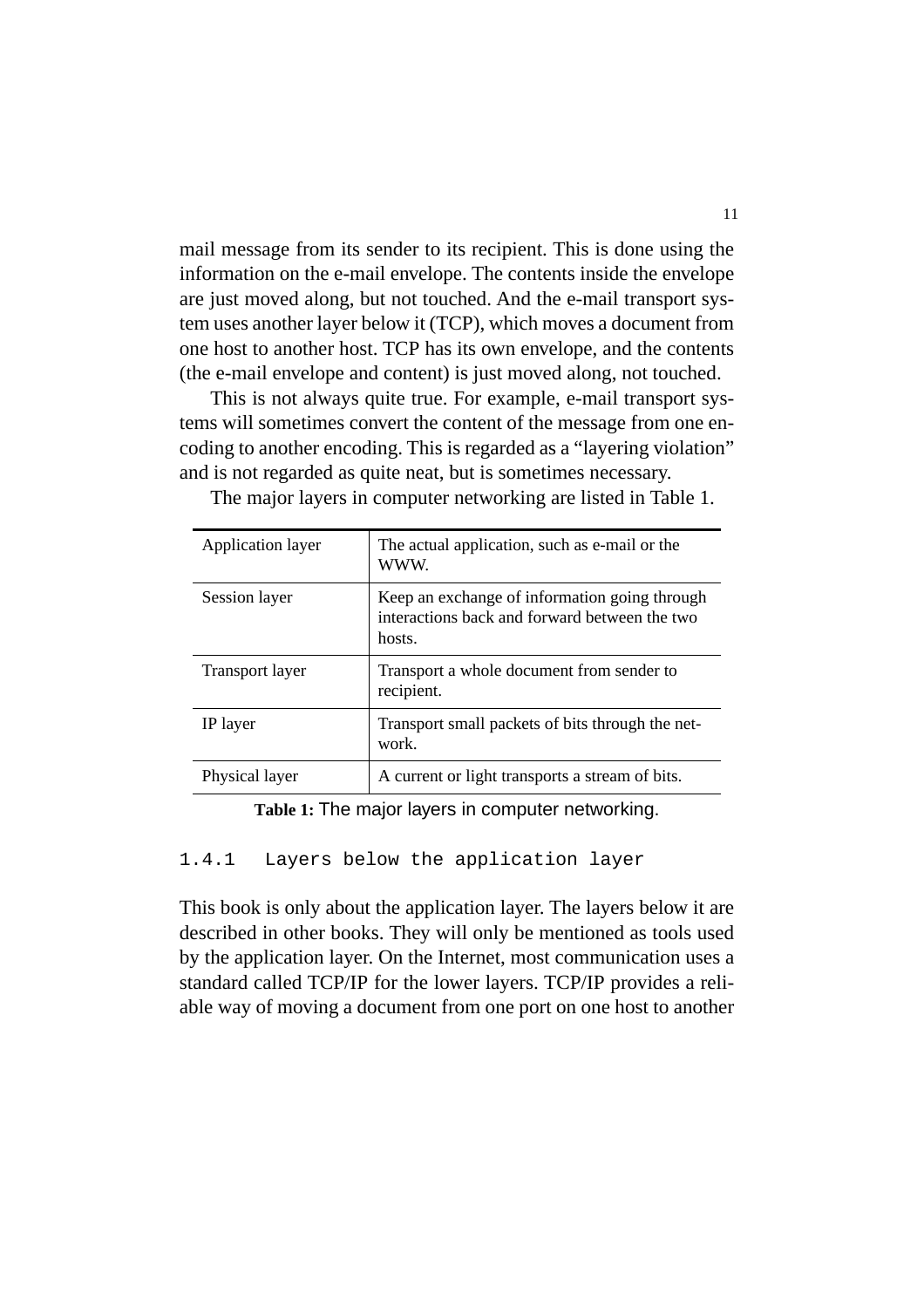port on another host. Some Internet applications use an alternative to TCP, called UDB. The difference between TCP and UDB is that TCP ensures that all the packets, into which a document has been split, are reliably transported and collected together in the right order. If a packet is lost, TCP will ensure that it is resent. UDB just disregards lost packets. This makes UDB faster and suitable for same-time protocols like simultaneous transmission of voice and video. For such voice and video, it is more important to get a continuous stream at the right speed. Lost packets are accepted as noise. Most other applications, like e-mail, FTP (file transfer) and normal WWW communication use TCP, where reliability is more important than speed and same-time continuity.

#### 1.4.2 Layering within the application layer

According to a fundamentalist view of networking, networks only have major layers of the kind shown in Table 1. But in reality, there are often layers within the application layer. The processing of data within an application often is structured into a series of operations performed when sending data, and the reverse series when receiving data. Many standards implicitly or explicitly specifies this, as is shown in Figure 7. A simple example of this is the e-mail standards. Figure 8 shows how the e-mail standards are structured into a "Header and body" layer and a "Mail forwarding layer".

# 1.5 Ports and Applications

There are many different application layer protocols. The protocol used when sending e-mail is different from the protocol used when downloading web pages. An e-mail client is not able to communicate with a WWW server, because they speak different languages. Only a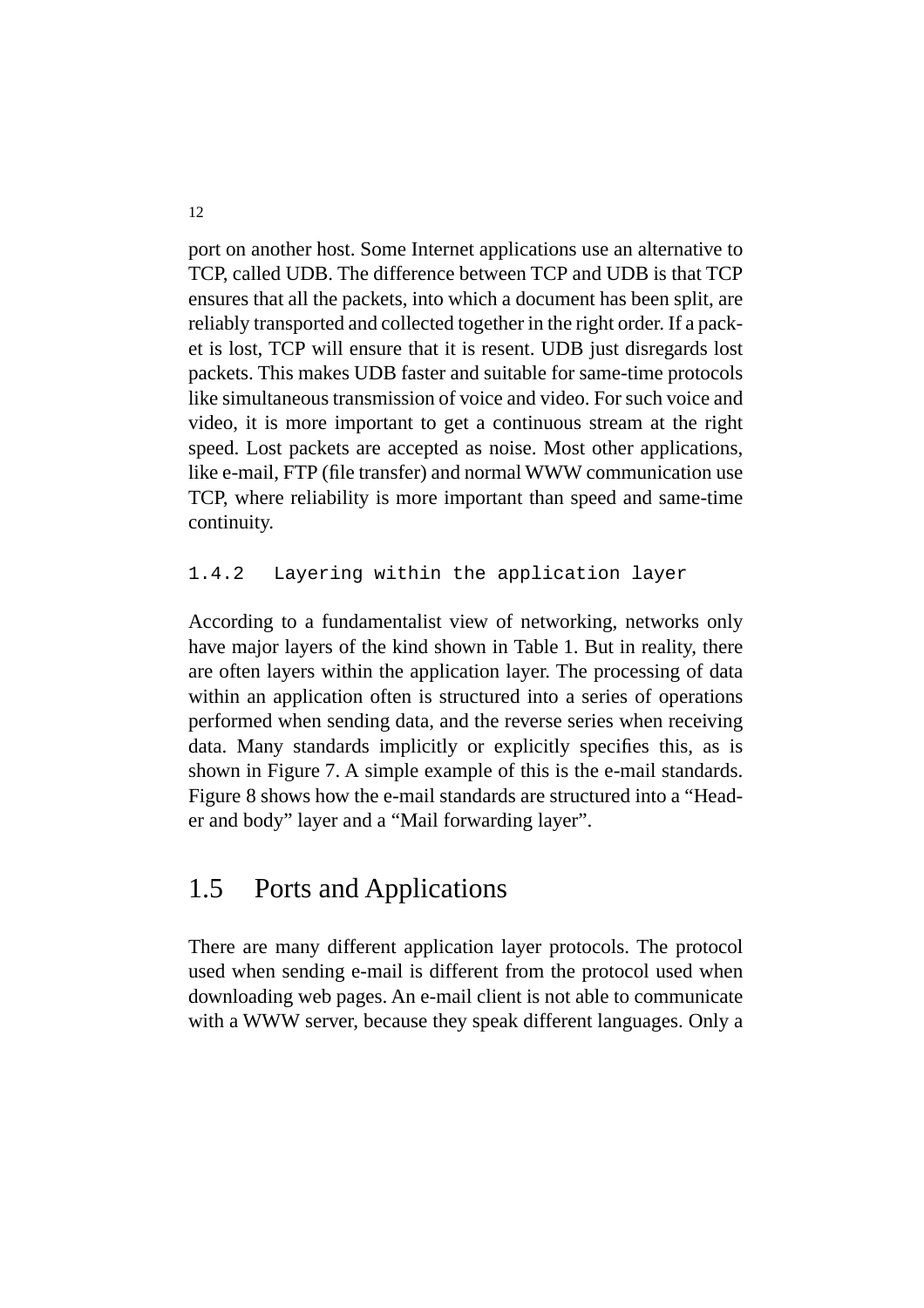







client and a server which speak the same language can communicate. But the same host can have several different client and server applications. A personal computer can, for example, at the same time run both mail programs and web browser. And the same host can at the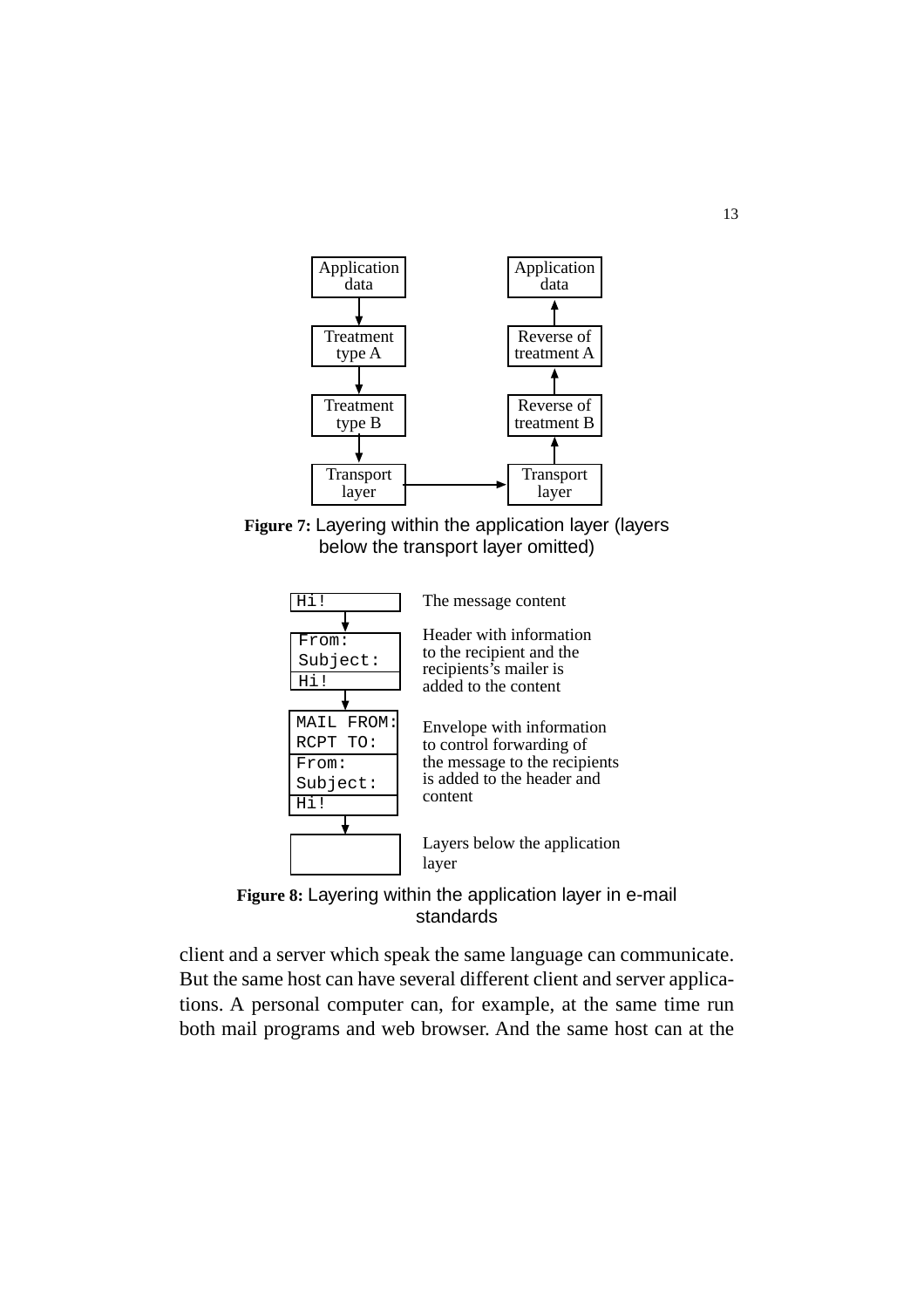same time run mail servers and WWW servers.

It is very important that messages sent by an e-mail client are sent to an e-mail server, and that messages sent by a web browser are sent to a WWW server. To ensure this, a host computer has different ports, as is seen in Figure 9. The transport layer establishes hoses between





applications. And the hoses fit into different ports for different appliations. This is done by assigning a port number to each port. When a client connects to a server, it specifies which port number it wants to access. There are standard port numbers for each application protocol. Thus, when a web browser connects to a web server, it usually ask for port number 80, because this is the standard port number for web servers. If there is more than one web server on the same host, they may use different port numbers. In that case, the client can use the port number to indicate which server it wants to connect to.

There is a long list of such standard port numbers maintained by the standards organisation IANA (IANA may soon change to become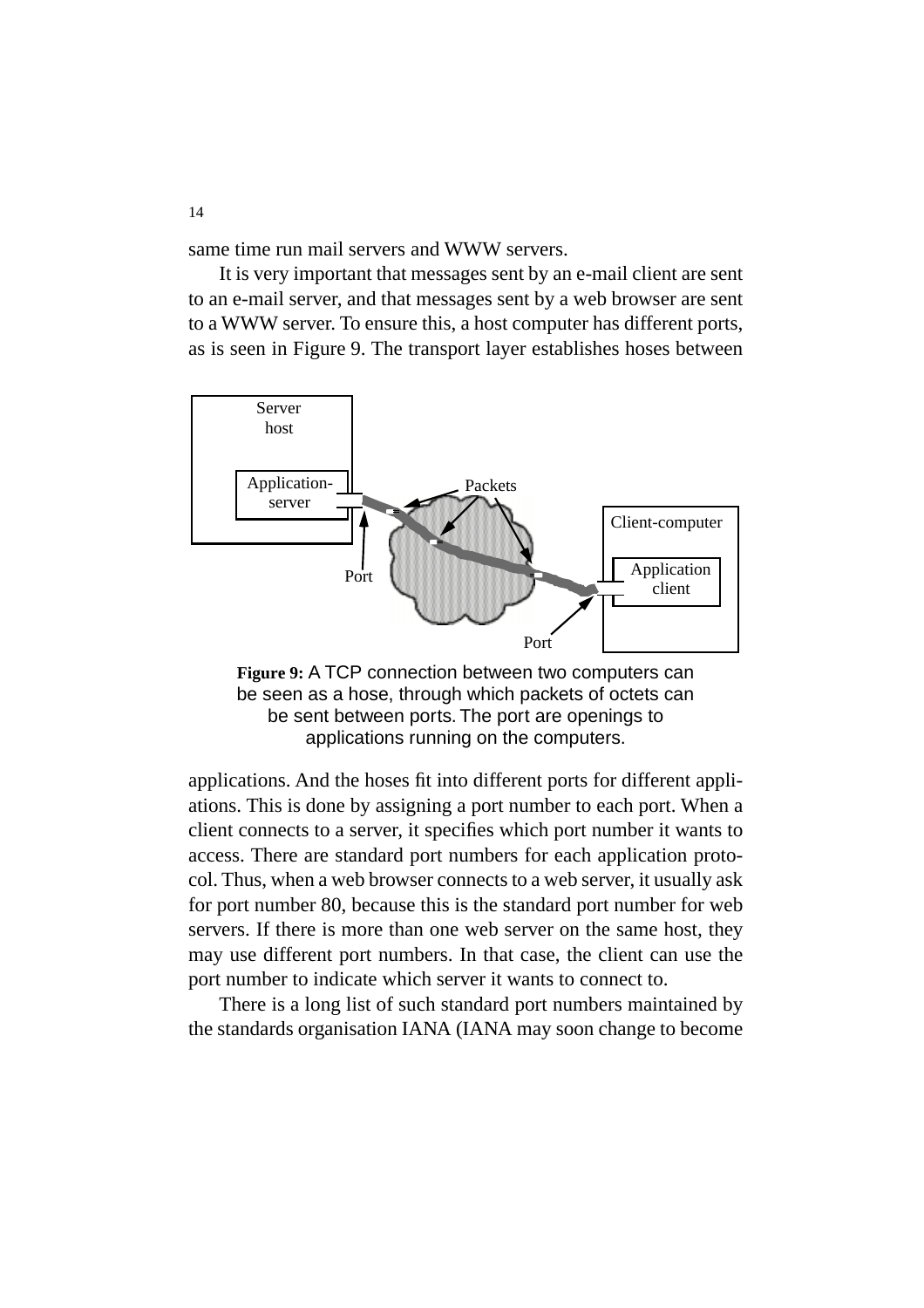a part of ICANN). IANA means Internet Assigned Numbers Authority, and its main task is to distribute numbers and names which are allocated for particular uses. Some common of these standard port numbers are listed in Table 2.

| 20  | ftp-data | File transfer, data                                                   |
|-----|----------|-----------------------------------------------------------------------|
| 21  | ftp      | File transfer, control                                                |
| 23  | telnet   | Terminal emulator                                                     |
| 25  | smtp     | E-mail forwarding                                                     |
| 53  | dns      | Domain name lookup                                                    |
| 70  | gopher   | Gopher search                                                         |
| 79  | finger   | Finding info about a user                                             |
| 80  | http     | Retrieving web pages                                                  |
| 109 | pop2     | Delivering e-mail to its final<br>recipient                           |
| 110 | pop3     | Delivering e-mail to its final<br>recipient                           |
| 119 | nntp     | <b>Usenet News</b>                                                    |
| 143 | imap2    | Delivering e-mail to its final<br>recipient                           |
| 194 | irc      | Distributed chat system                                               |
| 220 | imap3    | Delivering e-mail to its final<br>recipient                           |
| 993 | simamp4  | Delivering e-mail to its final<br>recient through a secure<br>channel |

**Table 2:** Some common port numbers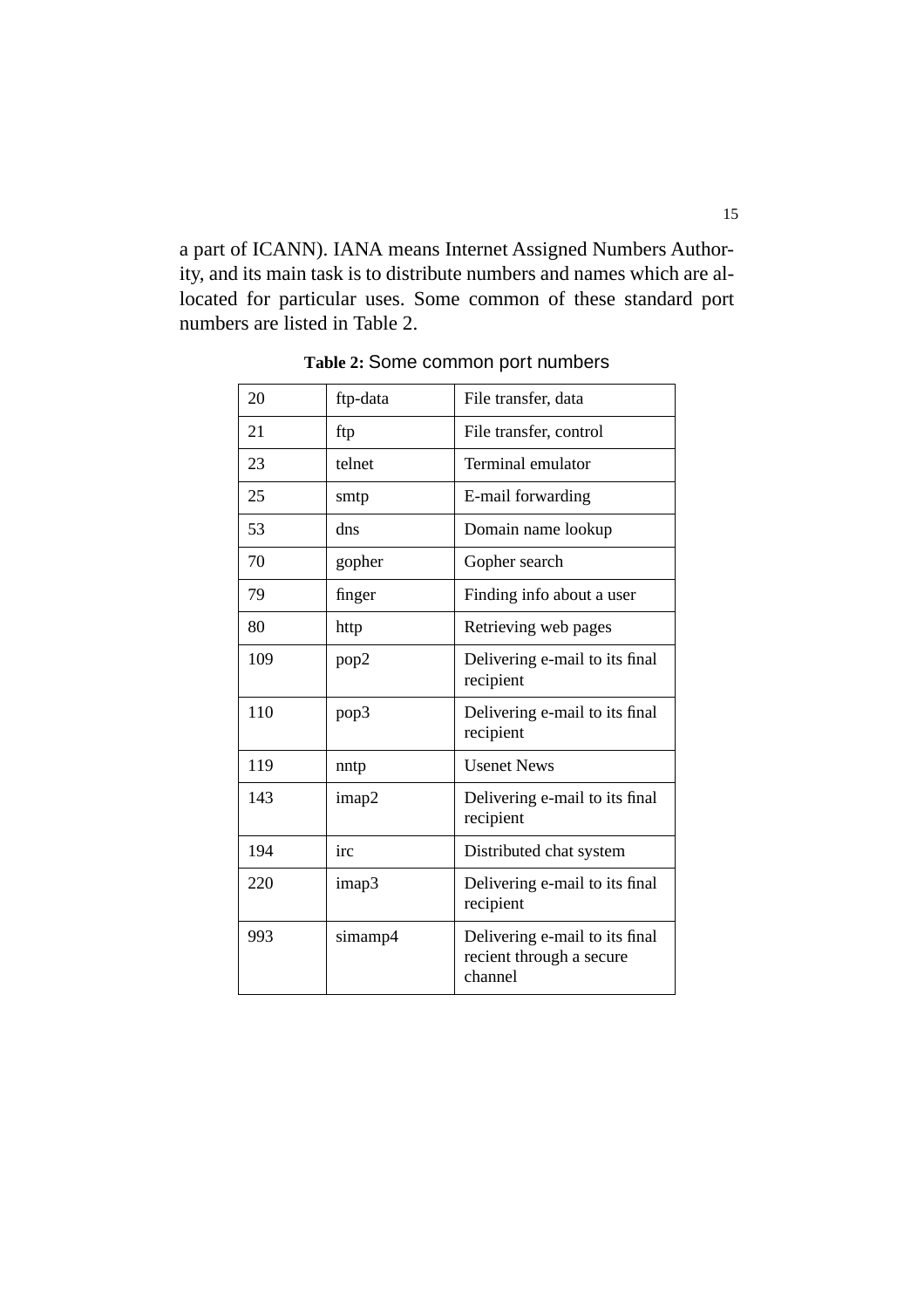**Table 2:** Some common port numbers

| 995 | spop3 | Delivering e-mail to its final |
|-----|-------|--------------------------------|
|     |       | recient through a secure       |
|     |       | channel                        |

A full list can be found at the IANA web site [1].

### 1.6 Telnet: A Simple Application

In the 1970s and 1980s, most computer user interfaces were based on sending one or more single characters to the host, and getting one or more single characters back. Many applications on unix computers still use such interfaces. Telnet is an Internet protocol for using such an interface on another computer than your own. A simple example of a Telnet usage is shown in Figure 10. Telnet is of special interest, because it works the same way most application layer protocols work: Sequences of characters are sent back and forward between two computers. Because of this, telnet clients can sometimes be used to connect to other applications than those designed to use telnet.

Here is an experiment which will make it easier to understand how network protocols work. All you need to perform this experiment is a telnet client on a computer connected to the Internet. The telnet client must have the capability to connect to other ports than the regular telnet port 23.

1.6.1 Manual test of e-mail protocols

Use the telnet client to connect to port 25 of the computer running the mail server you are using. Everything you type is underlined in the text below. Text from the computer is not underlined. The character "¶" means that you should push the Return key. Replace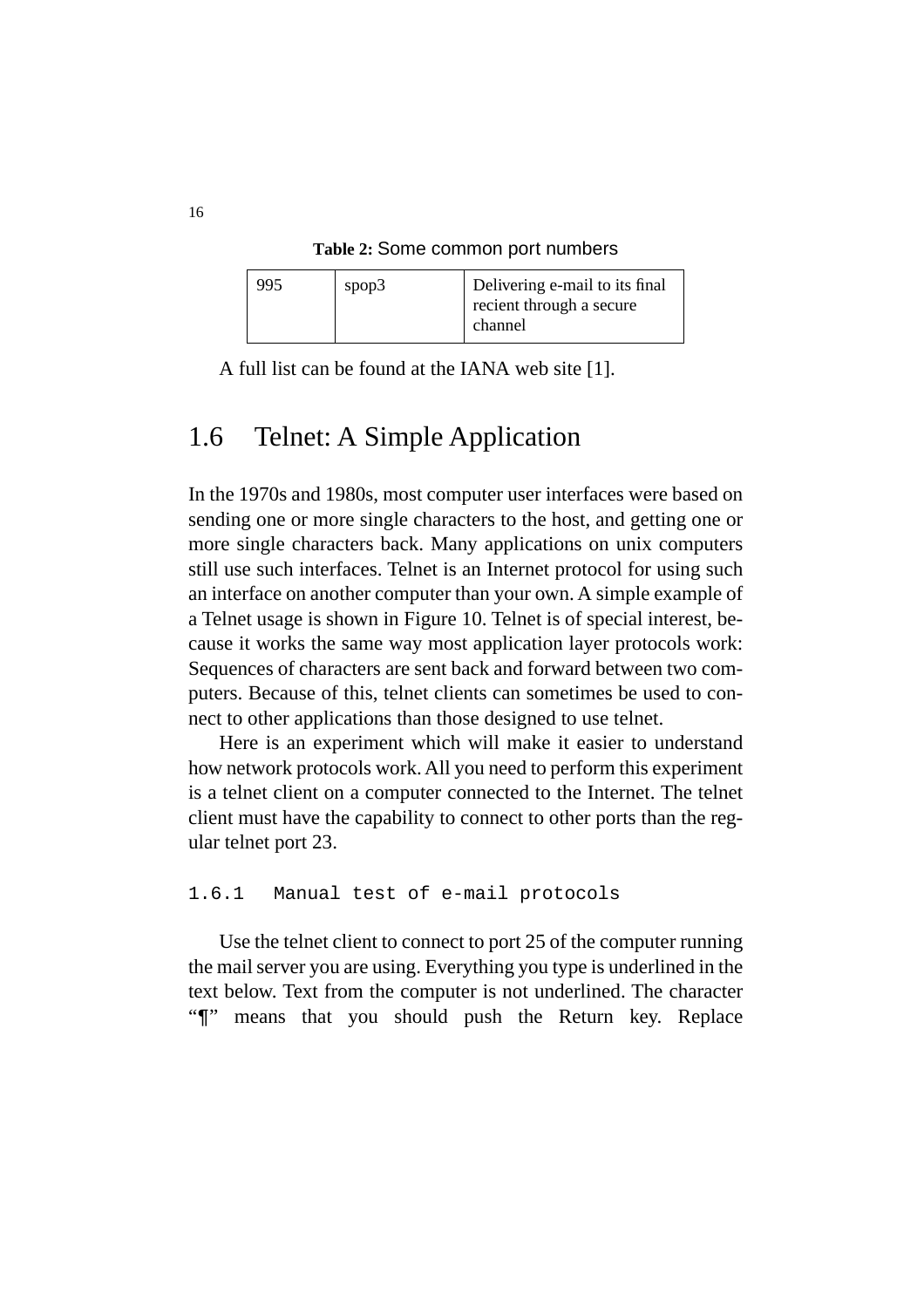

**Figure 10:** Example of a simple telnet usage. The host and the user take turns sending characters and new line codes to each other.

"mail.foo.bar" with the domain name of the mail server you are using, and replace "mycomputer.foo.bar" with the domain name of your own computer.

The first line below is the unix command to start telnet and connect it to port 25 of the server mail.foo.bar. If you are running telnet from another computer than a unix computer, you replace the first line below with the command to get your telnet program to do this connection.

```
unix>telnet mail.foo.bar 25
Connected to mail.foo.bar.
Escape character is '^]'.
220 info.dsv.su.se ESMTP Sendmail 8.8.5/8.8.5; Fri, 24 Dec 
1999 15:24:09 +0200 (MET DST)
helo¶
501 helo requires domain address
```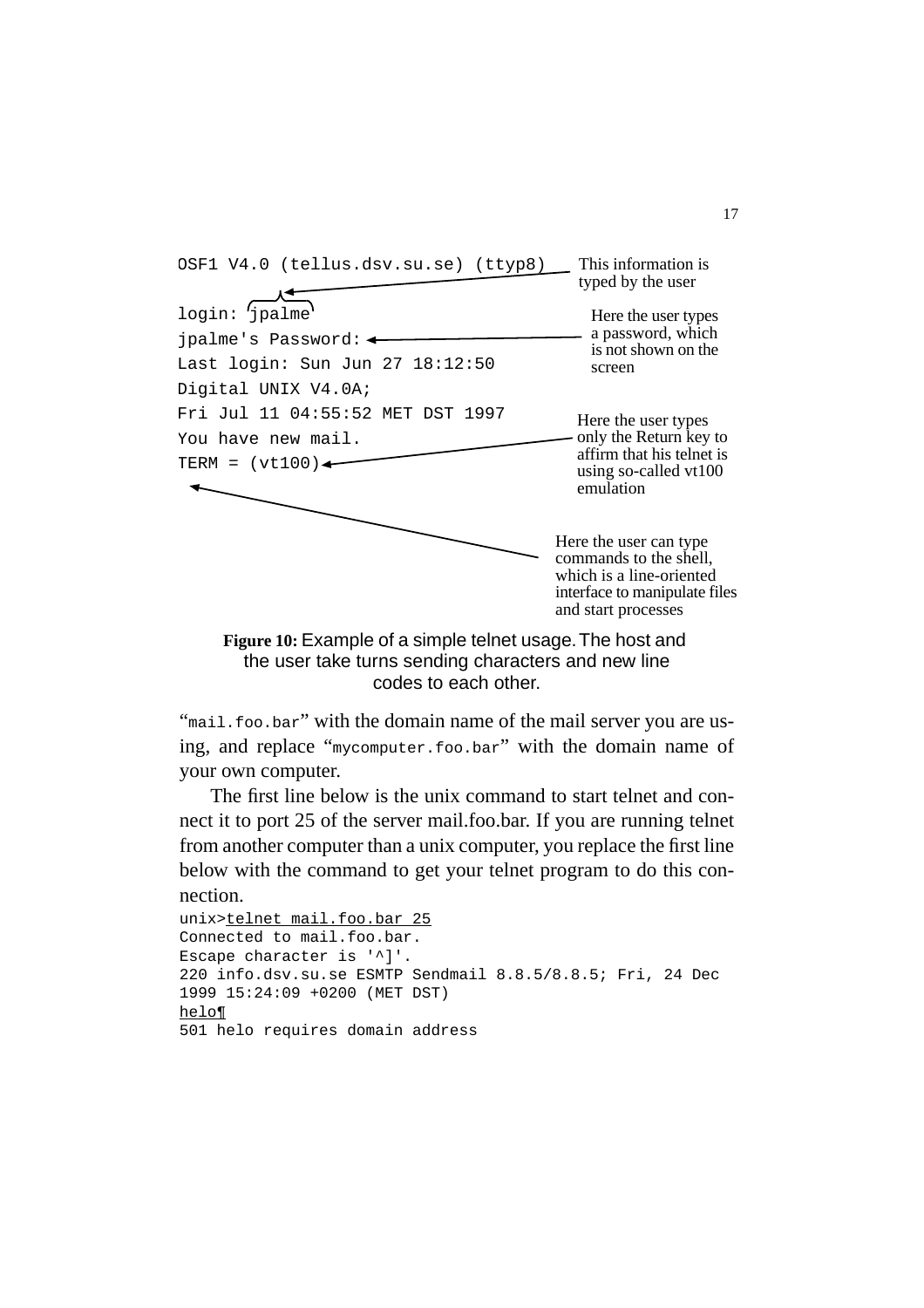```
helo mycomputer.foo.bar¶
250 info.dsv.su.se Hello tellus.dsv.su.se 130.237.161.217], 
pleased to meet you
MAIL FROM: donald-duck@foo.bar¶
250 donald-duck@foo.bar... Sender ok
RCPT TO: father@northpole.net¶
250 father@northpole.net... Recipient ok
DATA¶
354 Enter mail, end with "." on a line by itself
From: Donald Duck <donald-duck@duckburg.com¶
To: Father Christmas<father@northpole.net>¶
Date: 24 Dec 1999¶
¶
Peace be with you.¶
\mathbf{P}.
250 PAA00329 Message accepted for delivery
quit¶
221 mail.foo.bar closing connection
```
What you are doing in the example above is to perform a complete sending of an e-mail message, where you manually simulate the mail client with text, which you type on your keyboard.

Note that the sending of an e-mail message consists of a series of phrases sent back and forward between client and server. All application protocols do not work that way. HTTP 1.0 uses only a single sequence of octets from the client, and a single sequence of octets back from the server.

# 1.7 Architectures

Network protocols mean that several processes in different computers communicate with each other. By "Architecture" is meant the organisation of applications into different modules, and how these modules communicate.

Figure 11 shows a simple and common architecture, with a single server, and a number of clients which access this server. With this ar-

```
18
```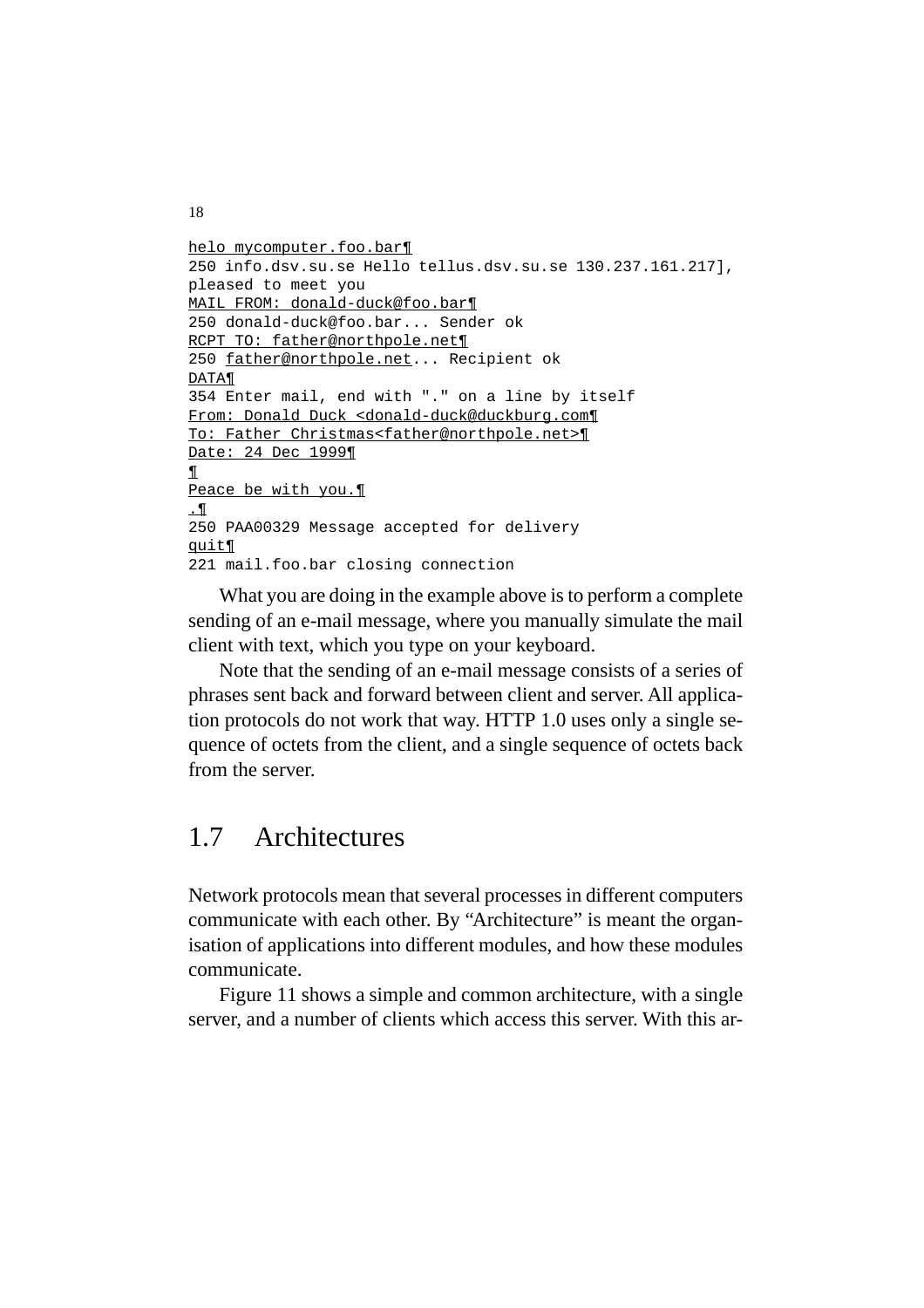

**Figure 11:** Simple client-server architecture

chitecture, the server is often responsible for a data base stored in the server, and the operations, which the clients perform on the server, may get och store data from this common data base. This architecture is simple to implement because there is only one protocol, the clientserver protocol, and only a single data base, and thus no problems with co-ordinating information in different data bases. (Unless the clients have their own data bases, then co-ordination may be needed and the implementation and protocols may become more complex.)

The architecture in Figure 11 is common in local area networks, where users at local work stations access a common local data base.



**Figure 12:** Architecture with several interconnected servers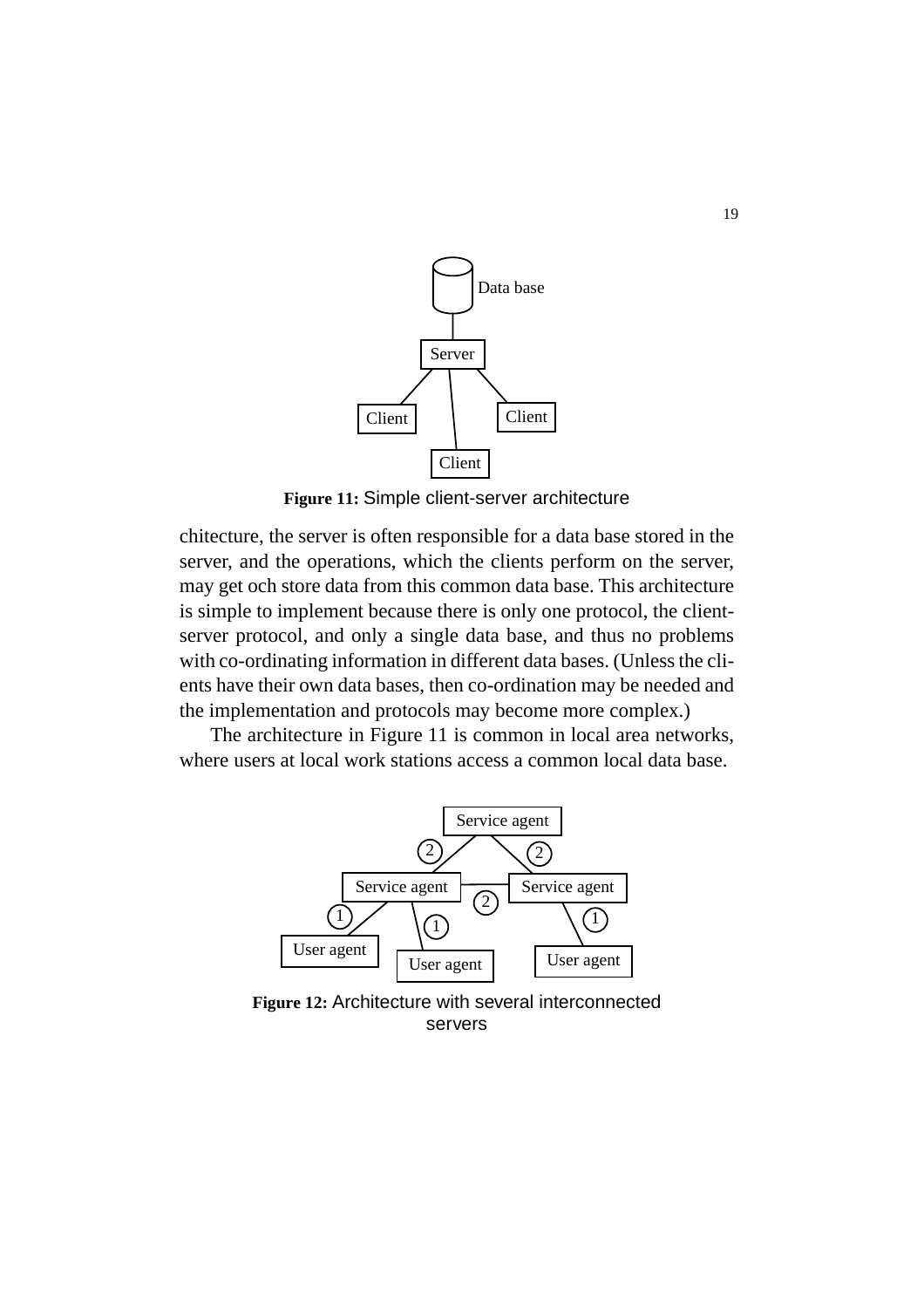Figure 12 shows a more complex architecture, which is used by some Internet applications, for example e-mail and Usenet News. There are (at least) two types of connections, labelled  $\Phi$  and  $\Phi$  in Figure 12. Connections between a user agent and a service agentis labelled  $\odot$  in the the figure, and connections between two service agentis labelled ➁ in the figure. The needs may be different, and because of this, different protocols may be used.

In the case of e-mail, this is even more complex, because different protocols are used for sending mail from a user agent to a service agent, and for delivering mail from a service agent to a user agent.

In some cases, the same protocol definition is used both for the protocol between user agent and service agent, and between two service agents. But in such cases, sometimes different elements in the protocols are used, so that in reality the protocol between user agent and service agentis not exactly the same as between two service agents.

Even when a protocol is used between two similar agents, such as between two service agents, one of the agents is usually the client and the other the server in that particular connection. The client is the agent which opens the connection and requests services from the server, the server is the agent which receives requests from the client and performs them (or refuses them). Thus, in a connection between two service agents in Figure 12, one of them may be the client during that particular connection, and the other may be the server. That is why the boxes in Figure 12 are labelled "User agent" and "Service agent" and not simply "Client" and "Server".

## 1.8 Chaining, Referral or Multicasting

If a database is distributed on several servers, then the information, which the client needs, may not be available on a single server. Infor-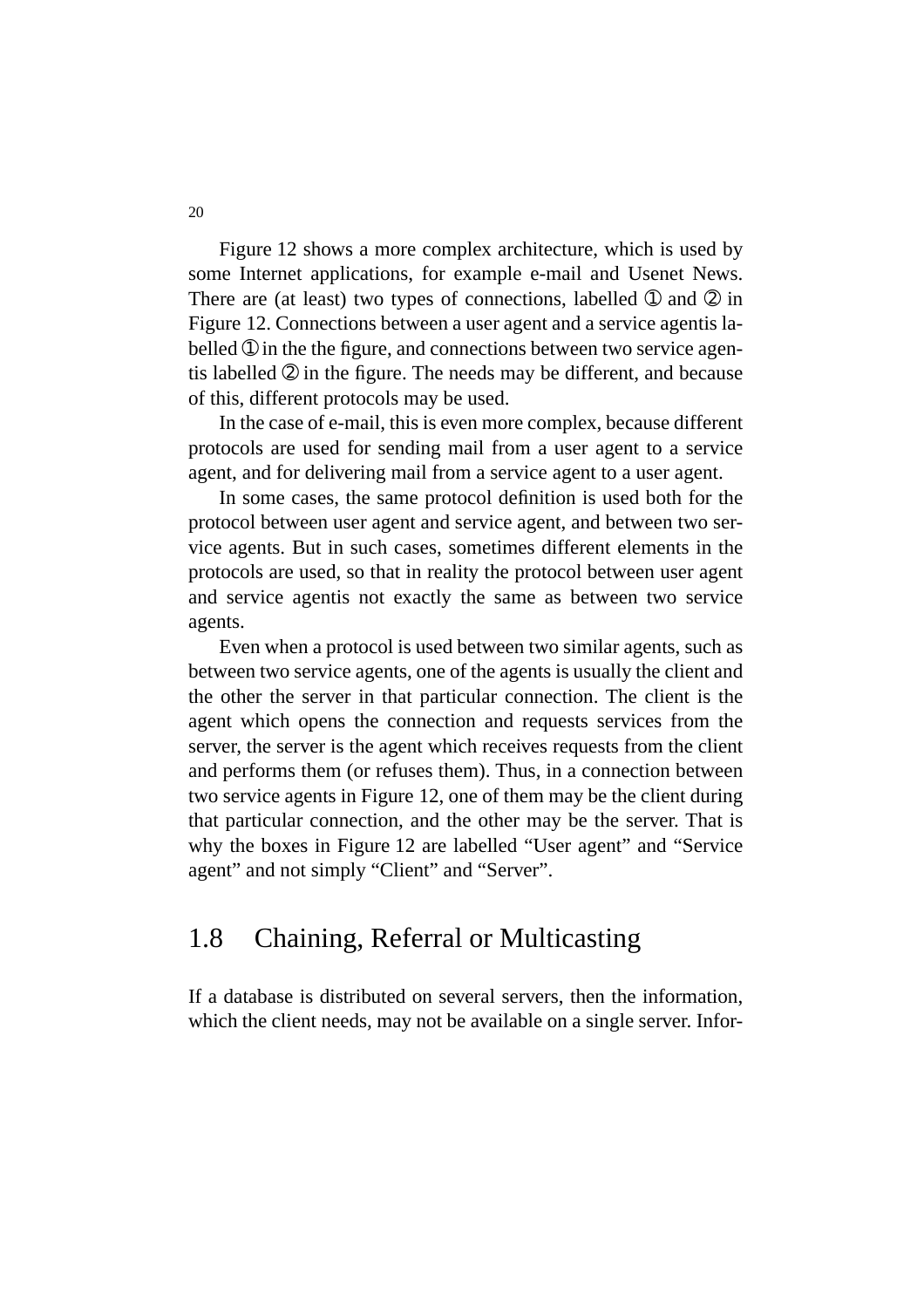mation may have to be fetched from another or multiple servers. There are three common architectures for this, *chaining*, *referral* and *multicasting* as shown in Figure 13. With *chaining*, the user agent



**Figure 13:** Chaining, Referral and Multicasting

connects to only one server. This server may connect to another server, and that server may connect to yet another server, to get the information requested. The information is then returned recursively the reverse way. With *Referral*, the client connects to the first server. If this server does not have the requested information, it will tell the client to try another server. This is continued until a server with the requested information is found. With *multicasting*, the same question is sent to several different servers, hoping that one of them has the answer. Multicasting can cost a lot, if you send a query to a number of servers for information which which you only need from one of the servers. In such a case, it can be more efficient to organize the data structure so that information can be located without multicasting. Multicasting can however be very efficient if the same information is to be sent at the same time to many recipients. In this case, special multicasting features in the lower layers are used, so that the same in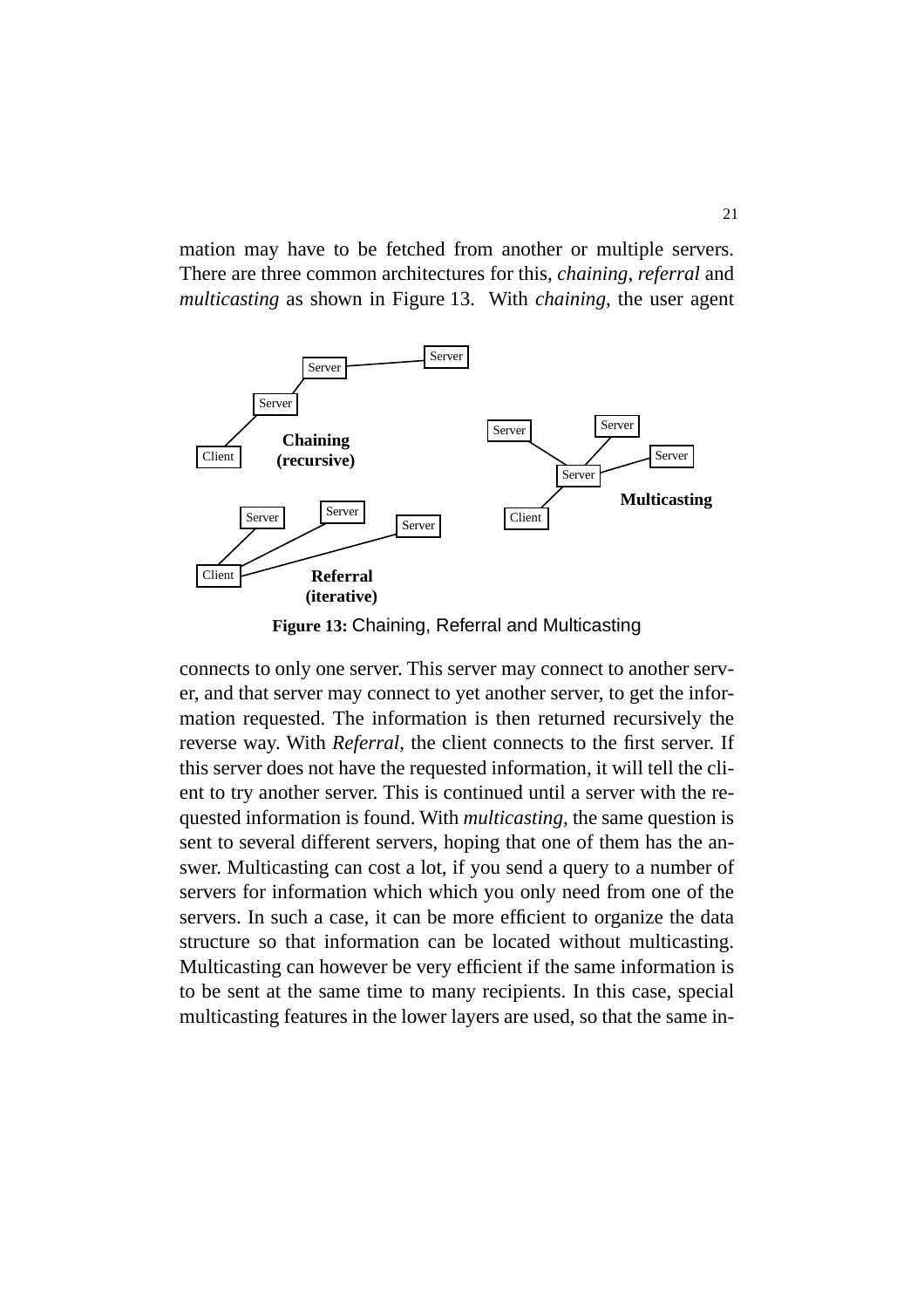formation need only be sent once between routers, even if there are many users of the data on each router. Examples of this is simultaneous video and audio broadcasting.

Chaining has an advantage compared to referral. This is that since the information is returned recursively through the servers, a server can cache the information, so that the next request can be handled from the cache instead of through chaining. Another advantage is that user agents often have slower connections than servers, and it is then more efficient with chaining, because less network operations have to be performed by the user agent through low-bandwidth connections.

An example of a system which uses both chaining and referral is the Internet Domain Name System, the DNS (see page 37). The DNS standards specify that referral is mandatory, chaining is optional. But in reality, chaining is used more often than referral, because of the advantages mentioned above.

#### 1.9 Symmetric and Asymmetric Protocols

Nearly all application layer protocols are asymmetric. By this is meant that the language sent in one direction is different from the language sent in the other direction. Usually, when describing an asymetric protocol, one of the agents is named "client" and one is named "server". Note that even between two similar agents, such as between two service agents, the protocol can still be assymetric. They are equal, but at a certain moment of time, the protocol is asymetric. For example, when sending e-mail between two service agents, the client is the sender, which can send messages, the server is the recieving agent which can refuse or accept messages.

The e-mail standard for the protocol between two service agents has a TURN command. The TURN command allows the two agents to change roles, so that the client becomes server and the reverse. The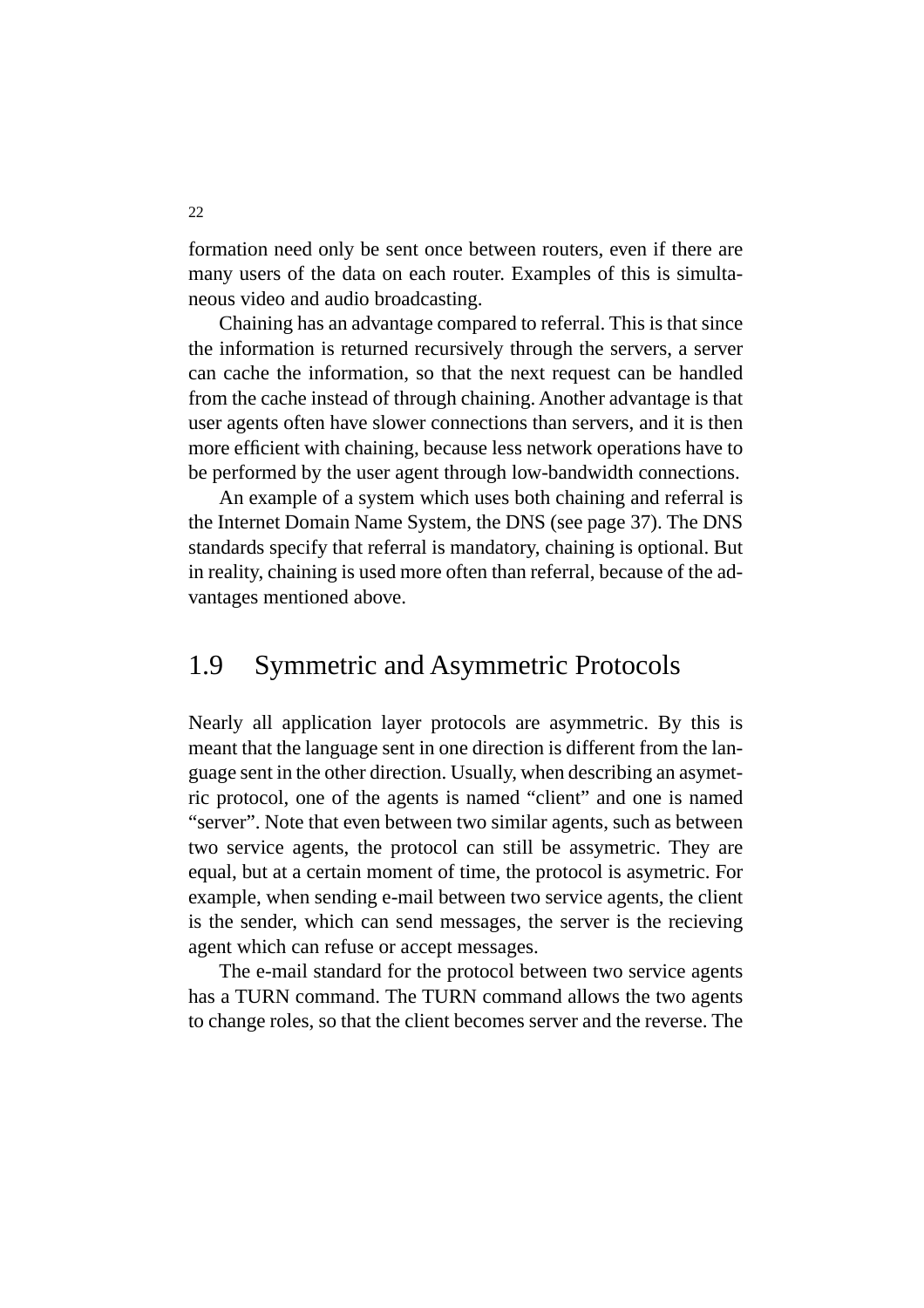TURN command is however not used very much, and it might disappear from the standards in the future. And the TURN command does not make the protocol symmetric, because at a certain moment, the protocol is still asymetric.

The reason for the TURN command was that earlier, many connections were made through dial-up phone connections. Since such a connections are expensive and time-consuming to open, one connection could replace two with the TURN command. Today, however, almost all connections between service agents is through leased lines, so the TURN command is not needed any more.

# 1.10 Transfer of Responsibility

Protocols are specifications of which statements are sent between two agents, usually a client and a server. Protocols then specify what the client can send, and what the server can respond with. The interaction between client and server may, in some protocols, include several interactions sent back and forward.

An example of a common type of interaction, specified by a protocol, is the transfer of responsibility. This occurs in e-mail, where a store-and-forward technique is often used, as shown in Figure 14. The



**Figure 14:** Store-and-forward of e-mail messages

original sender sends the message to a local mail server close to the original sender. This local mail server sends the message to a local mail server close to the final recipient. And this server delivers the message to the final reicpient. Sometimes, more than two transfer agents are involved on the route from the original sender to the final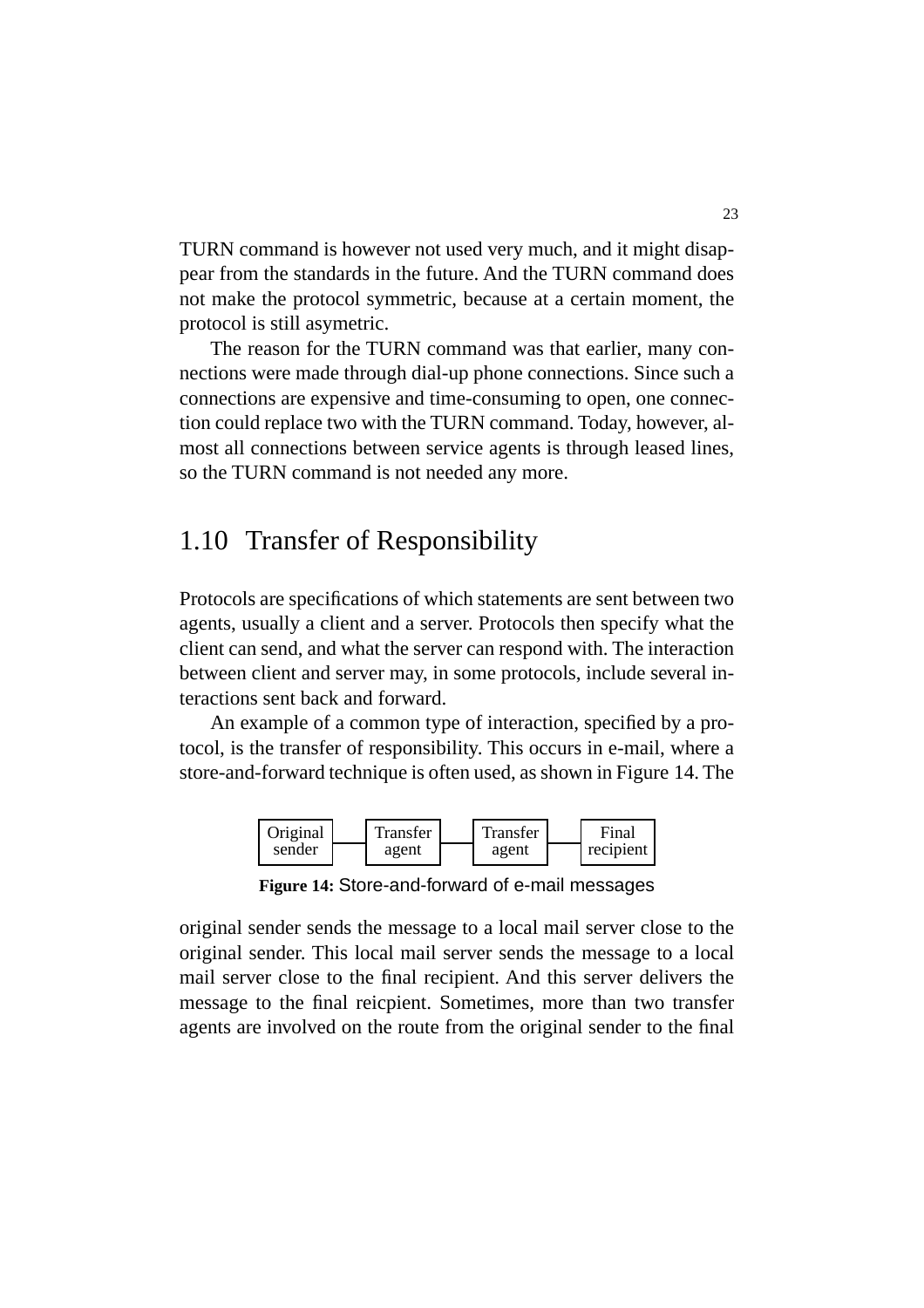recipient. With such a store-and-forward structure, it is very important that the message does not disappear into a "black hole". At any moment of time, one computer may crash, or the connection between two computers may break. Such occurences should not cause a message to disappear. To ensure this, each agent stores the message on disk in a such a way, that the message will still be there when the agent is restarted after a crash. This means that the responsibility to deliver the message is transferred between the agents. A typical protocol for such a transfer of responsibility may work in the following way:

- 1a.The clients send the message to the server.
- 1b.The server receives the message and stores it on non-volatile disk.
- 2a.The server then sends a response to the client that the message has been received.
- 2b.The client receives this response, and notes that the server has taken over responsibility for this message.

Until step 2b, the client continues to regard the message as unsent. It will thus, if needed, try to send the message once more, until it has received confirmation in step 2b that the server has taken over responsibility for the message. This means that there is very little risk that a message disappears. There is, instead, a small risk that a message is sent more than once.

The transfer of responsibility as described above consists of two interaction steps, one from the client to the server, and one from the server to the client. Some interactions use more than two steps.

#### 1.11 Identification

Another common kind of interaction is identification between two agents. For example, a client can tell the server its name, and the server wants to confirm that this is really the client it claims to be. Identification can consist of the following steps: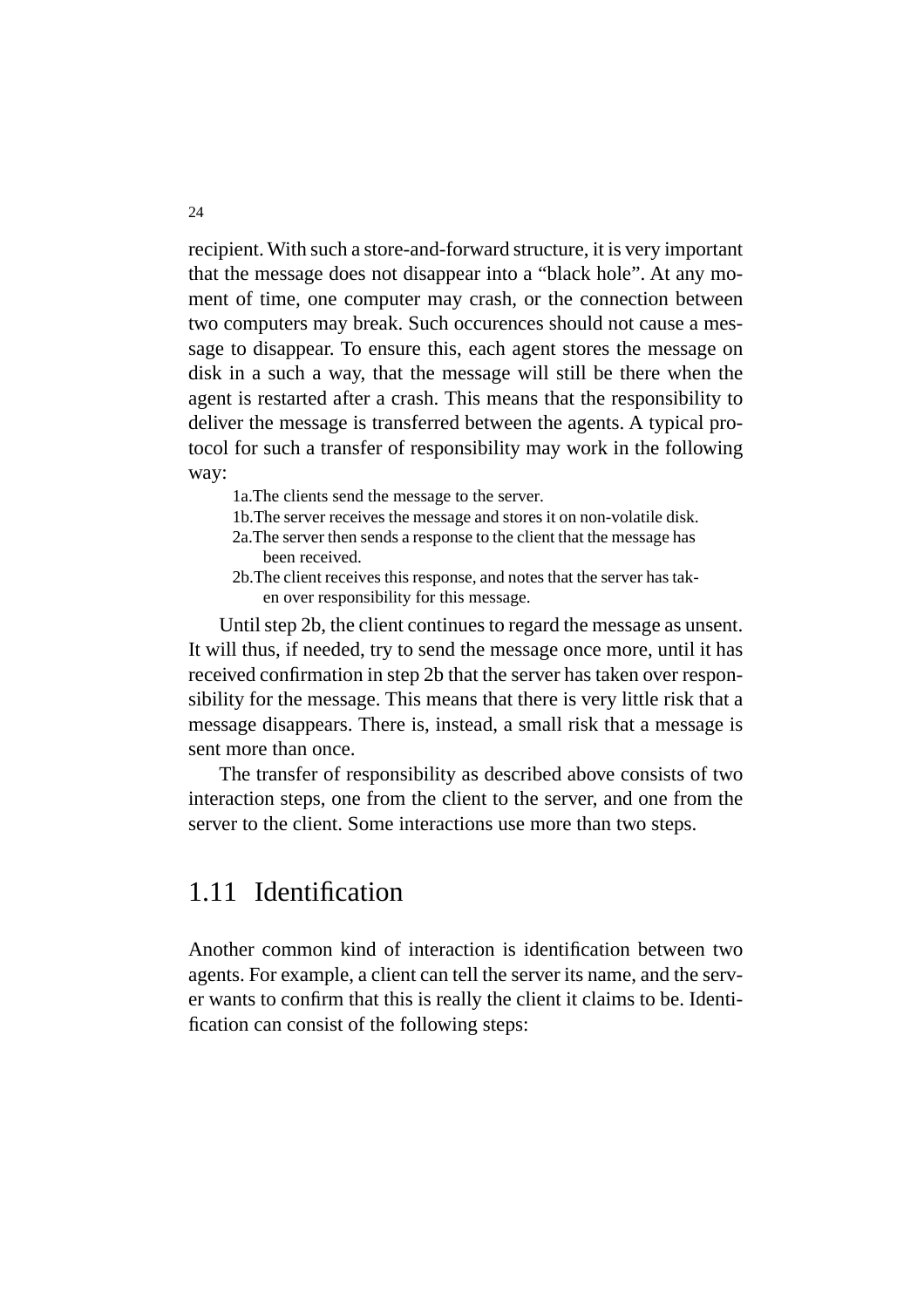- 1.The client connects to the server and sends its name.
- 2.The server sends a string of random digits to the client.
- 3.The client encrypts this string, and send the encrypted string back to the server.
- 4.The server decrypts the encrypted string, checks that it has received the same random digits it sent in step 2, and tells the client that identification has succeeded.

Since only the right client knows how to encrypt the random string in the right way, the server knows that the client is the one it claims to be. Here, four interactions back and forward between client and server were needed.

# 1.12 Transactions and Sessions

A session is a series of interactions back and forward between two agents, usually a client and a server. The interactions are performed, one after each other in time. A session often starts with identification (sometimes called "login" or "bind"), after that sometimes comes negotiation of capabilities, and then a number of transactions, and finally the end of the session.

Figure 15 shows the basic steps and state changes when transferring an email message from one agent to another using the SMTP protocol. As seen in the figure, there are a number of states, and in each state, only certain commands are permitted. Such a protocol is called a *stateful* protocol. A protocol which has no states is called a *stateless* protocol.

Stateful protocols allow several interactions back and forward during a session. With other protocols, the client sends a transaction, gets a result back, and the connection is then terminated. Such protocols are stateless.

With some protocols, a session is kept open while waiting for the user to look at the results from previous interactions. Such waits can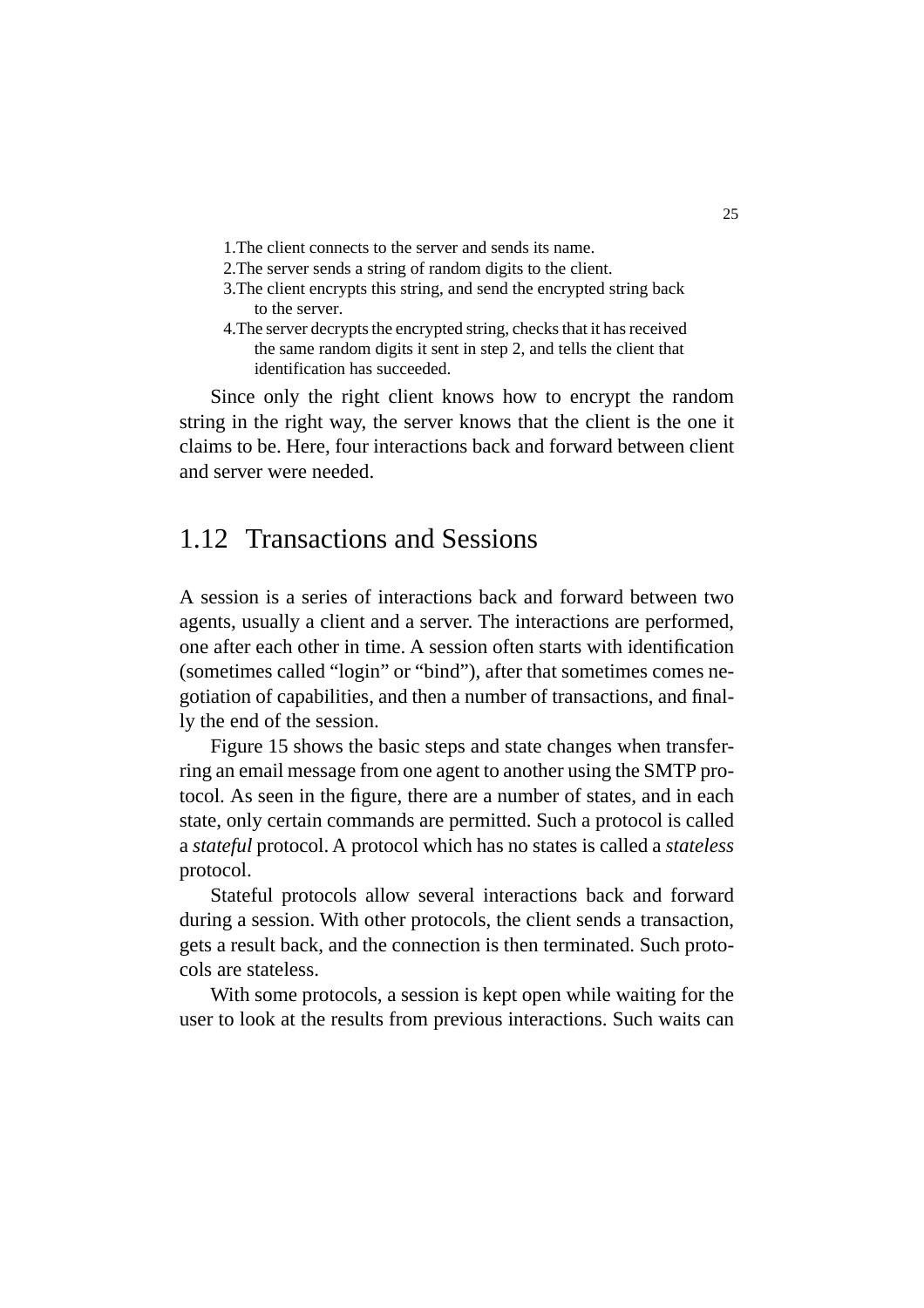*1.State: Expects bind*



#### **Figure 15:** Session with changes of state

This figure shows (somewhat simplified) the changes of state during the transmission of an e-mail message using the SMTP protocol.

- 1. In the initial state, the server expects the client to identify it self. No other commands are allowed in this state.
- 2. When identification is ready, the server expects the address of the sender.
- 3. When the sender has been given, the server expects the address of the first recipient.
- 4. When a recipient address has been given, the server expects either an additional recipient address, or the message content.
- 5. When message content. has been sent, another message can be sent. This is the same state as state 2.

Finally, a session ends with a command from the client to end the session. This can be given in any state.

be very long. This is costly for a server, which may have to keep many sessions going at the same time. To reduce this cost, servers will often shut down the session if nothing has been sent for a certain time. This maximum wait time is called a *timeout*. If you have been using FTP, you may have noticed that many FTP servers will terminate the FTP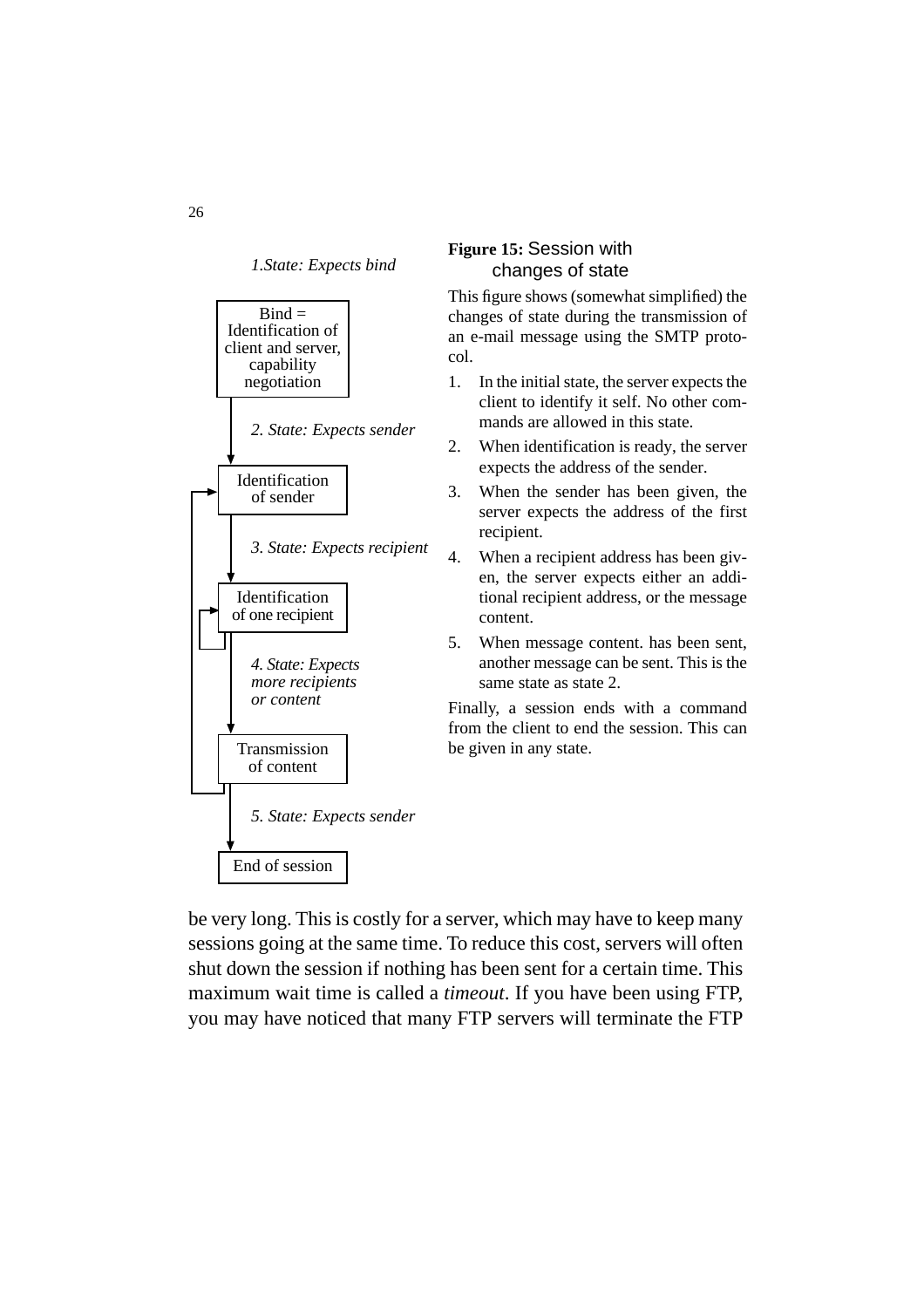session automatically, if you do not send any commands for a certain time.

To open and close a session will, however, also cost network and computer resources. If several interactions are needed to perform an action, it may be less costly to perform them after each other in the same session. But if the wait times are too long, it may be less costly to abort the session and start a new session.

To keep a session open and wait for a timeout is also costly for a server. It is more efficient, if the client sends a command to abort the session, so that the server need not wait for any timeout.

# 1.13 Turn-around Time, Pipelining and Windowing

A protocol may use a session with a number of interactions back and forward between client and server. The client has to wait for the response from the server on the previous command, before the client can send the next command. This takes time, because the turn-around time to send a command and get the response back can be one or several seconds. The total time for a session with many such interactions will then be long.

Here are three methods to reduce these delays:

- 1. Specify more powerful commands, where more is done in one command, so that fewer interactions are needed.
- 2. Open several parallel connections. HTTP clients (web browsers) often keep four parallel connections for downloading the different parts of a web page (text, pictures, applets). Too many parallel connections is costly in resources for both the client and server, but with too few connections, dead time may occur when the client is waiting for data from all the connections.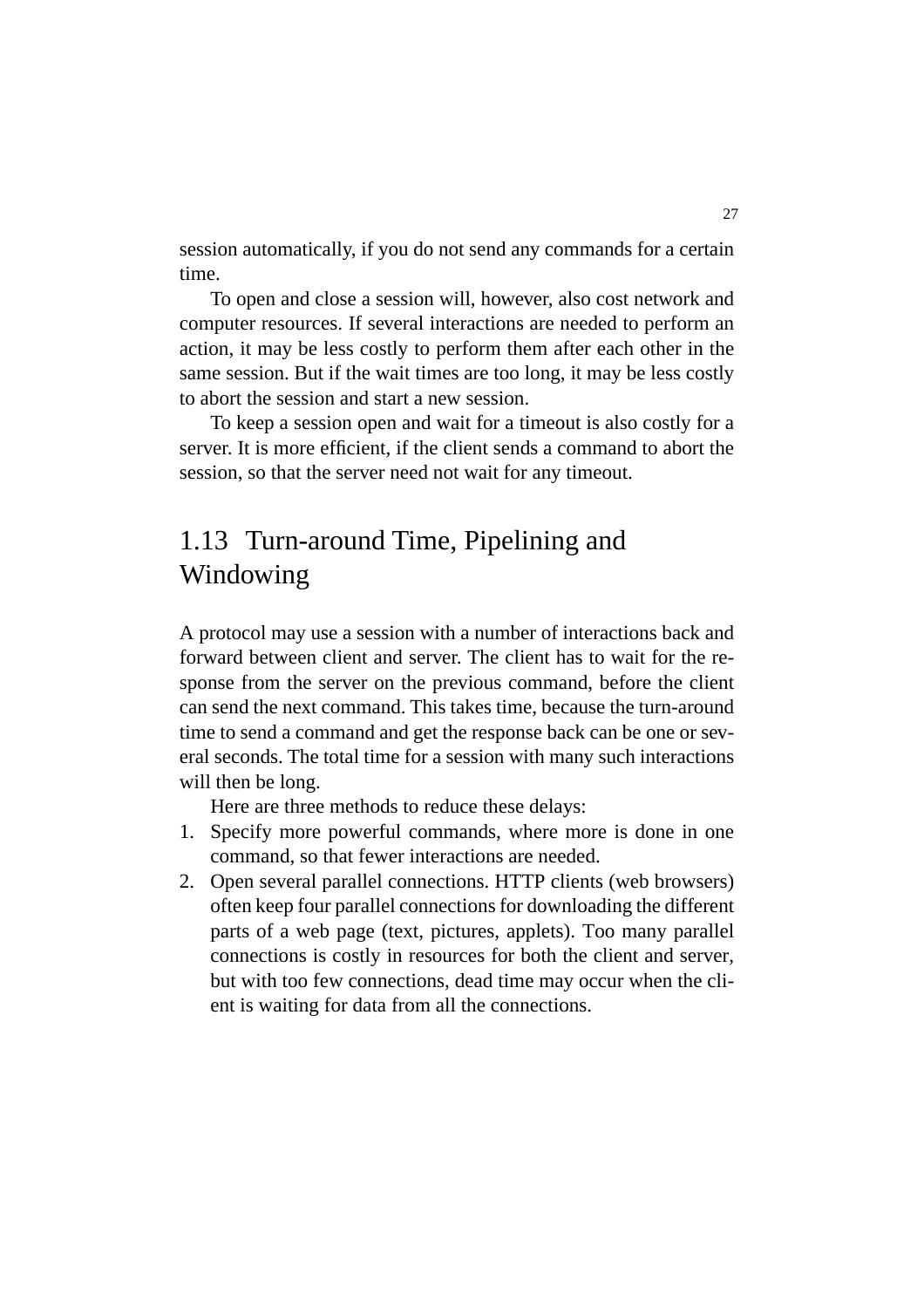3. In protoocols which use many small interactions, such as SMTP and NNTP, the delay can be used with a method called *pipelining* or *windowing*. Sometimes the word *streaming* is also used for this, although the word streaming also has other uses (see page 29).

By pipelining is meant that the client can send the next command, without waiting for the response from the server on the previous command within the same session. Commands are sent and responses received asynchronously. This is shown in Figure 16. (Note: the OK



**Figure 16:** Pipelining reduces the time

responses are still sent, they are not shown in the figure to the left to make the figure less complex.) The advantage with this method is that the session is performed faster. The disadvantage is that the error handling, if one of the commands is not accepted by the server, will be more complex. Also, data may have been sent unneccessarily if a previous command is rejected by the server. Pipelining is sometimes called windowing, when the number of commands sent in advance is limited. For example, if the window size is three, this means that after sending three commands, the client must wait for respone to the first command before sending the fourth command. Pipelining should only be done when the protocol specification explicitly says that pipelining is allowed.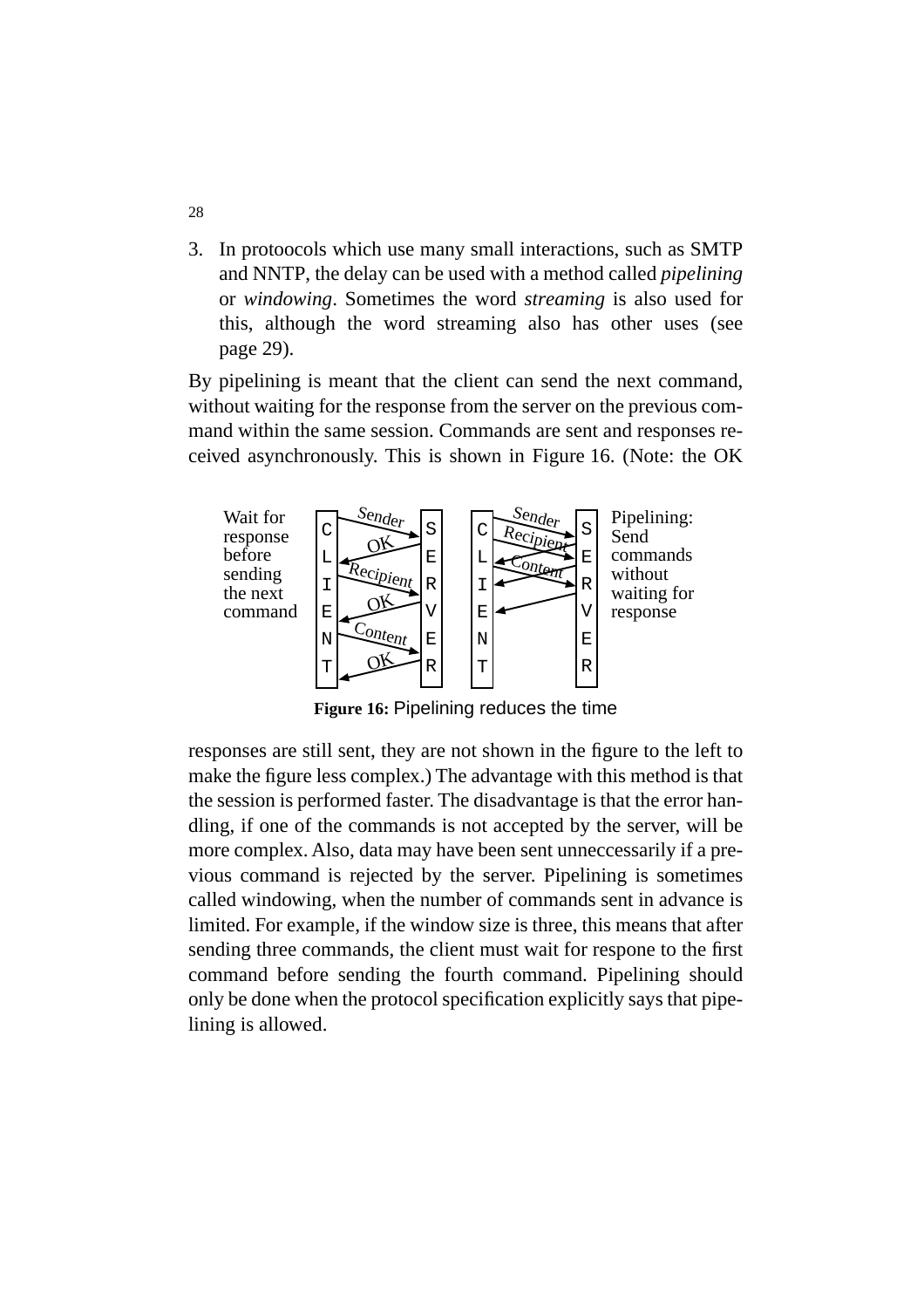TCP itself supports pipelining. A TCP connection is actually two pipes, one in each direction, and the sending process can send more data than the receiving process can handle. TCP will just store the overflow, but can also tell the sending process to make a break in sending if its buffers are full. %%%check if this is true%%%

#### 1.14 Terminating a Connection

A connection can be terminated if one of the two partners closes the connection. For example, the server can close the connection if there has been no activity for a certain timeout period. More reliable and efficient is if the client sends a command to the server, asking for the connection to be closed. Such commands are usually named EXIT or QUIT. The server then closes the connection. The advantage with this is that both agents know that the connection is closed, and no timeout is necessary.Figure 17 shows how a session is ended for HTTP 1.0 (World Wide Web) and SMTP (e-mail). Note that in both cases, the server knows when to end the connection, and no timeout is needed.

# 1.15 Streaming

By streaming is meant that results are displayed for the user, before all data has been received by the user agent. For example, the top of a web page may be shown, while continuing to download the rest of the page.

The word streaming is also sometimes used in another meaning, to denote what in this book is called pipelining (see page 28). The concepts are connected, since pipelining is a way of assisting streaming.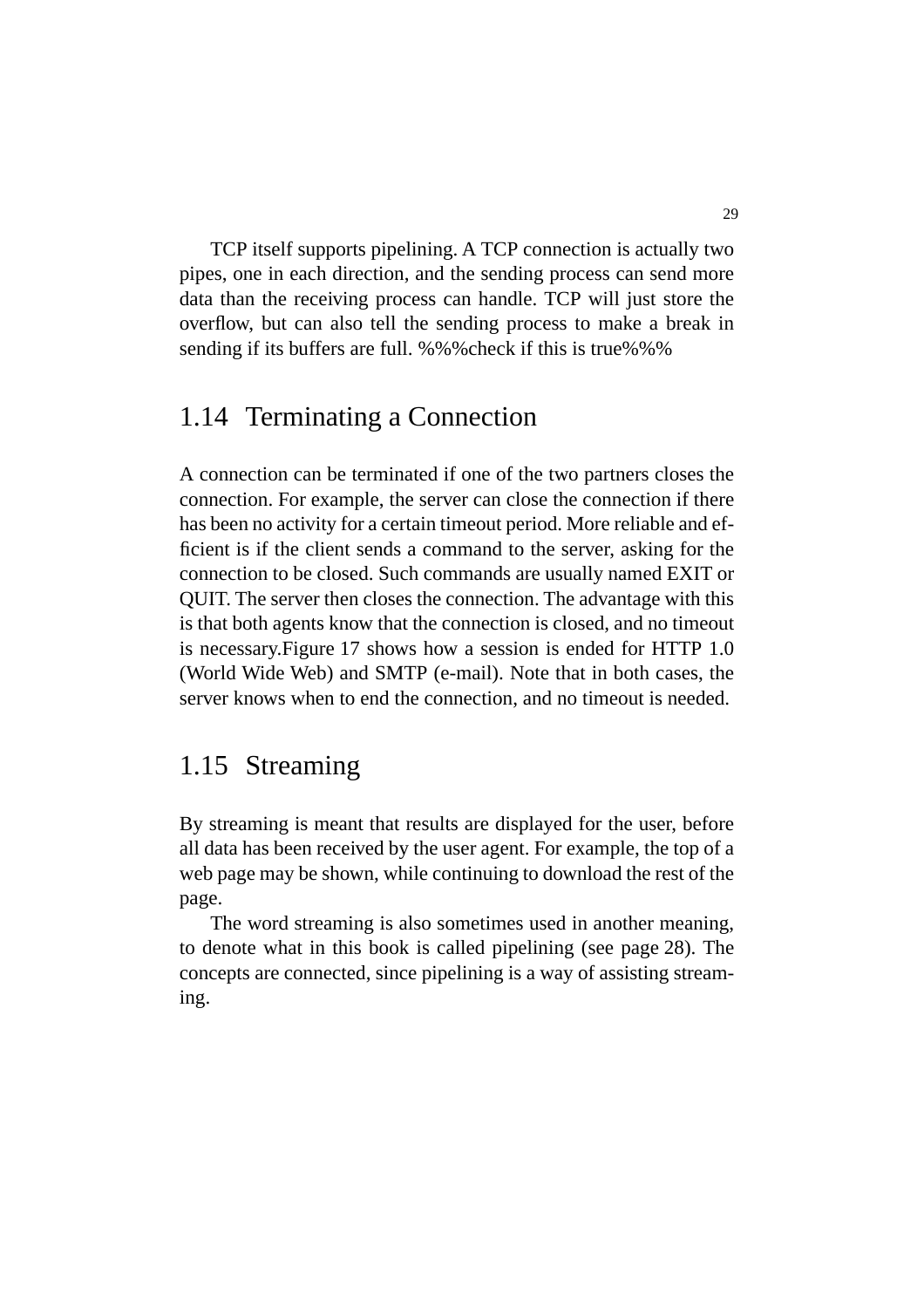#### **HTTP GET Operation**





**Figure 17:** How a connection is ended in HTTP 1.0 and SMTP. In HTTP, the server closes the connection as soon as TCP tells it that all data has been transformed. In SMTP, the client sends a QUIT command, which tells the server to close the connection. Note that no timeout wait is necessary in either case.

In order to make streaming work better, the user agent must get a suitable selection of data which gives initial information about a web page. This is one reason why web browsers often open several connections at the same time; they can then download images in the beginning of a large web page, without waiting for the end of the download of the bottom of the web page.

The creator of data can alleviate streaming by sending data in a format where some data can be displayed before all has arrived. For example, many web browsers are not able to show a HTML table before the end of the table. Even if they can display the table earlier, new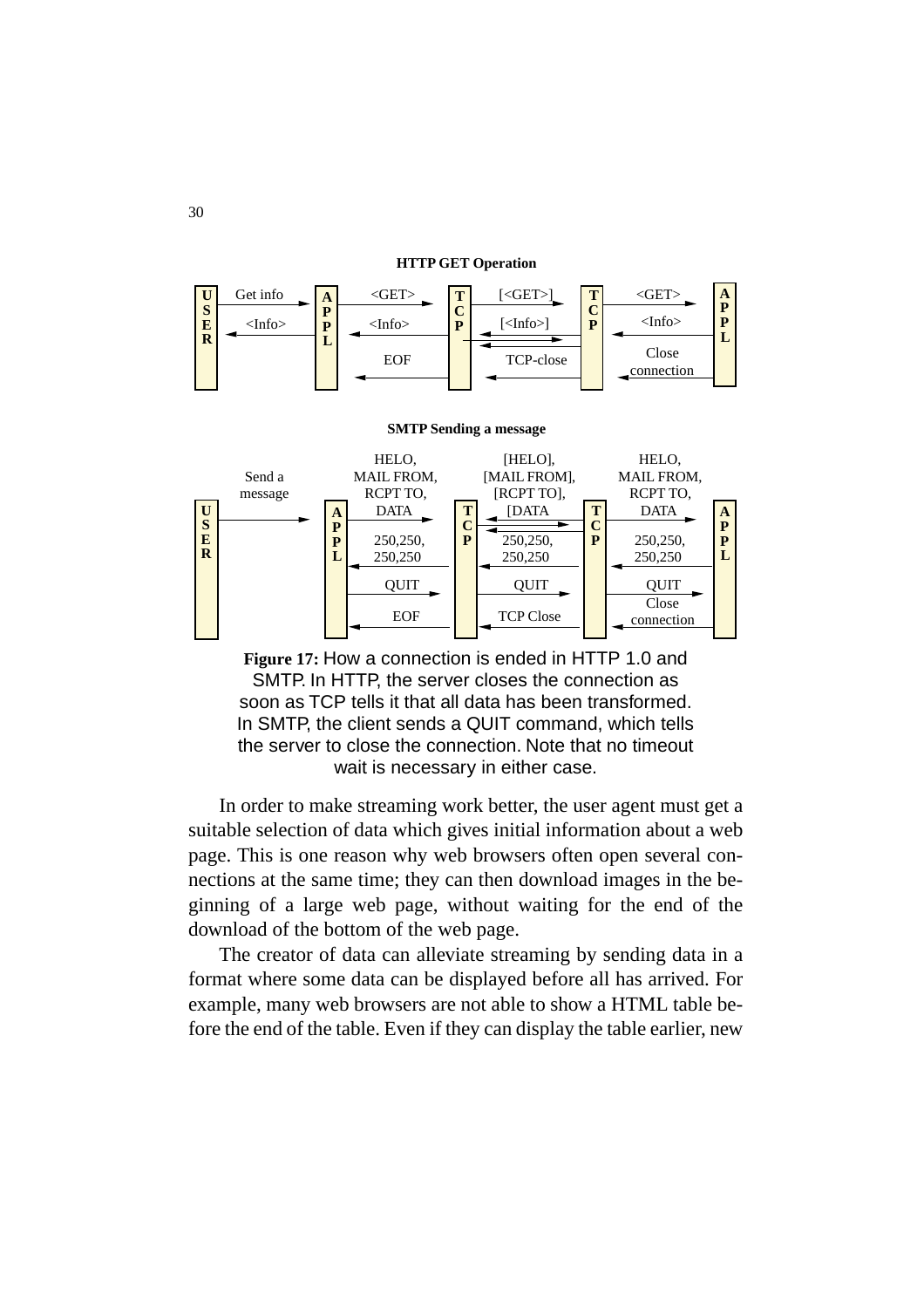information later in the table may force them to reformat the table. It is therefore often not good to start a web page with a long table. Instead, one can have two tables, a small table for the first window, an d one or more additional tables for the rest of the web page.

Another method to support streaming, which is used with pictures, is to first send for example every 4th line, then every 2nd line, then the remaining lines. This allows the web browser to show a picture first in a more blurred form, and then sharper and sharper. This method of sending a picture is called *interlacing*.

In some cases, it is not possible to know the full content of a document, while sending it. When, for example, sending simultaneous video and audio, the end of the sending has not yet happended when the beginning is sent. In such a case, recipients often want to see the beginning of the broadcast before its end, and then streaming protocols are needed.

#### 1.16 Intermediaries

Sometimes, the communication between two agents is passed through one or more intermediary computers. There are three main kinds of intermediaries (Figure 18):

**Proxy:** A server which caches data, so that some requests from the client can be answered directly by the proxy. Proxies also sometimes controls and limits what is allowed for various regulatory or security reasons. Such regulating proxies are called *firewalls*.

Gateway: A gateway usually is placed between two networks with different technology, and may transform the format of data from the format in one of the networks to the format in the other network. For example, an internal e-mail network within a company may use a number of enhanced features, which have to be mapped on the more restricted Internet mail protocols for mail going outside the company.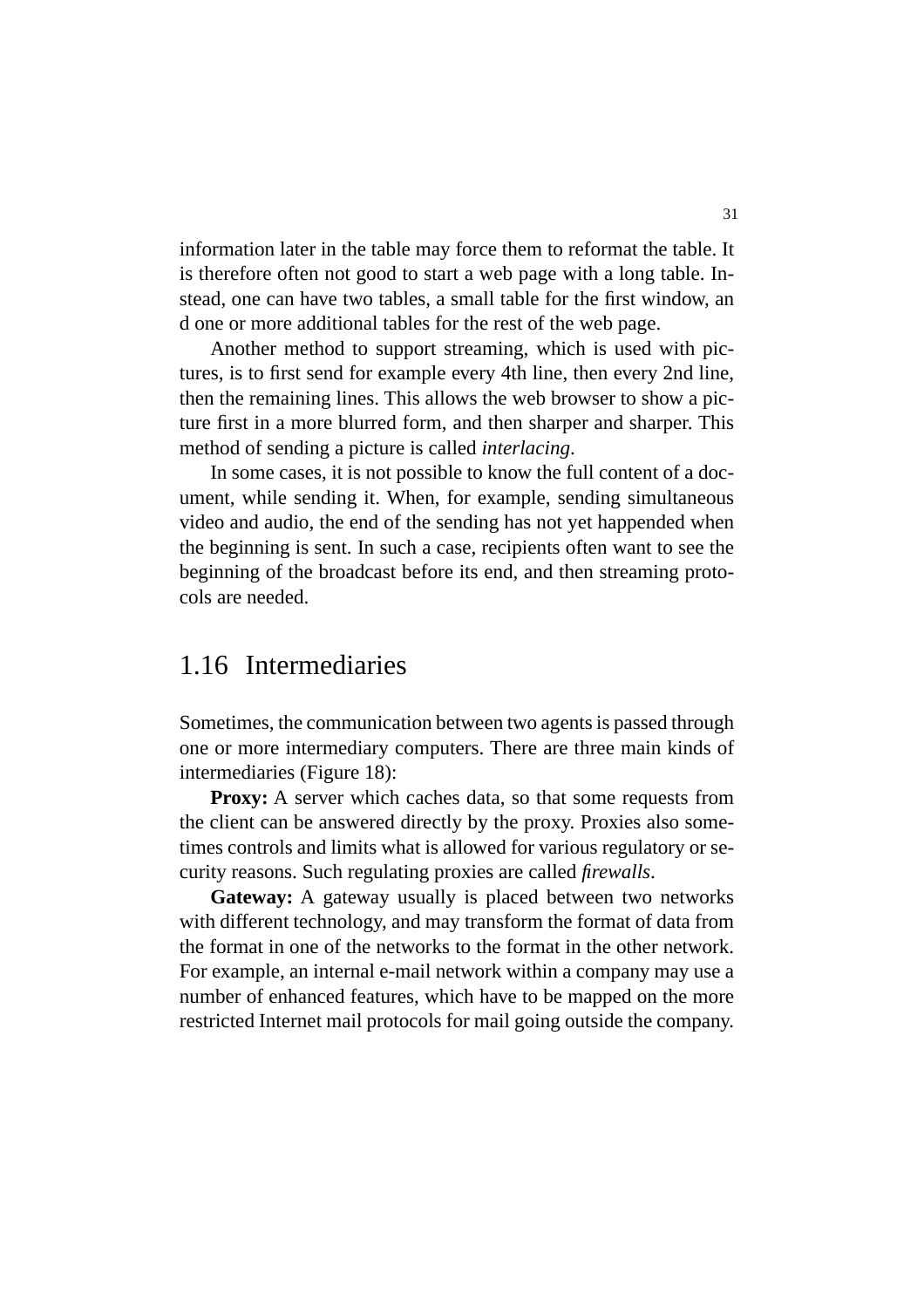

**Figure 18:** Intermediaries between client and server

**Tunnel:** A tunnel is a way of transferring information between two networks, which both use the same protocol, through some intermediate network which uses another protocol. At the entrance of the tunnel, the data is transformed to a format which is only used for transportation. At the end of the tunnel, data is transformed back again to the original format.

The advantage with tunnels, as compared to gateways, is that no information is lost. With gateways, only the information supported by the protocols at both sides can be conveyed. The advantage with gateways, as compared to tunnels, is that you can reach agents using different protocols at either end.

#### 1.17 Names and Addresses

Unique names are useful in many applications. The two most wellkown unique names on the Internet are WWW addresses (URLs) and e-mail addresses. Both of them are *globally unique*. By this is meant that no two objects on the Internet have the same name. Both are also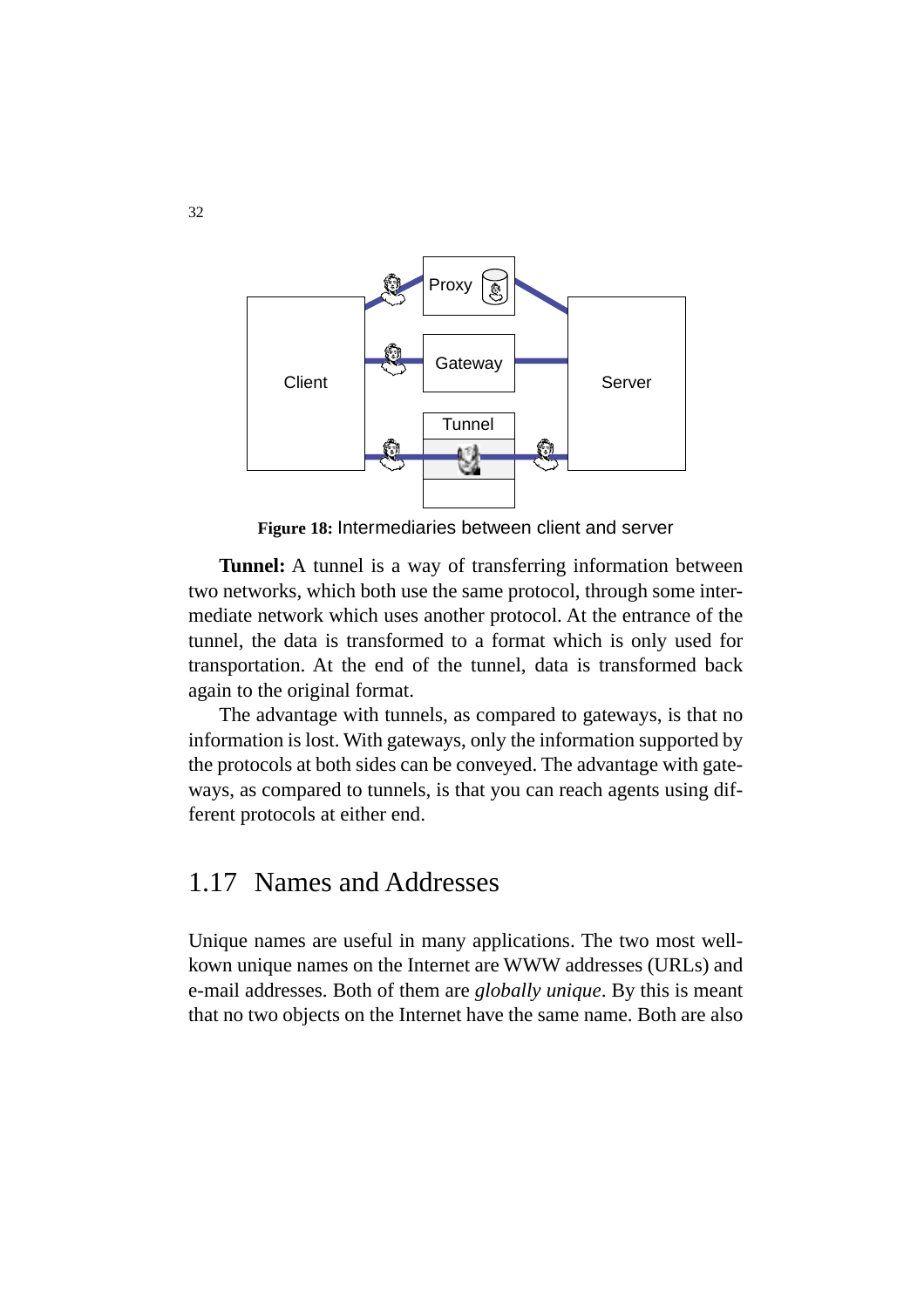*addresses*, they can be used to locate an object. The WWW address is used to find a web page, the e-mail address to send a message to its recipient.

Sometimes, abbreviated names are used which are unique only within a certain domain. For example, if a user has the e-mail address "johnp@honeymelons.com", then a message inside this company need sometimes only be addressed to "johnp". It is however advisable to translate "johnp" to "johnp@honeymelons.com" as soon as possible. Otherwise there is a risk that a message with "To: johnp" in the header gets inadvertently sent to the Internet, where the short, nonunique form of the address will not work.

Unique names are used to locate objects, but they are also used to recognize duplicates of the same object, as tools for tracing the transfer of objects, and as tools for handling links between objects.

#### 1.17.1 Domain method of allocating globally unique names

Most unique names are created using some kind of hierarchical structure. The domain name "dcs.ed.ac.uk" represents for example the department of computer science (dcs), within Edinburgh University (ed) within the academic community (ac) within the United Kingdom (uk). And an e-mail address "mary.smith@dcs.ed.ac.uk" can represent a certain person within this department.

The main advantage with such hierarchical names is that the creation of new unique names can be decentralised. The "dcs" department at Edinburgh University can itself create new globally unique names, as long as these names end with "dcs.ed.ac.uk". And Edinburgh university can itself create globally unique names for its departments, as long as the names end with "ed.ac.uk".

Hierarchical names are also easy to understand for humans and can be used to guide the lookup of a name in a data base. If the names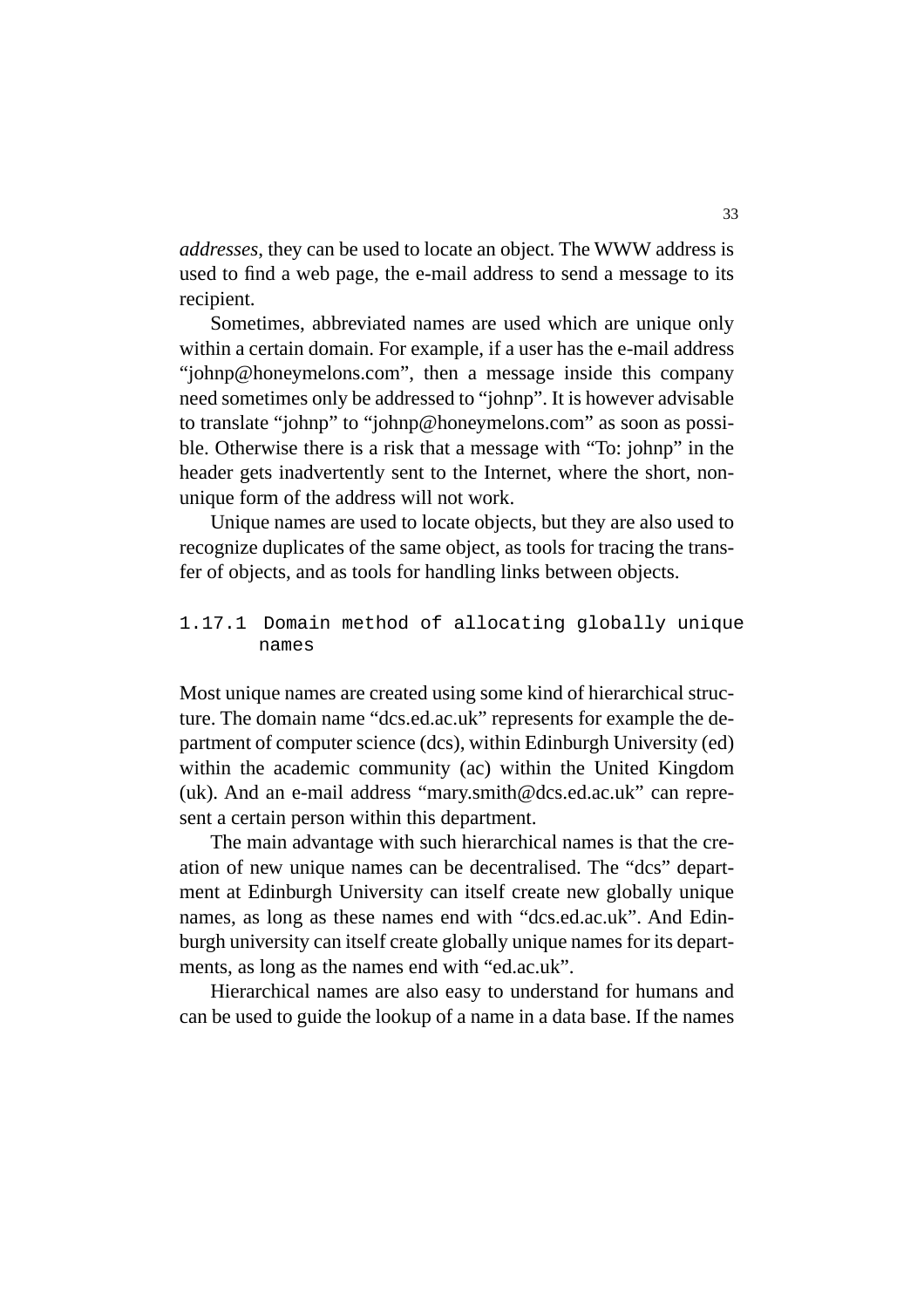

**Figure 19:** Hierarchical domain names

are hierarchical, the data base can be distributed. For example, one server can store names in Edinburgh university, the end of the domain name "ed.ac.uk" can then direct a retrieval to the Edinburgh university name data base. This means that no inefficient multicasting is necessary to look up a domain name.

Ideally, a name should be unique not only in space but also in time. No object should ever get the same name as another object already has had. Schemes which ensure this is however not much used. There is one such scheme called Object Identifiers. It is sometimes used to create unique names for data types and other protocol elements. The Message-IDs of e-mail messages are usually also designed to be unique in both time and space. For object identifiers, the uniqueness is guaranteed by the registration procedure. For e-mail Message-IDs, the time when the message was sent is usually included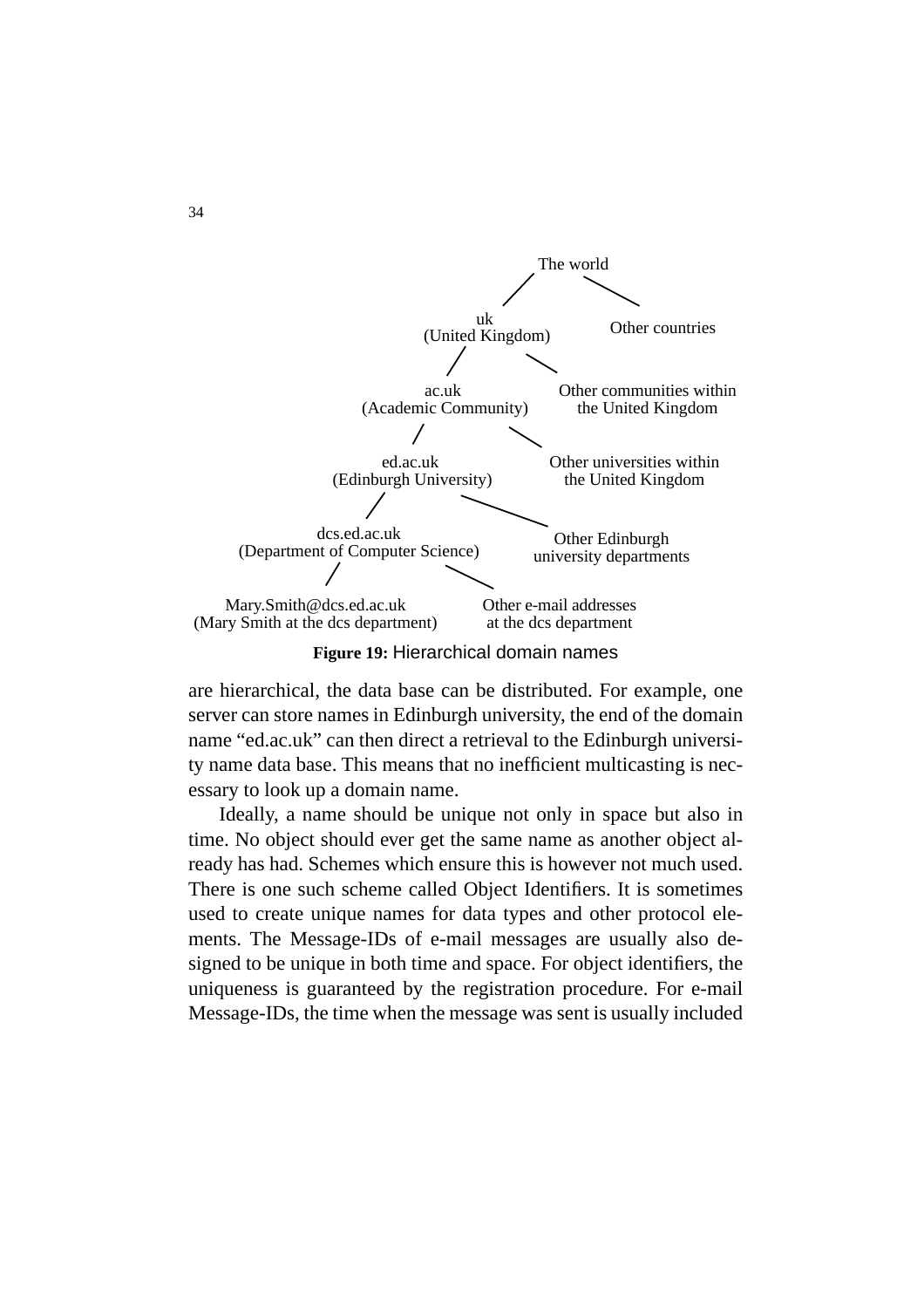in the Message-ID, to ensure that it will be unique for an unlimited time in the future.

For ordinary web addresses, however, uniqueness in time is not guaranteed. If a company named Sunshine Flowers obtains a domain name sf.com, and that company goes bankrupt, the name sf.com may be sold to a company named Sexy Feet. And this may be embarrassing to those who have put links to www.sf.com in their web pages.

| Name type           | <b>Usage</b>                                                                                                      | <b>Example</b>                                                                                                                                                |
|---------------------|-------------------------------------------------------------------------------------------------------------------|---------------------------------------------------------------------------------------------------------------------------------------------------------------|
| Domain names        | Names of organisations, hosts                                                                                     | dcs.ed.ac.uk,                                                                                                                                                 |
|                     | and servers                                                                                                       | www.dcs.ed.ac.uk                                                                                                                                              |
| E-mail<br>addresses | Names of e-mail senders and<br>recipients                                                                         | Mary.Smith@dcs.edu.ac.uk                                                                                                                                      |
| Message-IDs         | Names of e-mail messages. Used                                                                                    | 1999-07-23-                                                                                                                                                   |
|                     | to recognize duplicates, and han-                                                                                 | 131643*Mary.Smi                                                                                                                                               |
|                     | dle reply links between mes-<br>sages.                                                                            | th@dcs.edu.ac.uk                                                                                                                                              |
| <b>IP</b> address   | Physical address of a host                                                                                        | $[129.215.160.98]$ (IP<br>addresses are actually 32-<br>bit words in IP4 and 128-bit<br>words in IP6, but they are<br>usually written in the format<br>above) |
| URL                 | A combination name which can<br>be used for most kinds of names,<br>but mostly used as addresses for<br>web pages | http://cmc.dsv.su.se/iaps/                                                                                                                                    |

Some common types of unique names on the Internet are:

1.17.2 Hash Code Method of Creating Globally Unique Names

An alternative to the domain method is to give an object a globally unique name by computing a hash code of the object. There are methods of creating hash codes, which will make it very unprobable that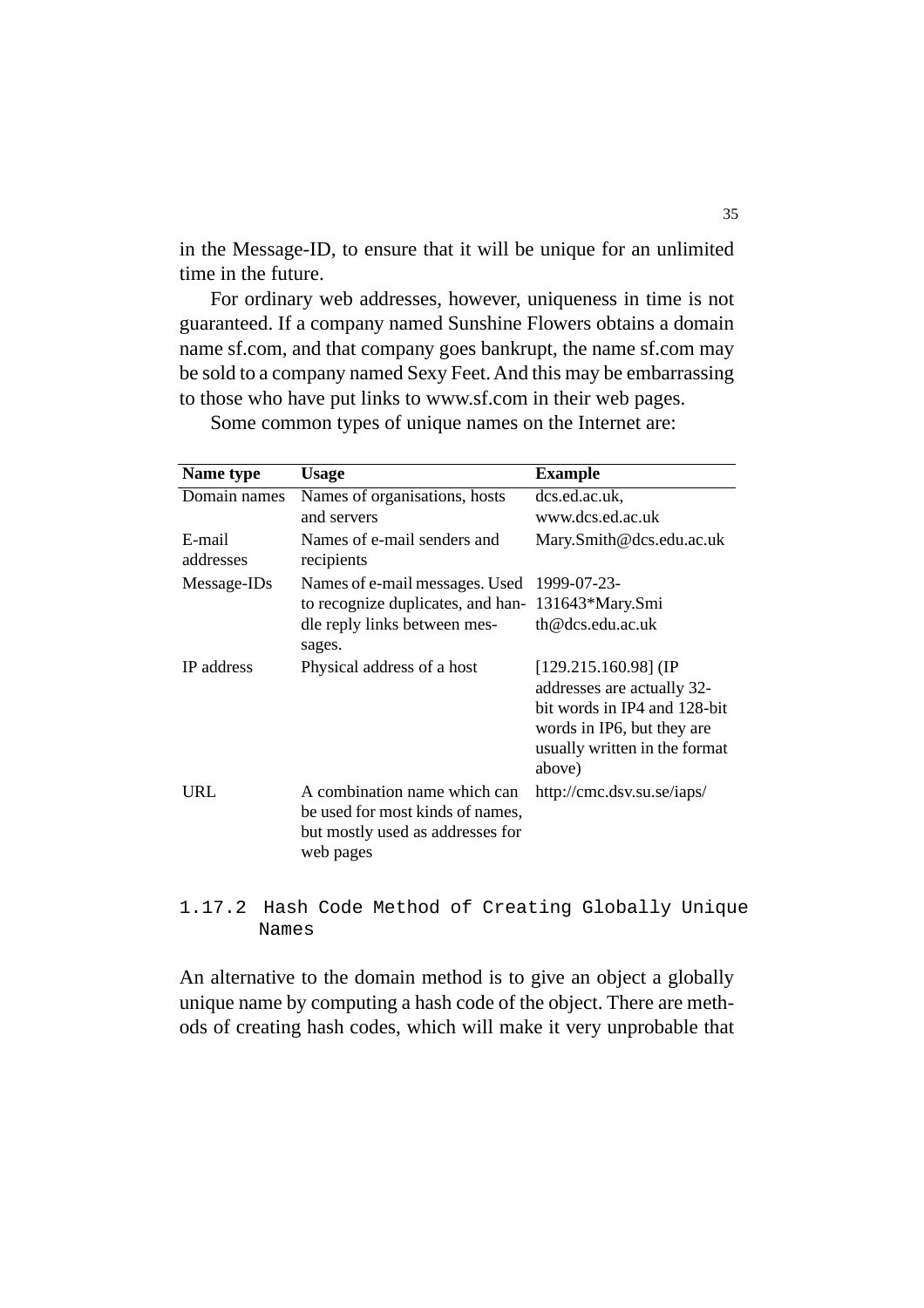two different objects will have the same hash code. The mostly used method for this is the MD5 [2] algorithm for computing hash codes.

Note that a hash code will only indicate that two objects are identical, not that they are the same object. Before computing a hash code, objects need sometimes be converted to a canonical format. For example, different platforms indicate line breaks in a text with either only Carriage Return (CR), only Line Feed (LF), or a Carriage Return followed by a Line Feed (CRLF). The hash code may be different if two documents differ in their end-of-line encodings. The algorithm may then specify that all line breaks must be converted to CRLF before computing the hash code.

Important is also which parts of an object is included when computing a hash code. For example, if the hash code is only computed on the body of a message, two messages with different headers may be regarded as identical, which can cause serious problems. Example: A message saying "Oh, I love him" may have a very different meaning if it is a reply to a message saying "Do you like Saddam Hussein" or to a message saying "Do you like Jesus".

#### 1.17.3 User-friendly Names

Names which are globally unique will never be quite user friendly. We are accustomed to referring to objects with non-unique names like "Eliza Clark" or "The London office". People will still know what we mean, because of the context in which we use them. Computers are not very good at that capability. Instead, objects on the Internet often have two names, one user-friendly name and one globally unique name. The header of an e-mail message may for example look like in Figure 20 with both a user-friendly name and a globally unique email address. Another example is the title of a web page (user friendly) and its URL (globally unique).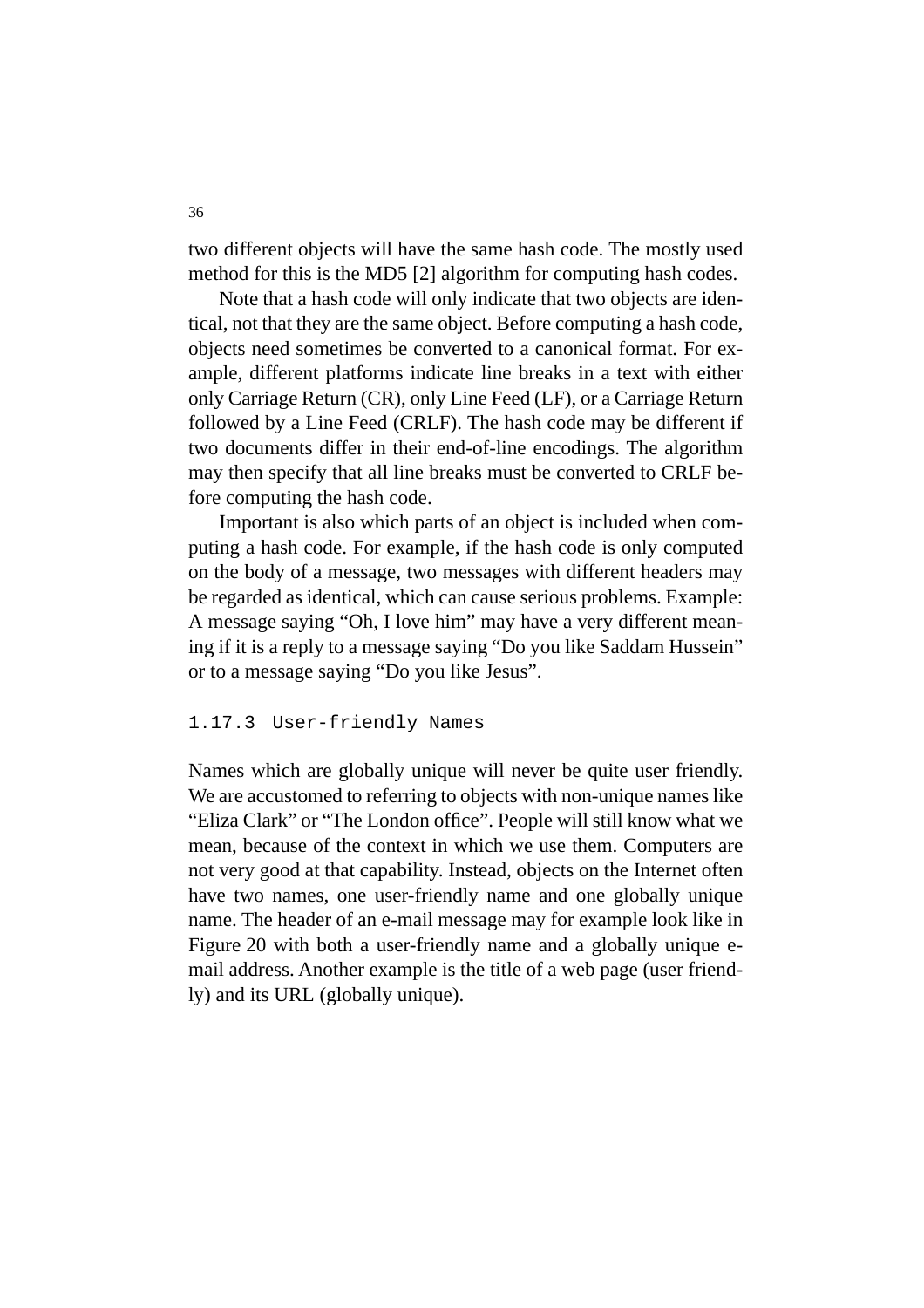```
From: Eliza Clark <elizac@foo.bar.net>
```
**Figure 20:** Use of names in e-mail headers User-friendly name Globally unique e-mail address

# 1.18 The Domain Name System

The Domain Name System (DNS) is a distributed data base which converts domain names to IP addresses. For example, you can ask the DNS for the IP address of the domain "dcs.ed.ac.uk" and the DNS will return "[129.215.160.98]".

The DNS is probably the most commonly used service on the Internet. Whenever a program uses a domain name, for example "http:/ /www.ed.ac.uk/" or "elizac@foo.bar.net" the first step in locating the object is to convert the domain name "www.ed.ac.uk" in the first example, and "foo.bar.net" in the second example, to an IP address. This IP address is then used to physically locate the host when a network connection is established to retrieve a web page or send an e-mail message.

Figure 21 shows a small excerpt from the conceptual structure of the DNS. Conceptually, a search for the IP address of www.dsv.su.se should start at the international root server, and then be directed from there to the .se server, from there to the .su.se server, and from there to the .dsv.su.se server. In reality, it does not work like that, otherwise the top-level name servers would be severly overloaded. Through caching, most name servers have caches of the addresses of the most commonly used names, including the top-level domains, so that they only have to connect to the top-level domains once or twice a day to verify their cache. Also, all name servers are at least duplicated, so that if one is down, another can replace it. The higher level name serv-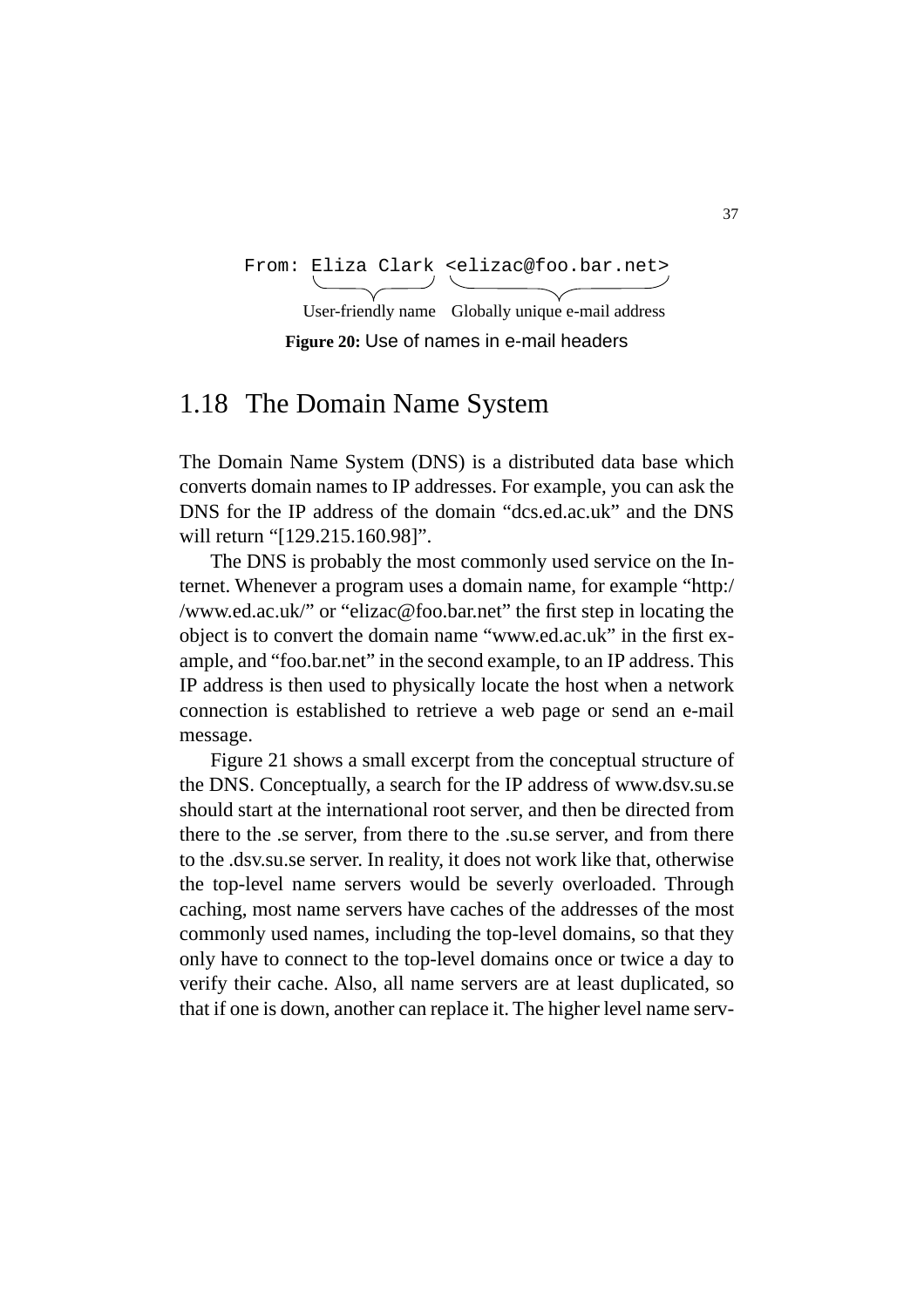

**Figure 21:** Conceptual structure of the DNS server hierarchy

ers are duplicated more than twice to distribute load and increase reliability.

The DNS uses caching, chaining and referral (See "Chaining, Referral or Multicasting" on page 20).

One peculiar effect has been that small countries with few Internet servers sell their domain name structures to organisations outside their own country. A well-known example is the ".nu" domain, which belongs to the small Island Niue in the Pacific, but its domain names have become popular all over the world, I myself have registered the domain "palme.nu" for my family.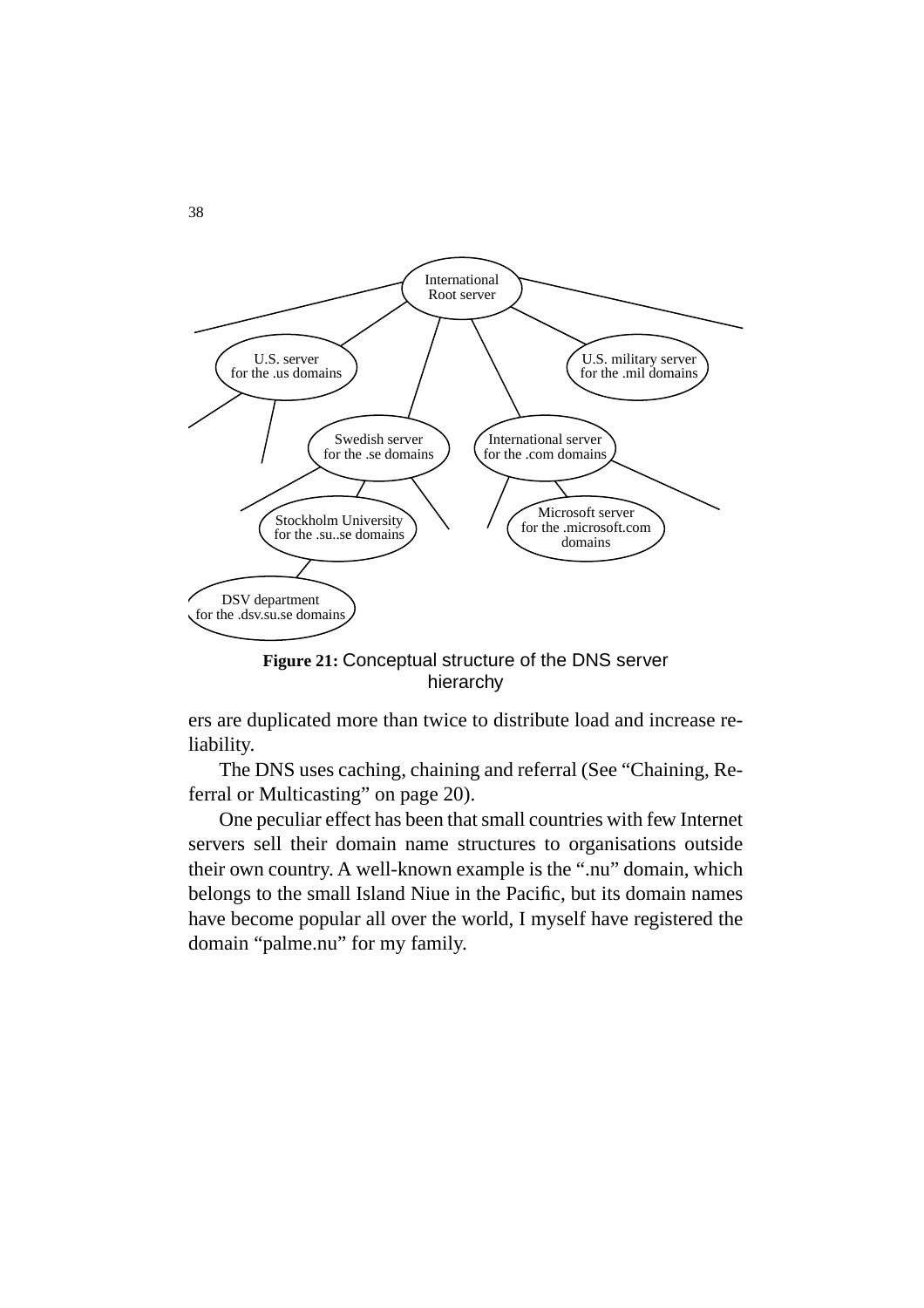#### 1.18.1 MX records

The DNS actually consists of two data bases stored together. These two data bases are so-called A records, which are used to look up Internet hosts (for example to locate a web page) and MX (Mail Exchange) records, which are used to look up e-mail servers. The reason for this is that companies often have a central e-mail server, to which all e-mail is to be delivered, and which may be different than hosts used for other services.

E-mail is also sometimes sent through store-and-forward. Thus, a look-up in the DNS for an MX record may return a list of hosts in a priority order. The mail should be sent to the first host, but if this host is not available, mail can be sent to the second host. The secondary host will usually forward the mail to the primary host, but it may also have the capability to deliver the mail to its final recipient.

Since e-mail can be sent through store-and-forward, a server which receives an e-mail message may contact another server and send the message to this server. To find out which host to send the message to, the intermediate server may also use the DNS. There is then a risk that an e-mail message will be sent for ever in a loop back and forward between two servers. If server A finds that B can handle this e-mail address, and server B finds that A can handle this e-mail address, such a loop may occur. To avoid this, the DNS assigns a priority to each MX record. Suppose you look for the MX record for the domain "cs.edu.ac.uk". You may then be given the following table:

8 mailrelay.ed.ac.uk

5 mailhub.dcs.ed.ac.uk

6 mh2.dcs.ed.ac.uk

A host is not allowed to forward a message from a host with a lower priority number in the DNS to a host with a higher priority number. This will protect against mail forwarding loops.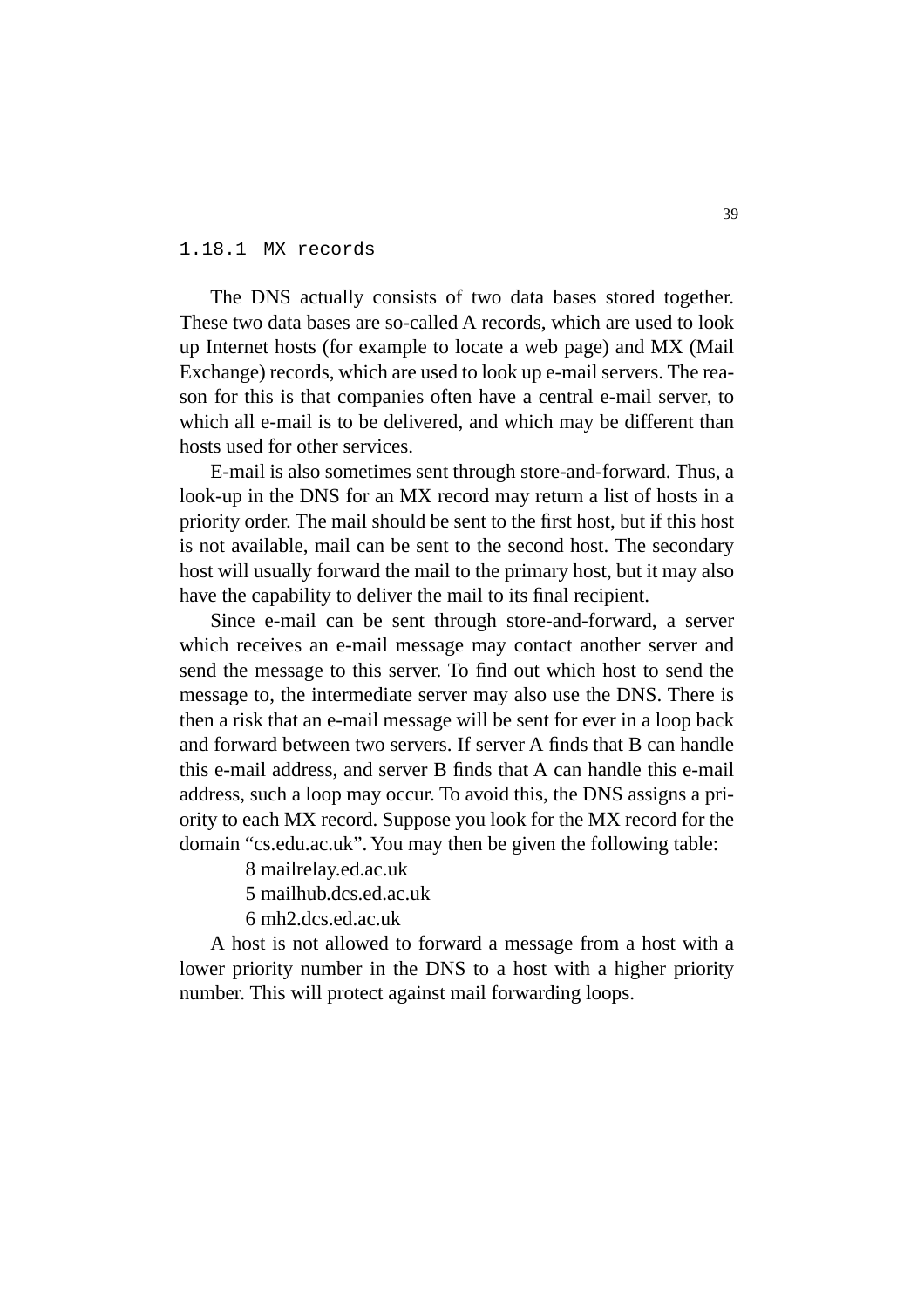# 1.19 Top-level domains

The top-level domains (the last domain in the domain names in DNS) are either two-letter country codes or more-than-two-letter codes representing different kinds of organisations. For example, the domain name "dsv.su.se" has the top level domain "se" which is the country code for Sweden, and the domain name "ietf.org" has the top level domain "org" which represents non-commercial organizations.

Each country has an organisation responsible for distributing the second-level domain names for that country. It is thus this organisation, which has given Stockholm University the domain name "su.se".

The country codes are taken from an ISO standard for country codes, the same codes which are used in car registration numbers, international postal codes, etc. There is however one exception. The United Kingdom of Great Britain has the ISO country code "gb" but has he DNS top level domain "uk". Both are abbreviations of different parts of the full country name. The reason for this is historical. It started that way, and it was then too late to change it. Possibly the difference is also because this country is known for wanting to do things their own way. They drive to the left, while most other European countries drive to the right, and for a long time they insisted in writing the domains in reverse order. Thus, instead of "dcs.ed.ac.uk" they wrote "uk.ac.ed.dcs". This caused lots of problems, but nowadays they have changed to the same order as the rest of the world uses.

The set of more-than-two letter codes may be extended. Here are the codes decided on when this is was written (July 1999):

- COM commercial entities
- EDU 4-year colleges and universities
- NET organizations directly involved in Internet operations, such as network providers and network information centers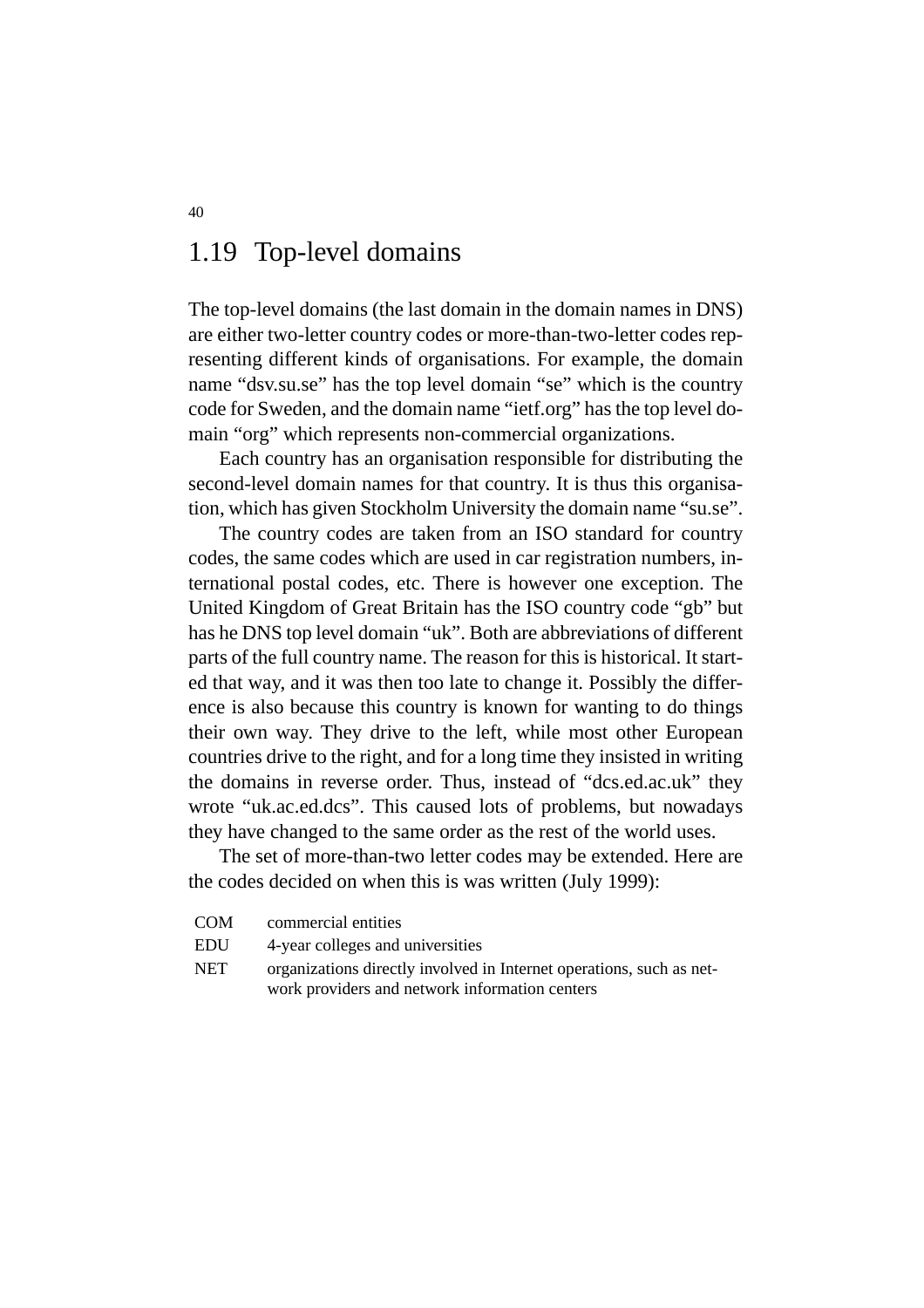| <b>ORG</b>   | miscellaneous organizations that don't fit any other category, such as<br>non-profit groups |
|--------------|---------------------------------------------------------------------------------------------|
| GOV          | United States Federal Government entities                                                   |
| <b>MIL</b>   | United States military                                                                      |
| <b>FIRM</b>  | <b>Businesses</b>                                                                           |
| <b>STORE</b> | Online stores and malls                                                                     |
| <b>WEB</b>   | Web-related organizations                                                                   |
| <b>ARTS</b>  | Cultural and entertainment organizations                                                    |
| <b>REC</b>   | Recreational organizations like park districts                                              |
| <b>INFO</b>  | Organizations who are primarily sources of information                                      |
| <b>NOM</b>   | Individual, personal domain names                                                           |
|              |                                                                                             |

The first seven domains in this list have been in use for many years, the rest have been added recently.

The distribution of domain names ending in these generic domains has been a very controversial political issue. A new organization, ICANN (The Internet Corporation for Assigned Names and Numbers ). ICANN will also take over the tasks of registration of other kinds of unique identifiers for Internet, which previously was performed by IANA (Internet Assigned Numbers Authority). When you read this, ICANN has probably already started operation and taken over the tasks of IANA.

# 1.20 The old versus new problem

Internet protocols are usually implemented on many different computers, which are co-working using the protocols. This can make it difficult to update to new versions of the protocols. Such a change might require that all the existing agents have to be replaced at exactly the same time. With standard protocols, like those for e-mail and web access, there are millions of agents, and such a replacement of all of them at one time with new versions is very difficult.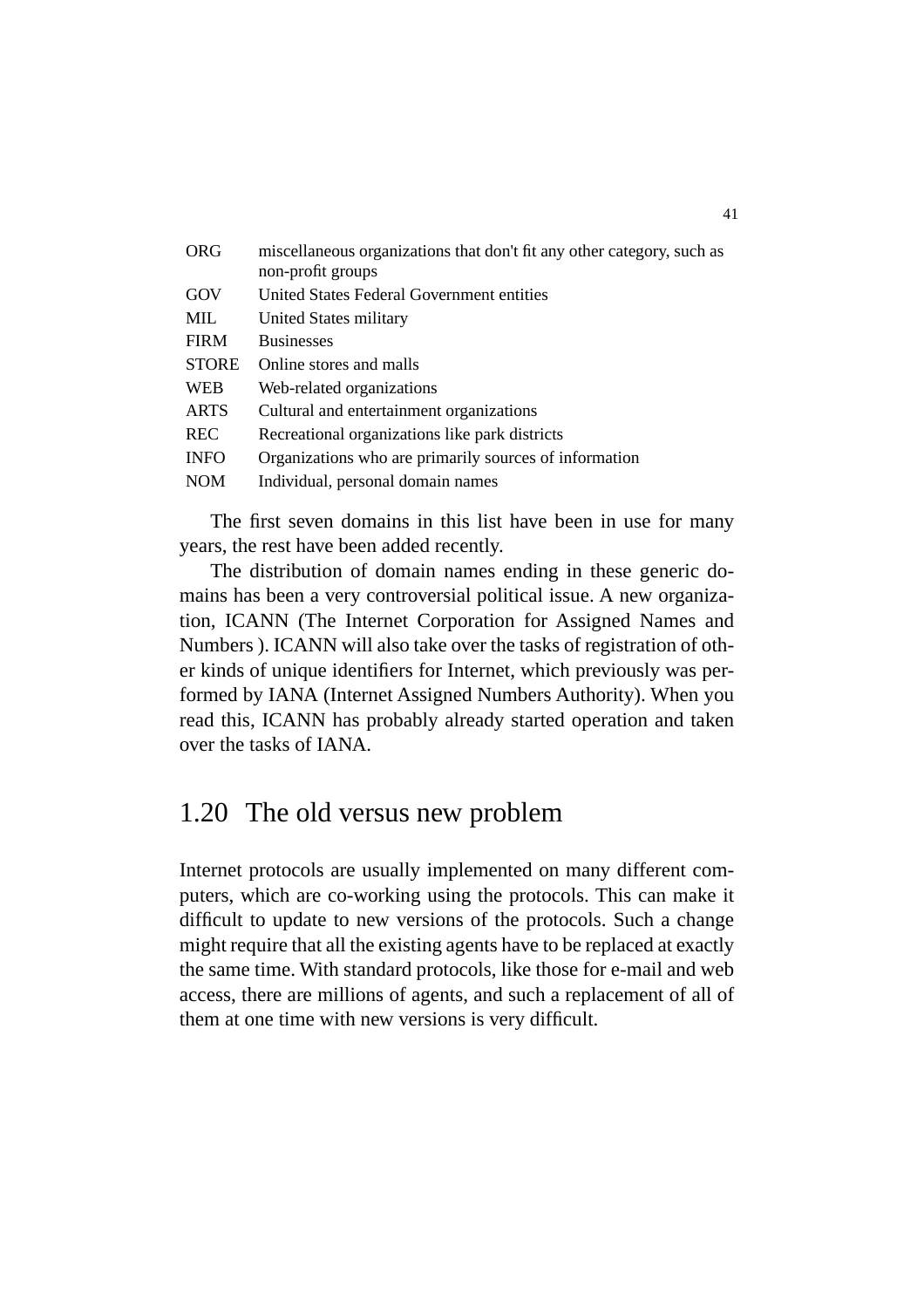

**Figure 22:** Difficulty of co-working between different versions of protocols

If different companies develop the various agents, this will of course be even more difficult. Some companies may want to support new features in a new version of the protocol, other companies may not want to do this.

It is possible to design a protocol so that it is prepared for future extensions. If this is done in a suitable way, it may be simpler to add new features to a standard with less co-working problems.

Many Internet standards had few, or badly planned, features to support extensions, in their first versions. This forced developers of new versions of the standards to use very messy and untidy solutions.

A horror example is the MIME standard for sending binary attachments in e-mail. Since the old e-mail standards only supported 7 bit characters in e-mail messages, anything else had to be encoded in a 7-bit format.

Here is an overview of good and bad methods of solving these problems.

1.20.1 Version number

With the version number method (see Figure 23), changes in a protocol mean that the protocol is given a new version number. Communication between client and server starts with exchanging version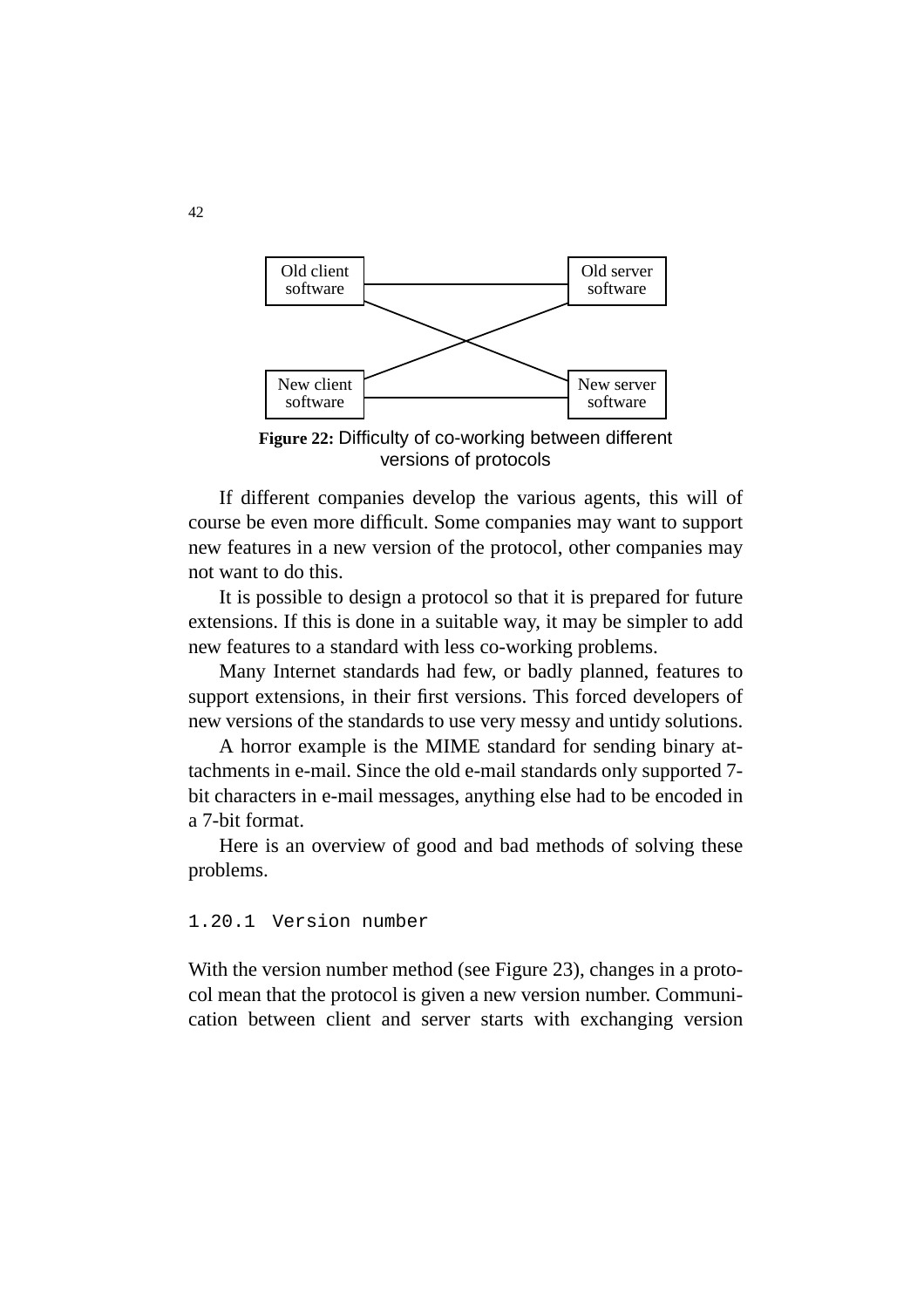

**Figure 23:** Version number method

numbers. After this, both agents are expected to adhere to the lowest version any of them used. This means that all agents have to support both the new protocol and many or all older versions, which other agents may be using.

The main disadvantage with the version number method is that if you make two independent extensions, there is no way of indicating that you can use only the first, or only the second extension.

Generally, version numbers are used for major changes. And major changes are difficult to handle. Some protocols have version numbers, but never get any new version number. An example of this is MIME. All MIME e-mail headers must contain the statement

 MIME-Version: 1.0 but there may never be any new version of MIME. This statement is, however, not meaningless. It is a way of saying that this message is in MIME format. So it cannot be removed from the standard.

1.20.2 Feature Selection Method

With the feature selection, interaction starts with the client and the server each listing which features they support. After that execution continues, using only features supported by both (plus certain manda-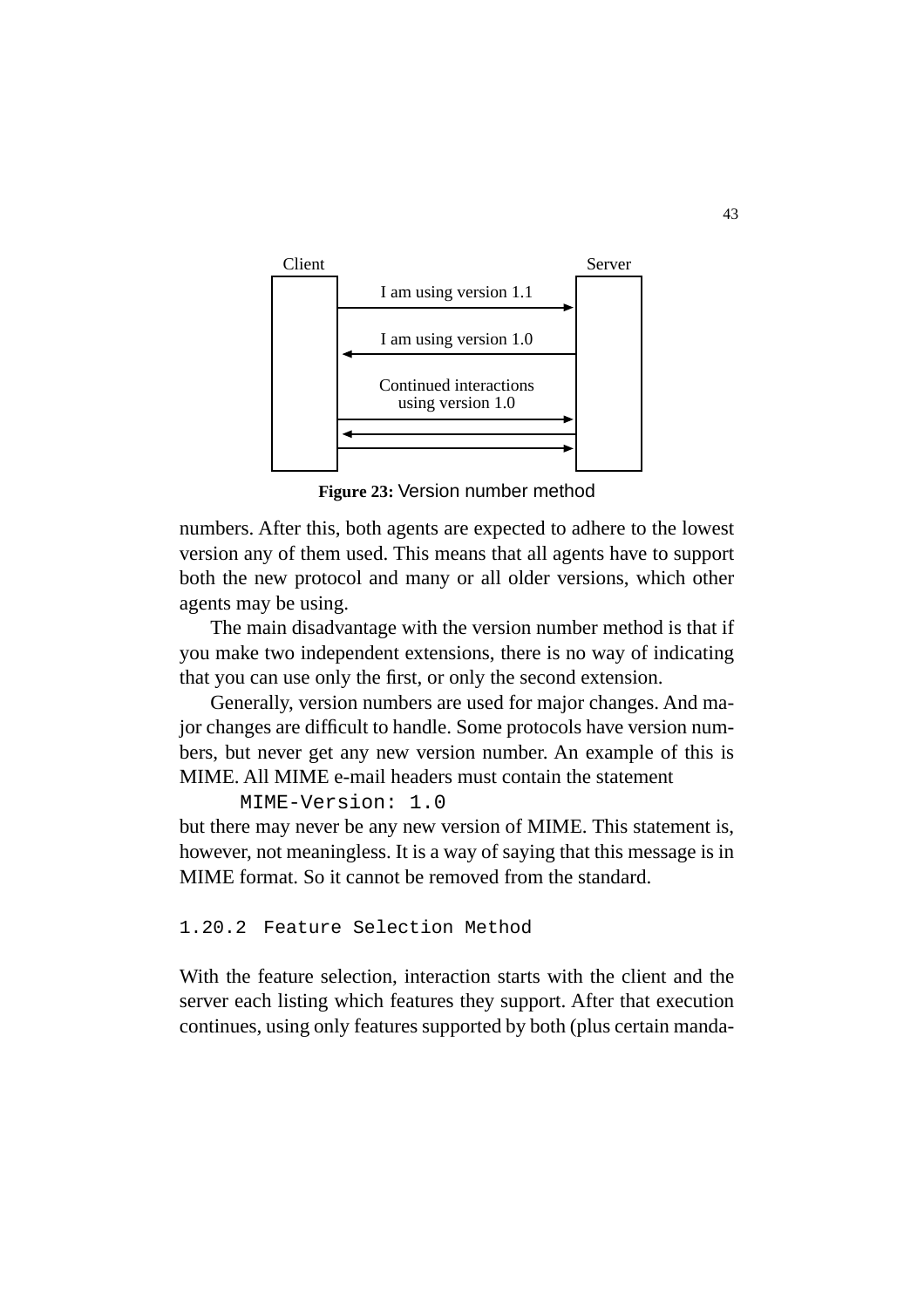

**Figure 24:** Feature selection method

tory basic functions which do not have a feature name).

The advantage with this method is that an agent can choose to support any set of features, and still co-work with another agent which has chosen any other set of features. Co-working will of course work better, if the two agents have more features in common.

Another advantage with feature selection is that standards developing organizations can specify new extensions, without being sure that they will be widely accepted. The implementors on the market can choose whether to support a new feature. There is however a risk with standardizing too many doubptful features, since the more features are implemented by some, but not all vendors, the less weill will their software be able to communicate.

With feature selection, and if the features are given names which are more than one character, it is even possible that different implementors can specify and develop new features, independently of each other. If they do this, however, there is a risk that two implementors will choose the same name for two incompatible features. This issue is discussed more in the next section.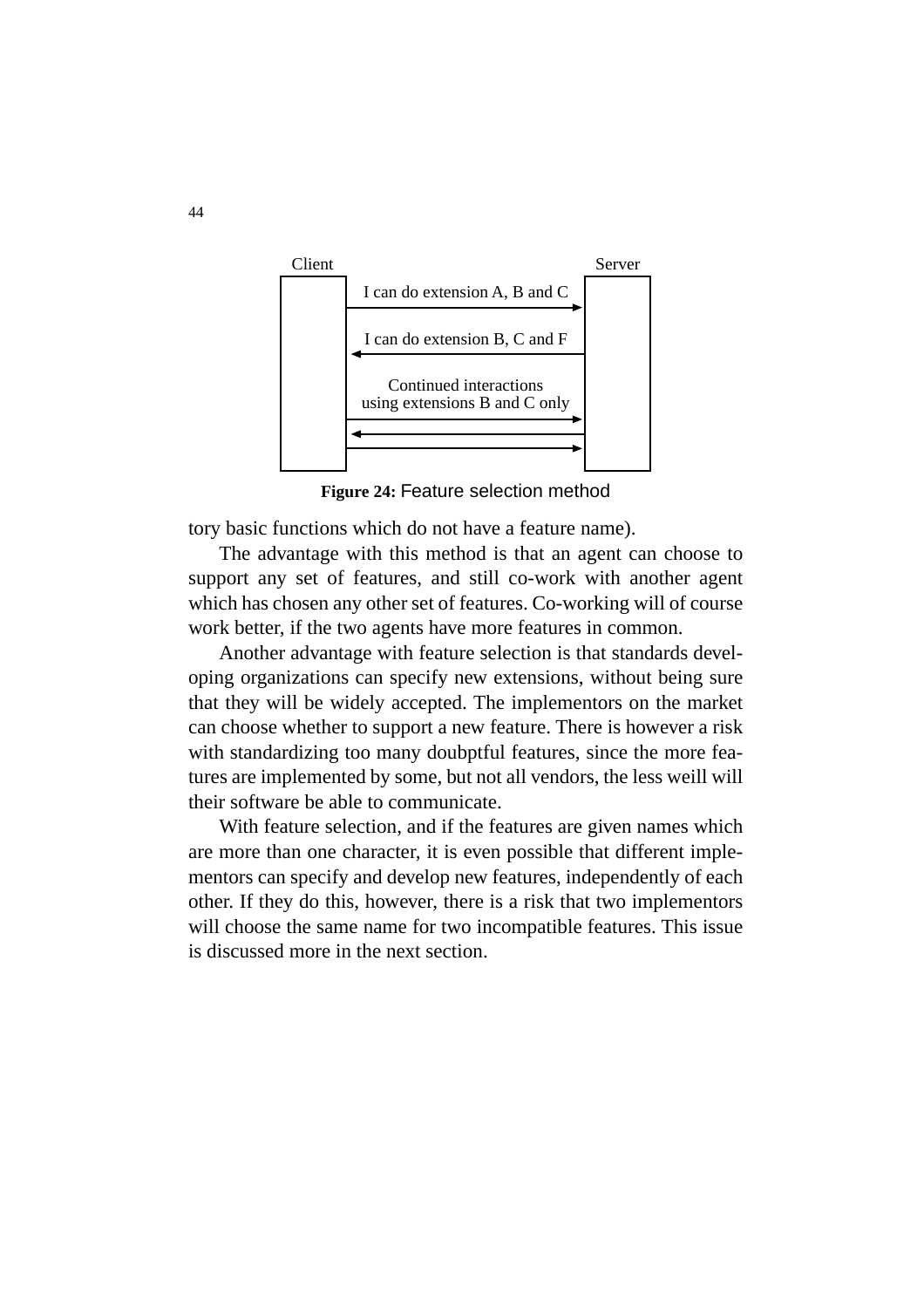#### 1.20.3 Feature naming

With many methods to allow extensions to standards in an orderly manner, new features are identified by some kind of feature name. There is then a need to avoid two different implementors from defining two different features, but giving them the same name. If they do this, and their applications are to interact, serious problems can occur.

To avoid this problem, there is a need to generate globally unique names for new features. There are two methods commonly used to do this. One method is to use a hierarchical naming space. For example, a feature can be identified by a URL. This URL can refer to a web object which describes this feature. Another well-known method of obtaining globally unique feature tags is the "object identifiers" standardized as part of the ASN.1 standard. Object identifiers have got widespread use even when ASN.1 is not used. The advantage with object identifiers is that they are globally unique in both space and time, and that anyone can obtain a new object identifier. Since object identifiers consist of a series of numbers, not a string of characters, they do not imply any meaning in the choice of words, and there is thus not so large risk of conflicts as there has been with domain names (when one company objects to someone else using the name of that company as a domain name.)

Another method is to use a registration authority. Anyone who creates a new feature, registers its name with the registration authority. For Internet IANA (to be taken over by ICANN) is the main organisation for registering such names. IANA has a large number of different feature lists, which it handles for this method. Here are some of the most important feature lists handled by IANA:

| Character sets             | See page %%                             |
|----------------------------|-----------------------------------------|
| <b>HTTP</b> parameters     | HTTP transfer compression methods       |
| <b>IMAP</b> 4 capabilities | Feature selection for IMAP, see page %% |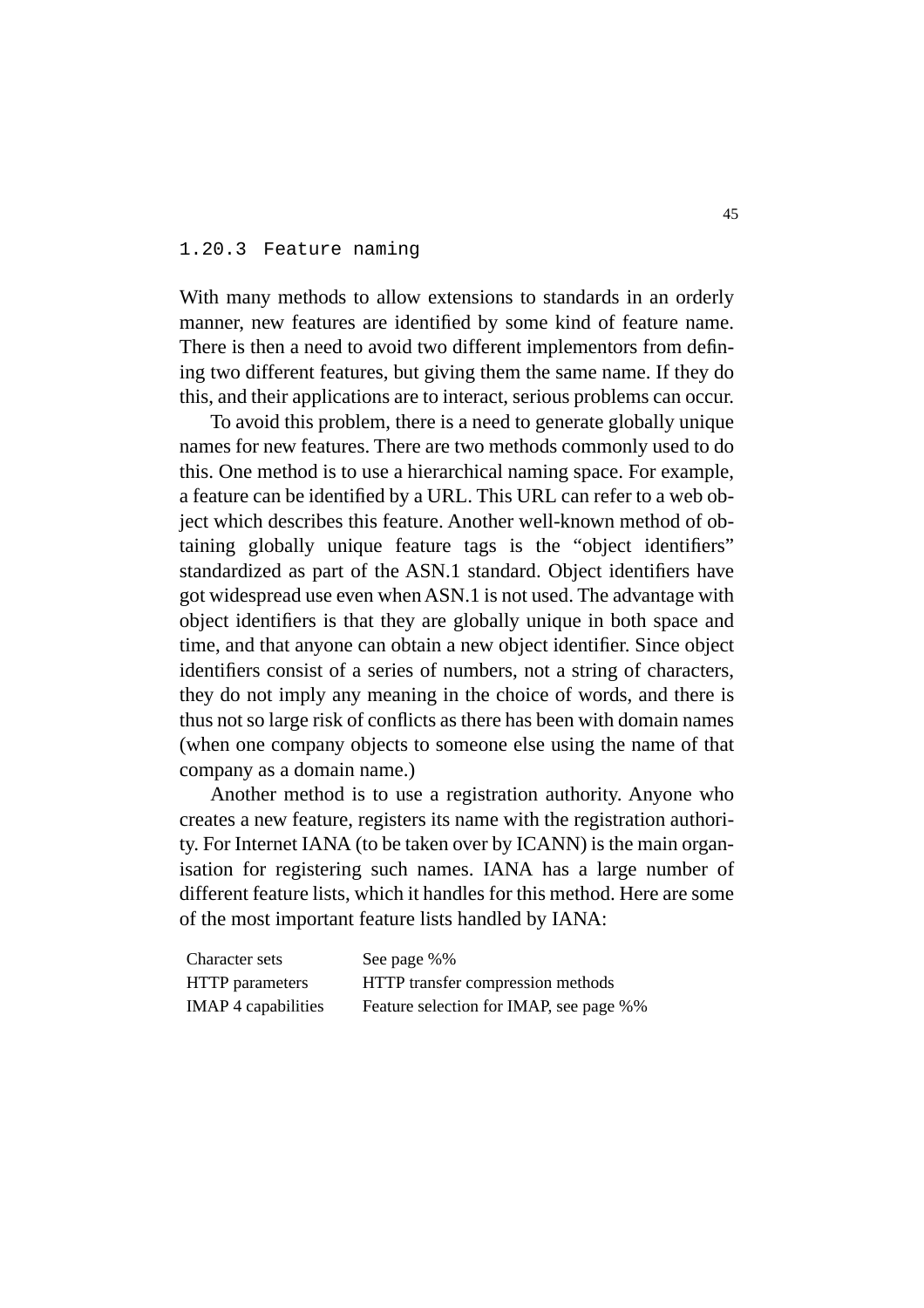| Languages          | Tags indicating the language of a document                                                                                |
|--------------------|---------------------------------------------------------------------------------------------------------------------------|
| Media feature tags | Tags indicating features of print and display media,<br>such as paper size, color depth, etc.                             |
| Media types        | See page %%                                                                                                               |
| Port numbers       | See page 12                                                                                                               |
| Transfer encodings | Encodings of binary and 8-bit characters in MIME,<br>see page %%                                                          |
| URL schemes        | Values allowed in the initial string (before the ":") in<br>URLs to indicate various access protocols, see page<br>$% \%$ |

Some features allow anyone, including a company or another standards organisation, to register a value. Other features only accept values defined by official standards. Allowing non-standard features has some problems. Just by registering a feature name, it is given a kind of official backing. Standards organisations often want to make some kind of checking of how reasonable new features are. But if they do such checking, the allowed features become a kind of standard. And this may not be good either, because the new features have not been checked thoroughly enough for an accepted standard.

One solution to this dilemma, which has become more common in recent years, is to precede non-standard features with "vnd." followed by the vendor name. A vendor name as a prefix of a feature clearly says that this is a vendor-specific feature, not a standard feature. Example: "application/vnd.ibm.modcap" is a media type registered by IBM for "Mixed Object Document Content Architecture". Since this method has not always been used, some early vendor-specific formats do not have such names, for example the media type "application/pdf" for the PDF document format used by Adobe Acrobat.

A common practice, explicitly specified in some standards, is to allow non-registered feature tags, if they begin with "X-". This was intended to allow experiments with new feature tags before they are registered. The experience with this method, however, is not good.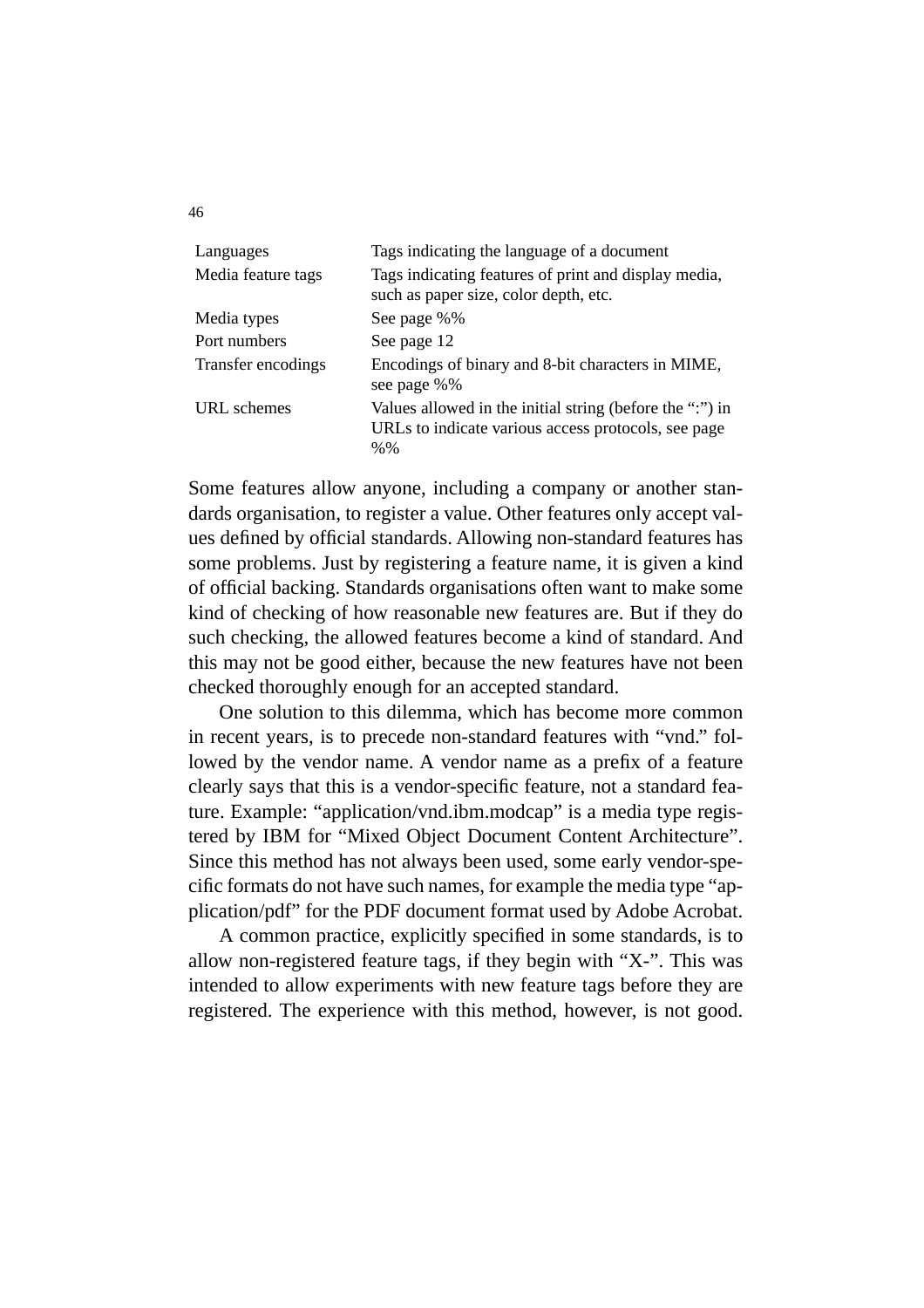Some experimental feature tags started out with "X-" and became so widely accepted, that they had to keep the "X-" even when they became so common that they should have been standardized.

#### 1.20.4 Built-in Extension Points

One method of making extensions easier is to provide built-in extension points in a protocol. A built-in extension point is a part of a protocol, where extensions can be added in such a way that old implementations, which do not understand the new extensions, can at least recognize that they are extensions.

Some standards have such extension points built into the standard in specified places. But even standards without such explicitly specified built-in extension points, may still in their practical usage allow extensions at certain points. Two examples:

#### **E-mail header fields**

E-mail headers contain standardized fields like "To:", "From:" and "Date:". But anyone can add their own header fields. The standard for e-mail only allows such non-standard header fields if they begin with "X-", but there are common non-standard e-mail header fields which do not begin with "X-", such as "Mailer" or "Return-Receipt-To". Some of these are not much liked by standards making organisations, but they do exist and can be used between agents which support them in the same way.

#### **HTTP request methods**

The HTTP protocol is probably the Internet protocol which most often is extended to various special protocols for special needs. One way of extending HTTP is to add your own request methods. HTTP has certain built-in standard request methods, which are indicated in the first line of a HTTP request. Examples of such built-in request methods are GET, HEAD and POST. People who extend HTTP often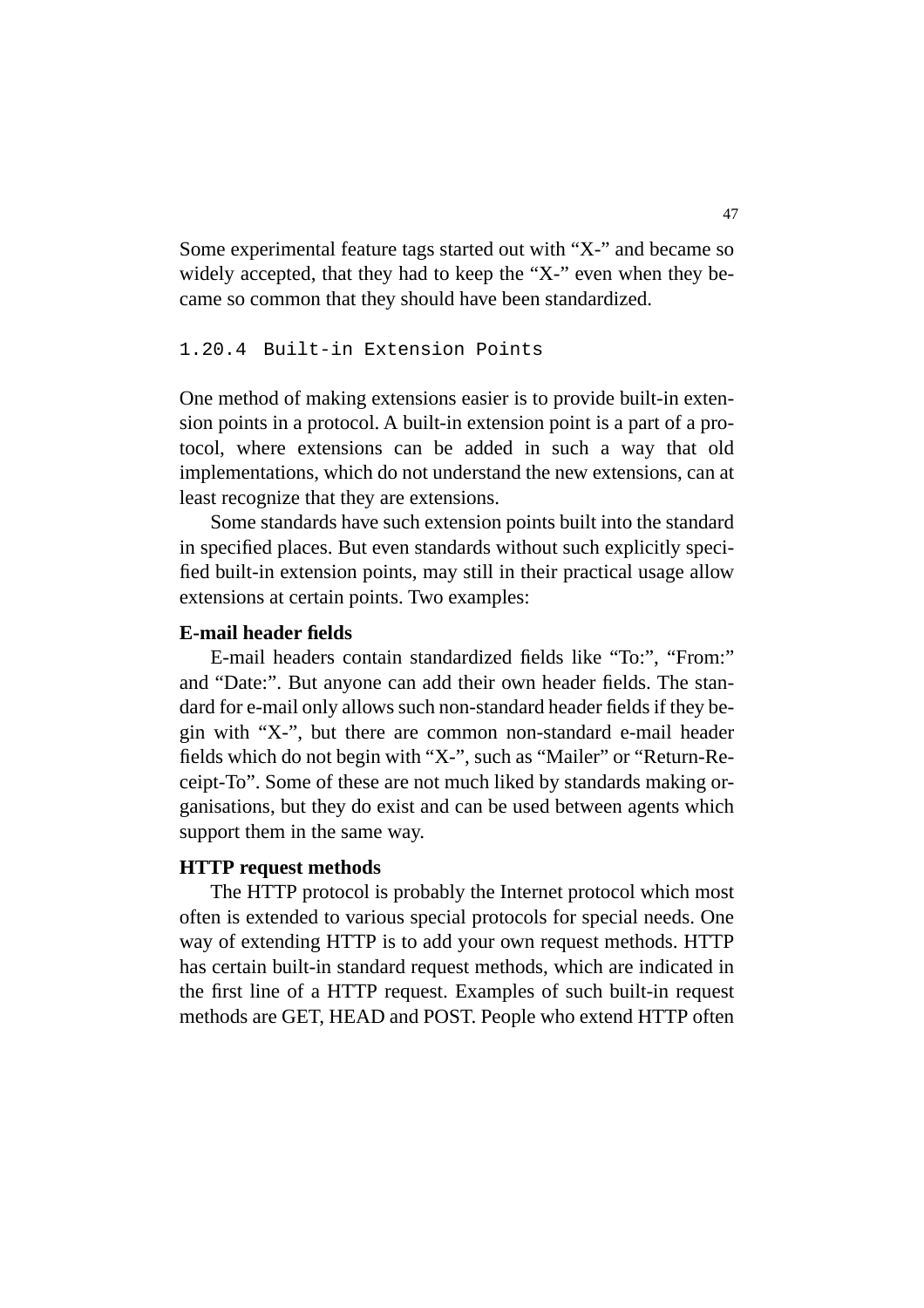do this by adding their own request method names. There is, of course, always the risk that the same name you have chosen for your own request method, gets used by the standards making organisations for a different request method in the future, so this extension method is not very safe. A way to make it safer is to start the new request method with "X-" or "VND." followed by a vendor name. This method of making new methods safer is not (in the case of HTTP) specified in any official standard, but is becoming more and more common practice, for various feature tags.

#### 1.21 Standards Terminology

Certain words have a %%%

#### 1.22 OSI versus the Internet

During the 1980s, many people understood that computer networks were going to revolutionize society. Two sets of standards were developed. The International Standards Organisation (ISO) and the International Telecommunications Union (ITU) developed the Open Systems Interconnection (OSI) set of standards. And people at universities and research laboratories developed the Internet. And we all know that the Internet won over the OSI, even if some Internet standards have taken over some functions from OSI.

#### **Some reasons for the success of Internet:**

(This is a *very* controversial issue, which many people feel very strongly about. Some of them will strongly claim that one of the reasons listed below is the primary reason for the success of the Internet. Other people will claim that another reason is primary.)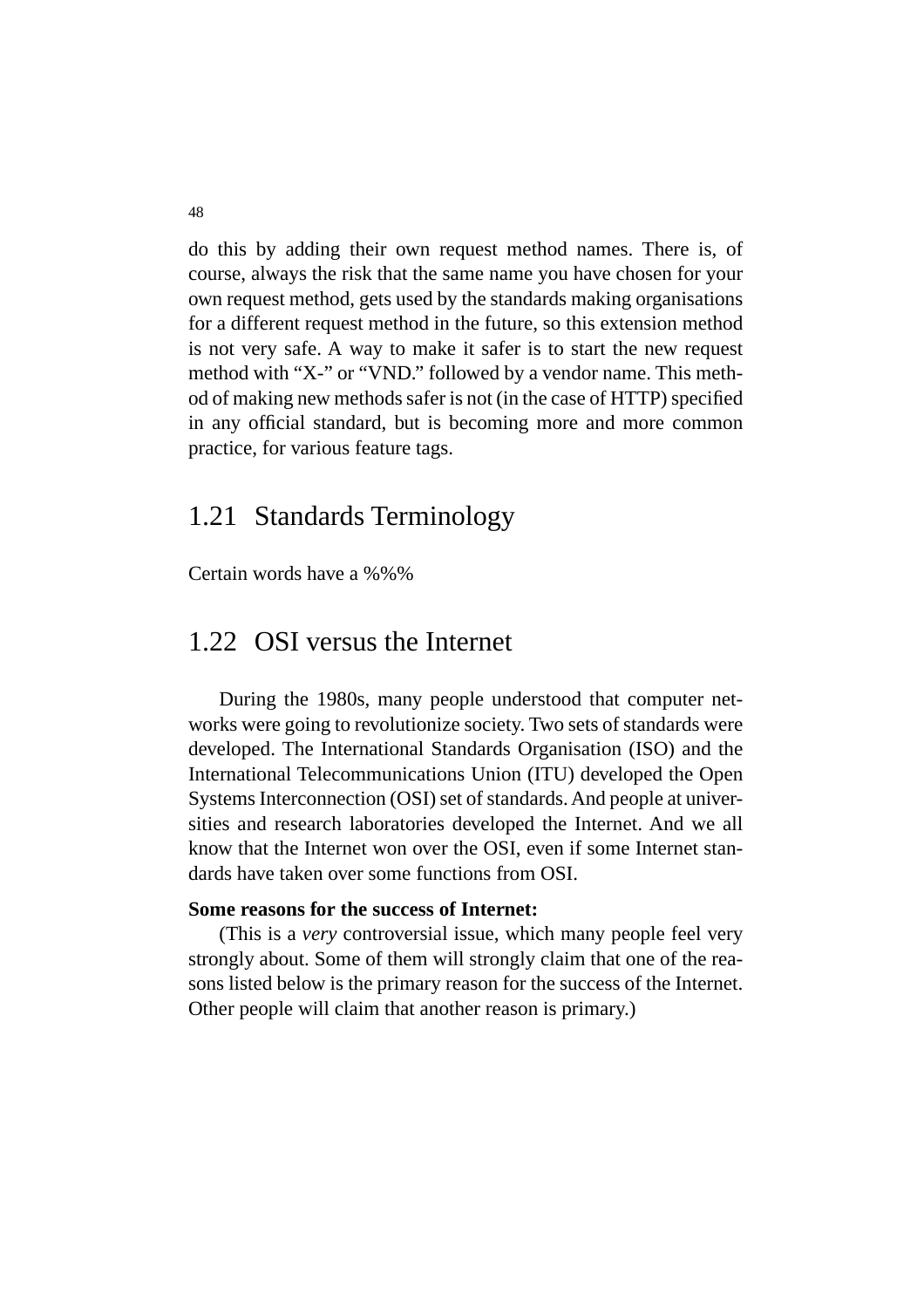- 1. Internet standards were in the beginning much simpler and easier to implement. However, during the 1990s, there has been a tendency to make Internet standards more complex.
- 2. The Internet process of developing standards requires, that all features not implemented by two independent implementations must be removed when a standard is progressed from "proposed" to "draft" standards status. This means that unnecessary or unimplementable features will be removed.
- 3. The rules for consensus forming are different in the involved standards organisations. IETF requires "rough consensus" which means that most reasonable people agree. ITU requires absolute consensus among ITU members. ISO relies on majority voting. Too strong requirements on consensus can lead to the inclusion, in the standards, of different ways of doing the same things, in order to make everybody happy. But such standards are of course not good, a good standard should avoid different ways of doing the same thing. Otherwise, there is a risk that some implementors will choose one option, other implementors another option, and their products may then not be able to interwork.
- 4. OSI tried to develop general and universal solutions to cope with all existing and anticipated future usage. This made the standards more logical and wellstructured, but also much more complex.
- 5. Internet was in the 1980s and the beginning of the 1990s heavily subsidized by the U.S. government.
- 6. Because Internet started as a university and research network, much valuable and free information was made available to give Internet a good start.
- 7. OSI was developed by large telecom companies, who wanted to use the standard to dominate the market. Internet, on the other side, has always been very strongly oriented towards letting many different providers develop their own solutions, and letting the market decide which of them would succeed.